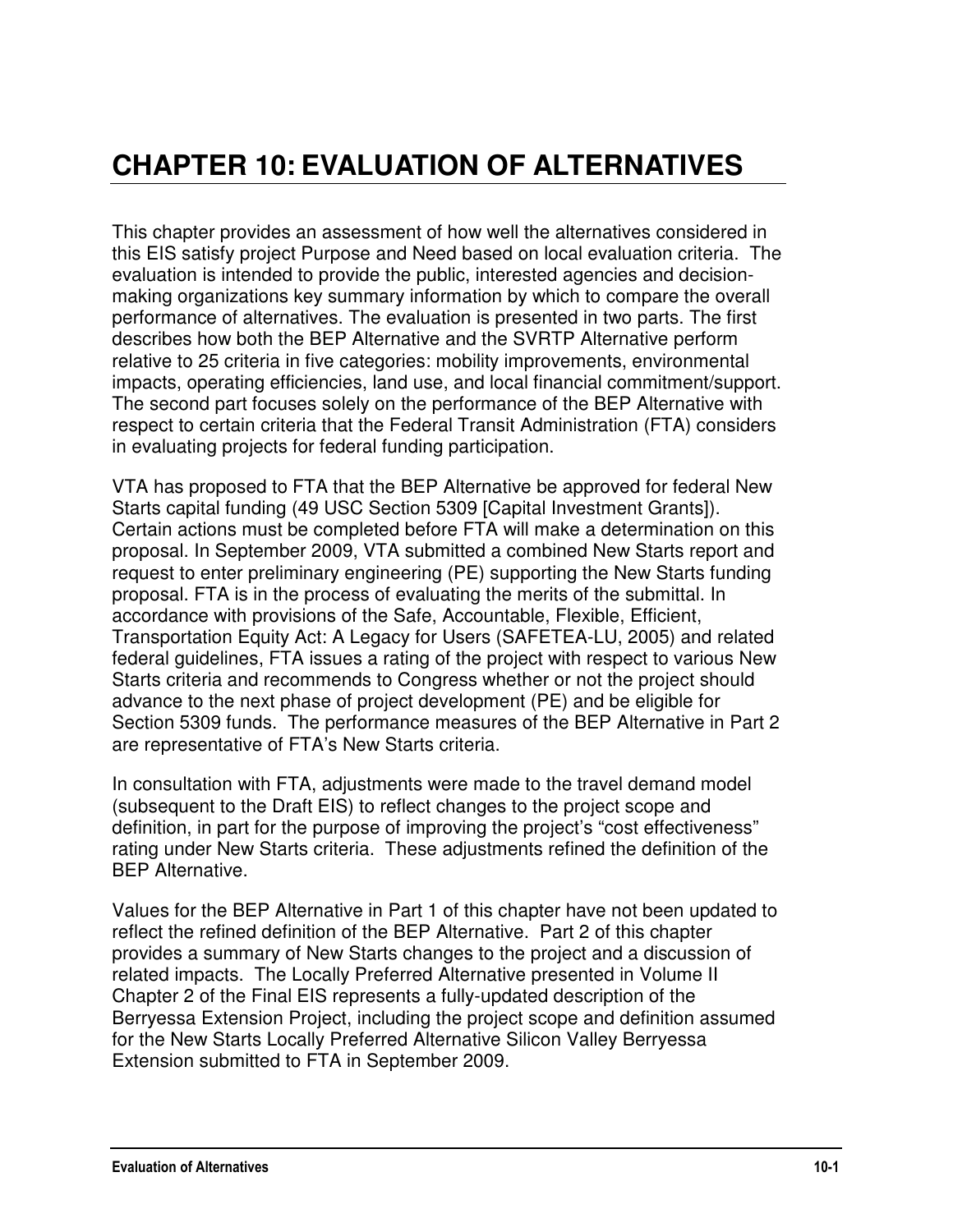# **PART 1**

# **10.1 OVERVIEW OF EVALUATION METHODOLOGY FOR EVALUATING BEP AND SVRTP PERFORMANCE**

Alternatives are compared both qualitatively and quantitatively when possible using an evaluation methodology that has been applied throughout the project development process. An initial screening of a wide range of alternatives was performed as part of the major investment study process, using a set of evaluation criteria that are listed in Chapter 2. Many of the proposed alternatives were eliminated from further consideration as a result of that process.

This chapter presents a more detailed evaluation of a limited subset of alternatives, based on a similar set of criteria as described below. The evaluation examines how each of the three alternatives considered in this EIS performs in terms of meeting the project Purpose and Need statement presented in Chapter 1. Most criteria included in this evaluation chapter were derived from the Silicon Valley Rapid Transit Corridor MIS/EIS/EIR Major Investment Study (MIS) Final Report (November, 2001). The MIS criteria are listed in Section 2.1.1 of Chapter 2, Alternatives. In certain instances their definitions were modified to better correspond with current project information made available through the EIS process. The final criteria provide an objective means of determining each alternative's consistency with locally defined goals and objectives. These criteria, grouped within five categories, include:

### **Mobility Improvements**

■ Ridership

Total transit boardings in the Silicon Valley Rapid Transit Corridor (SVRTC), average weekday (2030) VTA total boardings including BART extension, average weekday (2030) New transit riders, weekday average (2030)

■ Travel time savings

Change in transit user travel times, average weekday (hours) Point-to-point auto versus transit total travel time, AM peak hour (minutes)

■ Travel speeds

Average freeway peak hour speed at county screenline (AM/PM)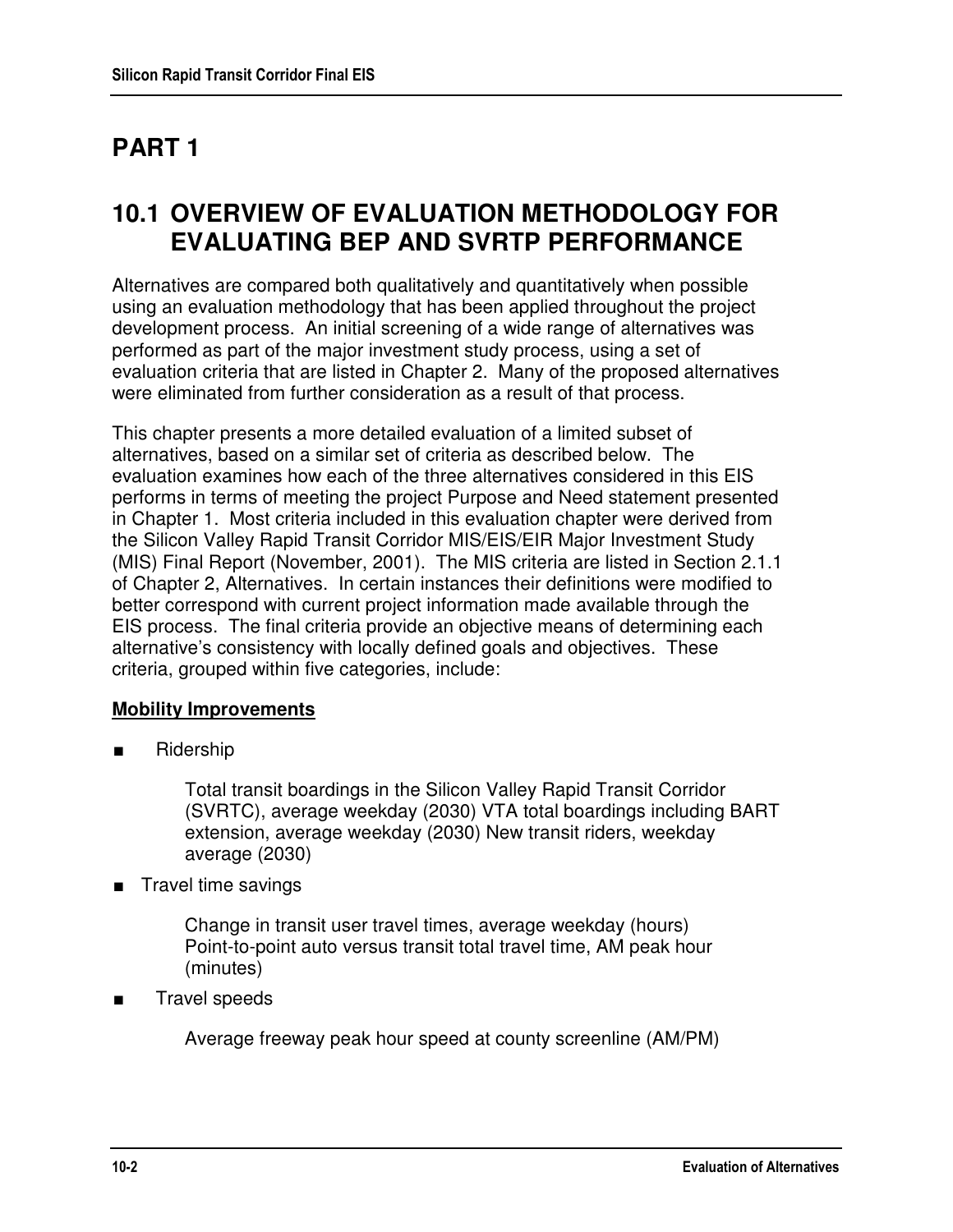■ Congestion relief

Change in annual vehicle miles of travel (VMT) PM peak period (3 hours) auto trips removed

- Regional connectivity and mobility
- Environmental justice

Low income households within ½- and one mile of stations Zero-auto households within ½- and one mile of stations Job opportunities within ½- and one mile of stations

#### **Environmental Benefits/Adverse Effects**

- Air quality: Change in annual National Ambient Air Quality(NAAQ) pollutant emissions
- Air quality: Change in greenhouse gas emissions in tons of CO2 equivalents
- Mobile (vehicle) energy consumption: Change in annual gallons of gasoline equivalents
- Displacements: Number of residences
- Displacements: Number of businesses
- Historic properties: Number of parcels and structures affected
- Acres of wetlands/habitat affected
- Adverse traffic effects: Number intersections adversely affected before and after mitigation of level of service (LOS)
- Adverse construction effects

#### **Operating Efficiencies**

- Passenger boardings per vehicle mile (VTA bus, VTA LRT, BART Extension)
- Change in total VTA bus, VTA LRT and BART extension operating costs
- Operating cost per passenger boarding (VTA bus, VTA LRT, BART Extension)
- Operating cost per passenger-mile (VTA bus, VTA LRT, BART Extension)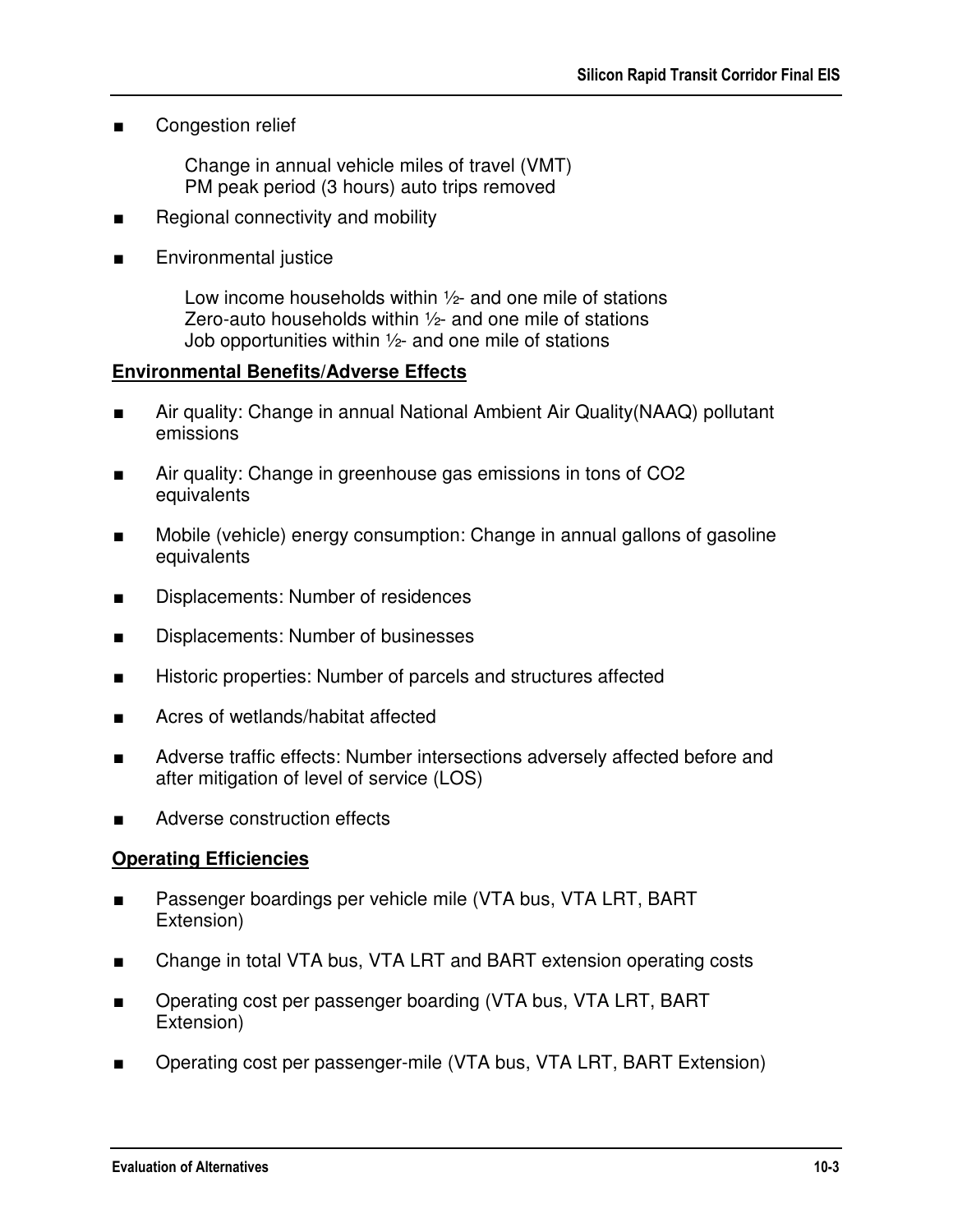## **Land Use**

- Transit supportive land use policies and zoning regulations
- Potential for transit-oriented development
- Other land use considerations
- Economic development effects

### **Local Financial Commitment and Public Acceptance**

- Percent capital funds from local sources
- Community and stakeholder acceptance

# **10.2 SUMMARY OF BEP AND SVRTP PERFORMANCE: LOCALLY ESTABLISHED EVALUATION CRITERIA**

This section summarizes performance of the No Build Alternative, BEP Alternative, and the SVRTP Alternative in five areas, applying the previously described evaluation criteria.

# **10.2.1 MOBILITY IMPROVEMENTS**

Evaluation criteria have been established to measure the outcomes of proposed major transit investments. The outcomes are the ridership on the project and overall transit system, the faster and therefore shorter travel times that are possible, the benefits that extend to other modes, and the populations that benefit from the improved service. In most cases, these outcomes are quantifiable. An alternative performs better if it generates more riders than other alternatives, reduces travel times, and serves populations with limited or no other travel options (e.g., transit dependent/mobility disadvantaged individuals). Table 10-1 lists the measures that have been identified for capturing mobility benefits of EIS Build Alternatives.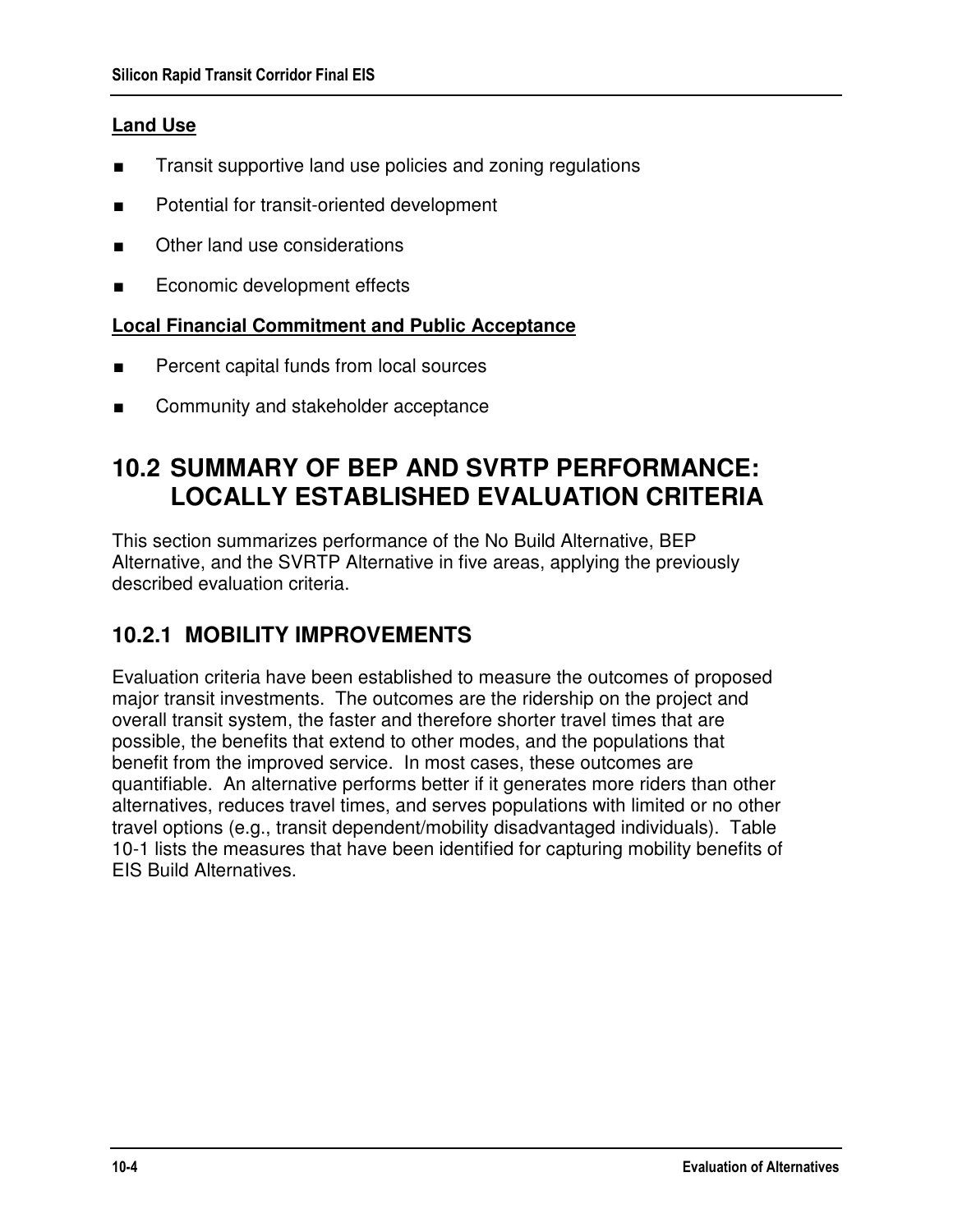# **Table 10-1: Mobility Evaluation**

| Objective/<br><b>Performance Measure</b>                                              | <b>No Build</b><br><b>Alternative</b>                        | <b>BEP</b><br><b>Alternative</b>                                                                                                                                                                                                                    | <b>SVRTP</b><br><b>Alternative</b> |
|---------------------------------------------------------------------------------------|--------------------------------------------------------------|-----------------------------------------------------------------------------------------------------------------------------------------------------------------------------------------------------------------------------------------------------|------------------------------------|
| Total Transit Boardings in Study Area,                                                |                                                              |                                                                                                                                                                                                                                                     |                                    |
| Average Weekday (2030)                                                                | 1,181,700                                                    | 1,234,400<br>433,800<br>508,000<br>[46, 458]<br>[0]<br>27,135<br>0<br>0<br>$-43,608$<br>Auto vs. Transit<br>81 vs. 85<br>80 vs. 83<br>49 vs. 62<br>48 vs. 48<br>125 vs. 88<br>79 vs. 80<br>18.5 / 13.1<br>$-83,200,000$<br>O<br>5,600 [18,300]<br>0 | 1,254,800                          |
| <b>VTA Total Boardings including BART</b><br>Extension, Average Weekday (2030)        |                                                              |                                                                                                                                                                                                                                                     |                                    |
| [BART Extension Riders]                                                               |                                                              |                                                                                                                                                                                                                                                     | 538,100<br>[98, 751]               |
| New Transit Riders, Average Weekday<br>(2030)                                         |                                                              |                                                                                                                                                                                                                                                     |                                    |
|                                                                                       |                                                              |                                                                                                                                                                                                                                                     | 48,597                             |
| Travel Time Savings: Change in Transit<br>User Travel Times, Average Weekday          |                                                              |                                                                                                                                                                                                                                                     |                                    |
| (hours)                                                                               | Auto vs. Transit<br>127 vs. 113<br>80 vs. 118<br>17.6 / 11.7 | $-57,349$                                                                                                                                                                                                                                           |                                    |
| Travel Time Savings: Point-to-Point Auto<br>versus Transit Total Travel Time, AM Peak |                                                              |                                                                                                                                                                                                                                                     |                                    |
| Hour (minutes)                                                                        |                                                              |                                                                                                                                                                                                                                                     | Auto vs. Transit                   |
| -Pleasanton to downtown San Jose                                                      |                                                              |                                                                                                                                                                                                                                                     | 80 vs. 69                          |
| -Union City to downtown San Jose                                                      |                                                              |                                                                                                                                                                                                                                                     | 48 vs. 35                          |
| -Alum Rock to downtown San Fran.                                                      |                                                              |                                                                                                                                                                                                                                                     | 124 vs. 76                         |
| -Alum Rock to downtown Oakland                                                        |                                                              |                                                                                                                                                                                                                                                     | 78 vs. 68                          |
| Travel Speeds: Average Freeway Peak<br>Hour Speed in MPH at County Screenline         |                                                              |                                                                                                                                                                                                                                                     |                                    |
| (AM/PM)                                                                               |                                                              |                                                                                                                                                                                                                                                     | 19.3 / 13.9                        |
| Congestion Relief: Change in Annual<br>Vehicle Miles of Travel                        |                                                              |                                                                                                                                                                                                                                                     |                                    |
|                                                                                       |                                                              |                                                                                                                                                                                                                                                     | $-146,400,000$                     |
| Congestion Relief: PM Peak Period (3<br>Hours) Auto Trips Removed and                 |                                                              |                                                                                                                                                                                                                                                     |                                    |
| [Average Daily] Trips Removed                                                         |                                                              |                                                                                                                                                                                                                                                     | 10,000 [32,500]                    |
| <b>Regional Connectivity and Mobility</b>                                             |                                                              |                                                                                                                                                                                                                                                     |                                    |
| Environmental Justice: Low Income<br>Population within 1/2 Mile [1 Mile] of Stations  | <b>NA</b>                                                    |                                                                                                                                                                                                                                                     |                                    |
| (2000 Census)                                                                         |                                                              | 744 [7,450]                                                                                                                                                                                                                                         | 7,128 [37,746]                     |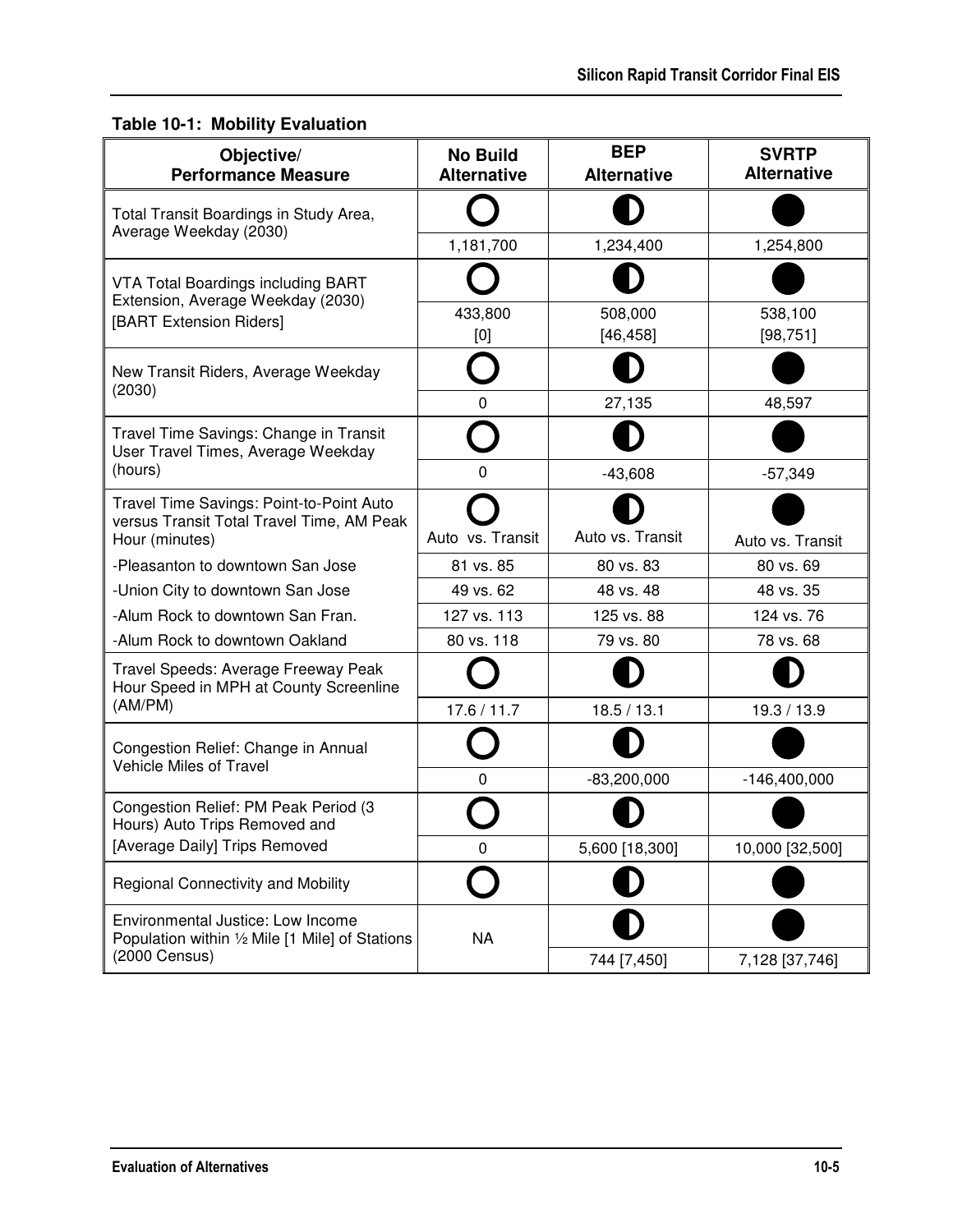| Objective/<br><b>Performance Measure</b>                                               | <b>No Build</b><br><b>Alternative</b> | <b>BEP</b><br><b>Alternative</b> | <b>SVRTP</b><br><b>Alternative</b> |  |
|----------------------------------------------------------------------------------------|---------------------------------------|----------------------------------|------------------------------------|--|
| Environmental Justice: Zero Auto<br>Households within 1/2 Mile [1 Mile] of             | NA                                    |                                  |                                    |  |
| Stations (Census, 2000)                                                                |                                       | 125 [1,329]                      | 1,819 [7,941]                      |  |
| Environmental Justice: Job Opportunities<br>within 1/2 Mile [1 Mile] of Stations (2030 | NA                                    |                                  |                                    |  |
| Forecast)                                                                              |                                       | 17,183 [46,130]                  | 89,336 [160,178]                   |  |
| - Moderately Favorable<br>- Least Favorable<br>- Most Favorable                        |                                       |                                  |                                    |  |

#### **Table 10-1: Mobility Evaluation Cont'd.**

Source: VTA, 2009

### **Ridership**

Total ridership, measured in terms of weekday boardings on BART and other transit services serving Santa Clara County and the SVRTC<sup>1</sup>, would increase by almost 130 percent between 2007 and 2030, from 515,000 to 1,182,000, under the No Build Alternative conditions. The BEP Alternative would increase 2030 boardings by an additional 4 percent and the SVRTP Alternative by 6 percent. Total weekday boardings on VTA bus and LRT and boardings on BART generated by the BEP and SVRTP alternatives would increase more, by 13 percent and 22 percent, respectively. This higher ridership is a result of riders attracted from auto travel to a high-frequency, high-speed transit alternative, and shifting services accordingly. The number of BART riders using the SVRTP Alternative is forecast to be approximately 98,800, or over two times the riders on the BEP Alternative. Total new transit riders (linked trips) generated by the SVRTP Alternative are just under twice the new riders on the BEP Alternative. The ridership measures support the conclusion that the SVRTP Alternative offers substantially more benefits than the BEP and No Build alternatives.

### **Travel Times and Speeds**

Savings are measured relative to the 2030 No Build Alternative. The SVRTP Alternative is projected to save SVRTC transit users 57,300 hours of total travel time every weekday, approximately 32 percent more hours than are saved under the BEP Alternative.

-

<sup>&</sup>lt;sup>1</sup> Transit operators and services include BART, ACE commuter rail, Caltrain commuter rail, Capitol Corridor intercity rail, Dumbarton Rail Corridor service (proposed), VTA local and express bus, and VTA light rail.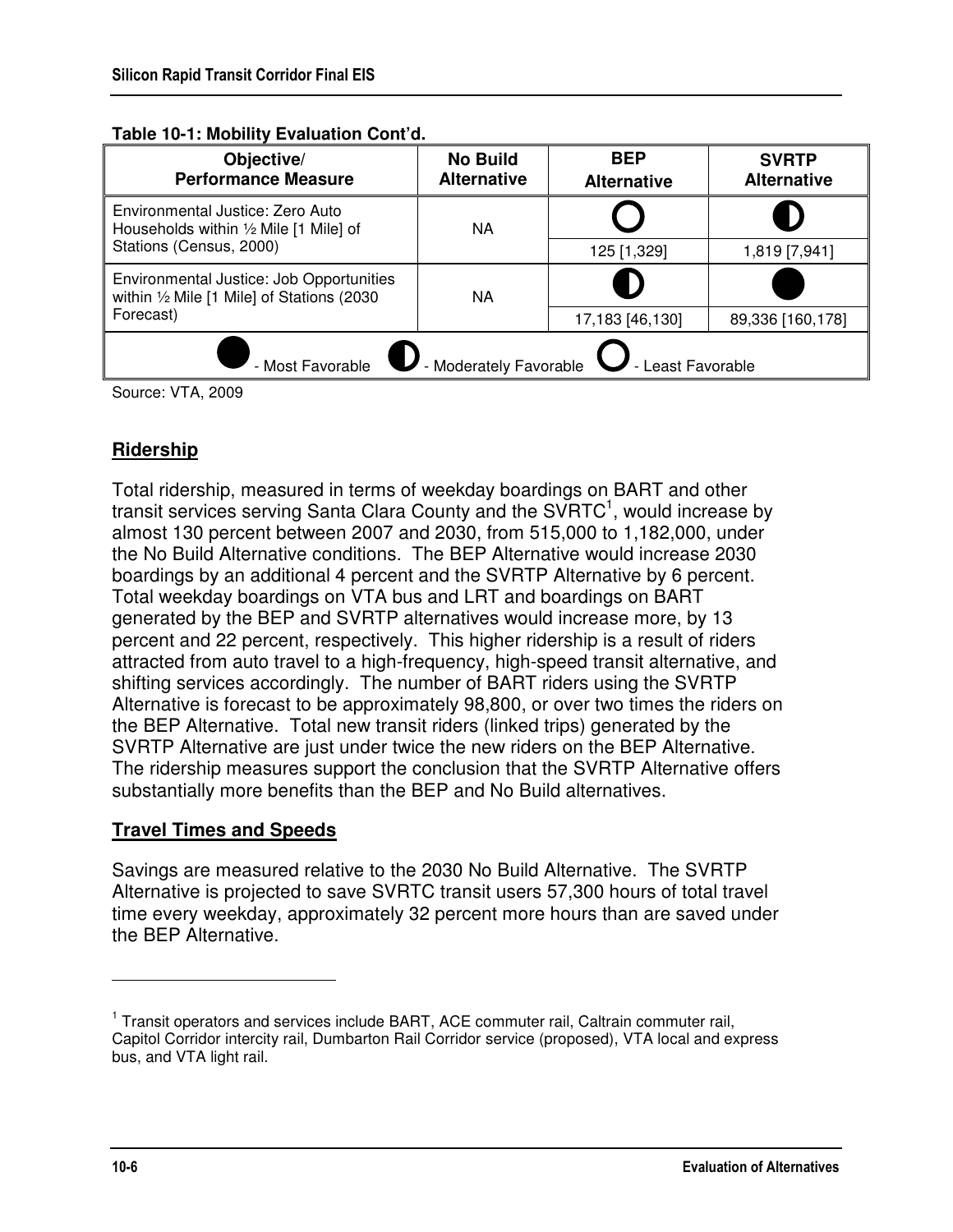For point-to-point travel during congested peak periods, the SVRTP Alternative would allow faster transit travel compared to the BEP Alternative for trips to/from downtown San Jose. For commuters and other travelers into Santa Clara County traveling to (and from) the major activity centers represented by downtown San Jose and the heart of Silicon Valley, a major purpose and need for high-speed transit improvements in the area, the SVRTP Alternative provides greater access and therefore greater overall benefits. Similarly, the SVRTP Alternative is superior to the BEP Alternative for trips from east San Jose/Alum Rock to/from downtown San Francisco and downtown Oakland. By 2030, with few exceptions, transit travel times to/from downtown activity centers would be substantially less than single-occupant auto travel times.

Both the BEP and SVRTP alternatives will divert auto travel to transit in two of the San Francisco Bay region's more heavily congested freeway corridors, I-880, and I-680. The benefits in terms of improved auto speeds were measured near the Santa Clara County boundary with Alameda County. The weighted average speed for p.m. peak hour traffic (2030) under the No Build Alternative is estimated to be 11.7 mph, improving moderately under the BEP Alternative to 13.1 mph and slightly more under the SVRTP Alternative to 13.9 mph. Although noticeable, the benefits tend to be limited because any freeway capacity that becomes available during peak periods due to mode shifts tends to be readily filled by auto trips diverted from other facilities or other periods. Unfortunately, the future freeway system in the study corridor is likely to always be congested during peak periods although the proposed transit improvements will increase overall corridor capacity and expand modal options. For these reasons the benefits of both the BEP and SVRTP alternatives are considered to be moderately favorable in terms of improving average auto speeds.

### **Congestion Relief**

Both the BEP and SVRTP alternatives will reduce total vehicle miles of travel (all modes combined) in the region, mainly by reducing the number of auto trips. By 2030 the SVRTP Alternative is expected to reduce VMT compared to the No Build condition by 146 million miles annually. The BEP Alternative reduces VMT by approximately 83 million miles annually (equivalent to 57 percent of the VMT reduction projected under the SVRTP Alternative).

Another perspective on the congestion reduction benefits associated with proposed transit improvements is the reduction in auto trips during peak periods. By 2030 the commute period will likely span three hours during the afternoon. The SVRTP Alternative is projected to eliminate 10,000 trips from the regional roadway network by prompting a mode shift from auto to transit, and the BEP Alternative will eliminate approximately 5,600 trips during the PM peak three hours of travel.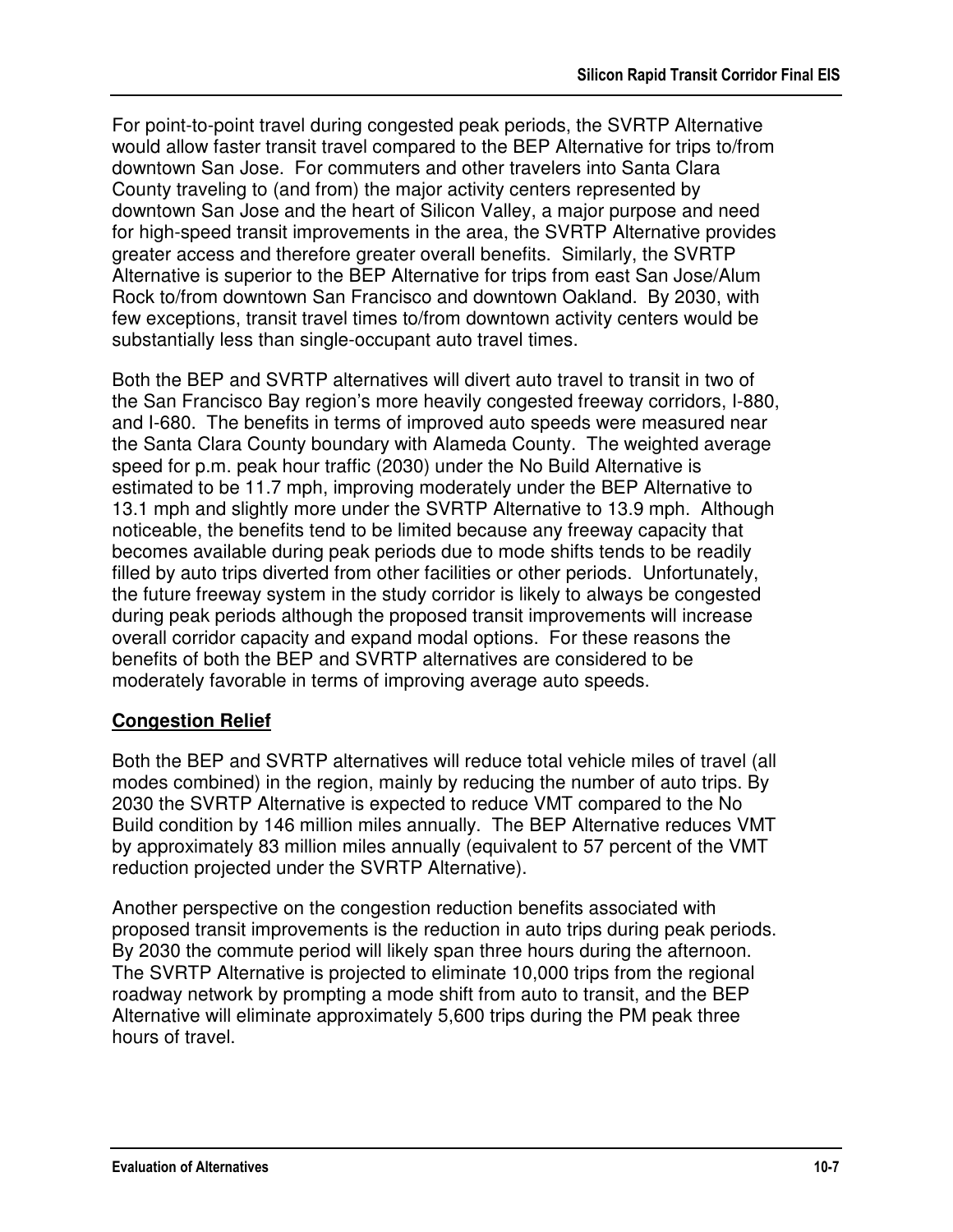#### **Mobility Improvements and Environmental Justice**

The extension of BART service, as opposed to other transit modes, provides Santa Clara County a direct connection to the San Francisco Bay Area's main regional rail network. The existing BART network, including the in-progress extension to Warm Springs in Alameda County connects three out of four of region's largest cities—San Francisco, Oakland, and Fremont. The BART network also serves the residential and commercial growth areas of Alameda and Contra Costa counties, many of whose residents, at least in Alameda County, are employed in Santa Clara County. The SVRTP Alternative will directly connect the region's largest city, San Jose, and portions of the region's most dynamic employment corridor, Silicon Valley, to BART regional rail. It is superior to the BEP Alternative, which does not offer direct rail connections to San Jose and the south core of Silicon Valley. The higher number of new transit riders generated by the SVRTP Alternative is another indicator of its favorable effect on mobility.

Santa Clara County is quite affluent yet includes sizeable low income and limited mobility populations. Low income populations (defined as individuals in families with incomes less than twice the federal poverty level<sup>2</sup>) served by the BEP and SVRTP alternatives increase considerably as the station catchment areas are enlarged from ½-mile to one mile, reflecting the fact that initially the BART alignment and stations, with the exception of downtown San Jose, will be in existing railroad and industrial corridors. Ongoing infill and industrial-toresidential conversions will expand the population base closer to proposed stations. A ½-mile distance to stations is convenient for walk and non-motorized access. A 1-mile distance is less convenient for walk but can be well served by shuttle/circulator services.

The vast majority of households in the county have at least one auto available. Therefore, the number of zero-auto households served by proposed BART stations is low under both the BEP and SVRTP alternatives. As with low income populations, the number of zero-auto households increases substantially when expanding the catchment area around stations to one mile, although on an absolute scale the number of zero-auto households is not that large.

Transit dependent populations, as indicated by low income and/or low auto ownership, tend to be more heavily concentrated in eastern Santa Clara County, including east San Jose. Many will be provided improved transit access to the

<u>.</u>

 $2$  In the San Francisco Bay Area, due to the high cost of living, individuals in poverty are defined as those whose family incomes are less than two times the national average family incomes used to establish poverty thresholds. In 1999, the basis of the 2000 Census, this was \$17,029 for a family of four. Twice this level is \$34,058.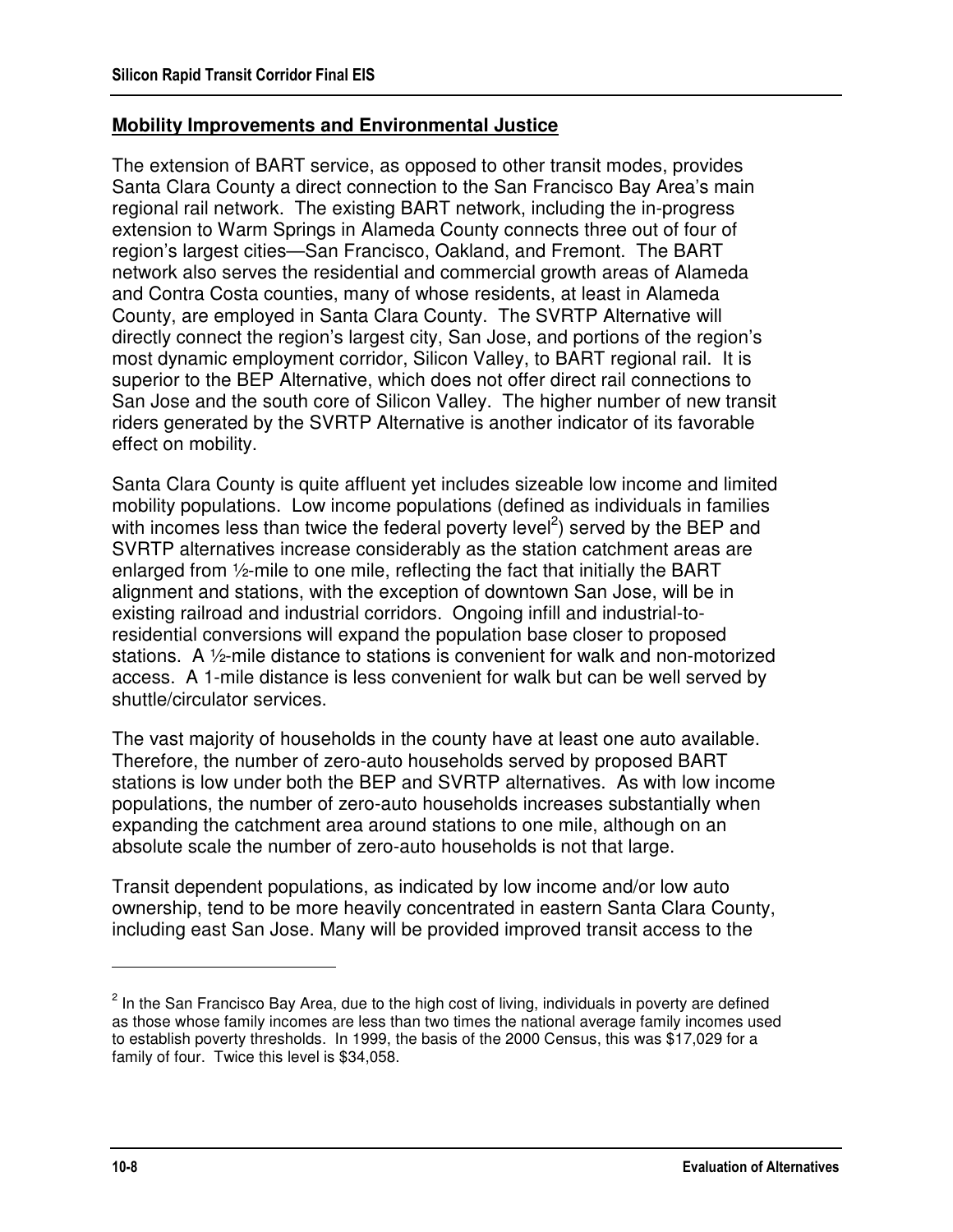region's main employment centers under both BART extension alternatives. The SVRTP Alternative offers more mobility benefits to these disadvantaged populations in the project corridor due to its greater accessibility (six BART stations as opposed to two) and rapid rail connections to major employment centers in Oakland and San Francisco. Alternatively, Bay Area transit dependent populations will have increased mobility to Silicon Valley's major employment centers in downtown San Jose and Santa Clara. By 2030, approximately 90,000 jobs are projected to be within ½-mile and 160,000 would be within one mile of proposed BART stations under the SVRTP Alternative. Approximately 17,000 and 46,000 jobs would be within ½-mile and 1-mile, respectively, of BEP Alternative stations. To access jobs in downtown San Jose and Santa Clara, riders on the BEP Alternative will need to transfer to express buses and shuttle/feeder services.

## **10.2.2 ENVIRONMENTAL BENEFITS/ADVERSE EFFECTS**

The Build Alternatives could generate both environmental benefits and adverse environmental effects. Adverse effects may be temporary (e.g., limited to the construction of a project) or long term (e.g., cause a permanent change in conditions). Adverse effects once identified can often be mitigated, and it is therefore reasonable to assess effects with proposed, practicable mitigation measures in place.

Table 10-2 lists the various environmental factors included in the evaluation.

## **Air Quality and Energy**

Relative to the No Build Alternative conditions, the BEP and SVRTP alternatives will reduce annual emissions of key National Ambient Air Quality (NAAQ) pollutants, including reactive organic gases, oxides of nitrogen, and carbon monoxide. These pollutants are associated with auto and truck travel, which are both reduced by a mode shift to transit. Relative to the total emissions of these pollutants from SVRTC traffic, the tonnage reduction is considered moderately favorable under the BEP Alternative and most favorable for the SVRTP Alternative.

The reduction in greenhouse gas emissions, measured in terms of tons of CO2 equivalents, will be more substantial. The benefits from the SVRTP Alternative are a reduction of approximately 16,000 tons annually compared to a reduction of approximately 4,000 tons for the BEP Alternative.

Similar to air quality emissions, the reduction in SVRTC VMT associated with the Build Alternatives will lead to a reduction in transportation energy consumption. The SVRTP Alternative generates a higher reduction in VMT and therefore higher fuel savings. Relative to regional travel, however, the benefits are considered most favorable for the SVRTP Alternative and moderate for the BEP Alternative.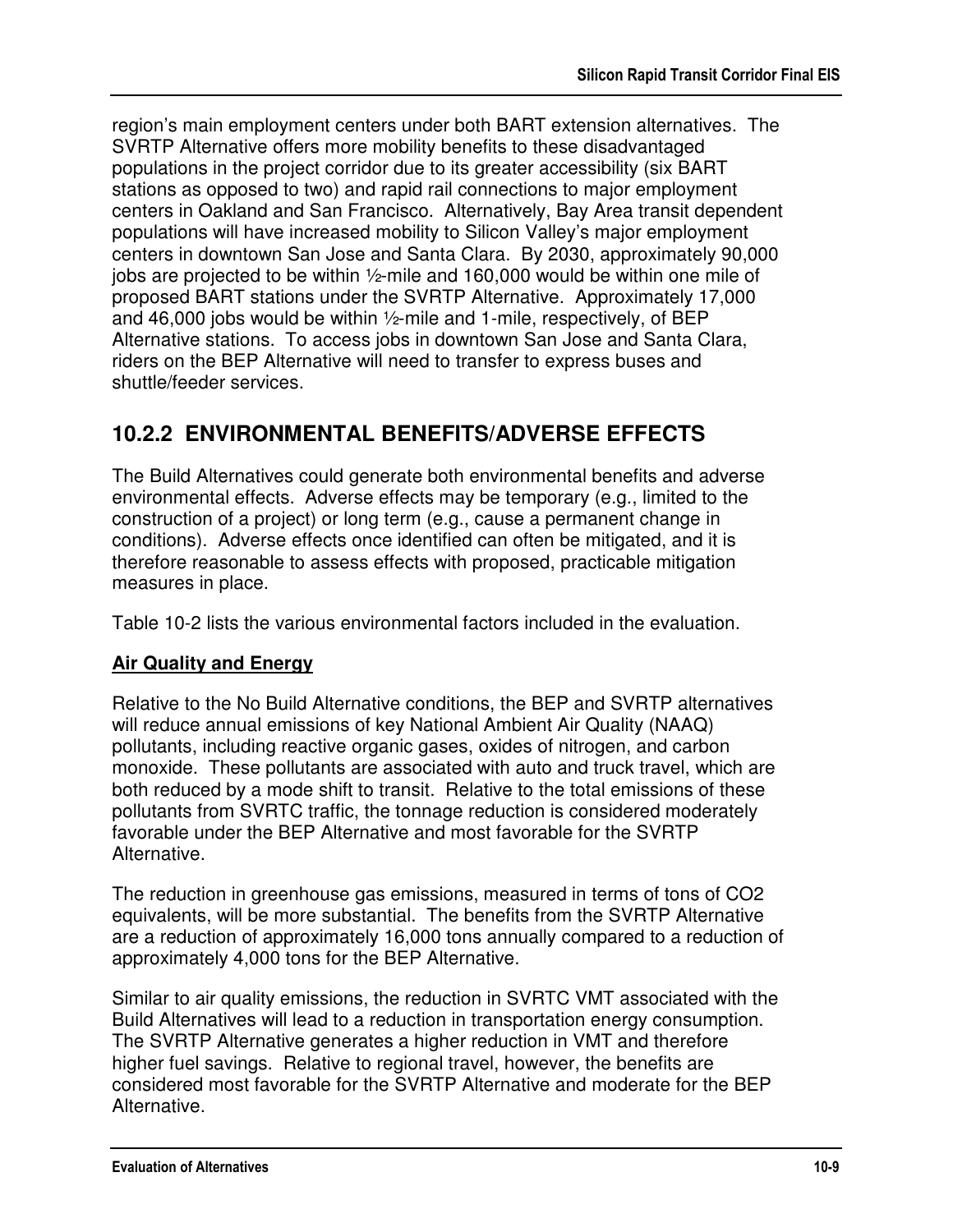| Objective/<br><b>Performance Measure</b>                                      | <b>No Build</b><br><b>Alternative</b> | <b>BEP</b><br><b>Alternative</b> | <b>SVRTP</b><br><b>Alternative</b> |  |
|-------------------------------------------------------------------------------|---------------------------------------|----------------------------------|------------------------------------|--|
| Air Quality: Change in Annual NAAQ<br>Emissions, in Tons                      |                                       |                                  |                                    |  |
| -Reactive Organic Gases (ROG)                                                 | 0                                     | $-10$                            | $-21$                              |  |
| -Nitrogen Oxides (NOX)                                                        | 0                                     | 9                                | $-4$                               |  |
| -Carbon Monoxide (CO)                                                         | 0                                     | $-76$                            | $-160$                             |  |
| Air Quality: Change in Greenhouse<br>Gas Emissions in Tons of CO <sub>2</sub> |                                       |                                  |                                    |  |
| Equivalents                                                                   | 0                                     | $-4,138$                         | $-16, 153$                         |  |
| Mobile (Vehicle) Energy Consumption:<br>Change in Annual Gallons of Gasoline  |                                       |                                  |                                    |  |
| Equivalents <sup>a</sup>                                                      | 0                                     | $-3,125,000$                     | $-6,017,000$                       |  |
| Displacements: Number of Residences                                           |                                       |                                  |                                    |  |
|                                                                               | 0                                     | 2                                | $3 - 15$                           |  |
| Displacements: Number of Businesses                                           |                                       |                                  |                                    |  |
|                                                                               | 0                                     | 47-58                            | 78-103                             |  |
| Historic Properties: Number of Parcels<br>[Structures] Affected               |                                       |                                  |                                    |  |
|                                                                               | 0<br>0<br>0                           | 0                                | $2-3[4-8]$                         |  |
| Acres of Wetlands/Habitat Affected                                            |                                       |                                  |                                    |  |
|                                                                               |                                       | 0.56                             | 0.56                               |  |
| Adverse Traffic Effects: Number of<br>Intersections Adversely Affected Before |                                       |                                  |                                    |  |
| [After] Mitigation of LOS                                                     |                                       | 14 [9]                           | 32 [26]                            |  |
| <b>Adverse Construction Effects</b>                                           |                                       |                                  |                                    |  |
| - Most Favorable<br>- Moderately Favorable<br>- Least Favorable               |                                       |                                  |                                    |  |

**Table 10-2: Adverse Environmental Effects Evaluation**

Notes:

<sup>a</sup> Change in annual gallons of gasoline equivalents based on bus/auto/truck Direct BTUs (110,400 Direct BTUs equivalent per gallon of gasoline) Source: VTA, 2008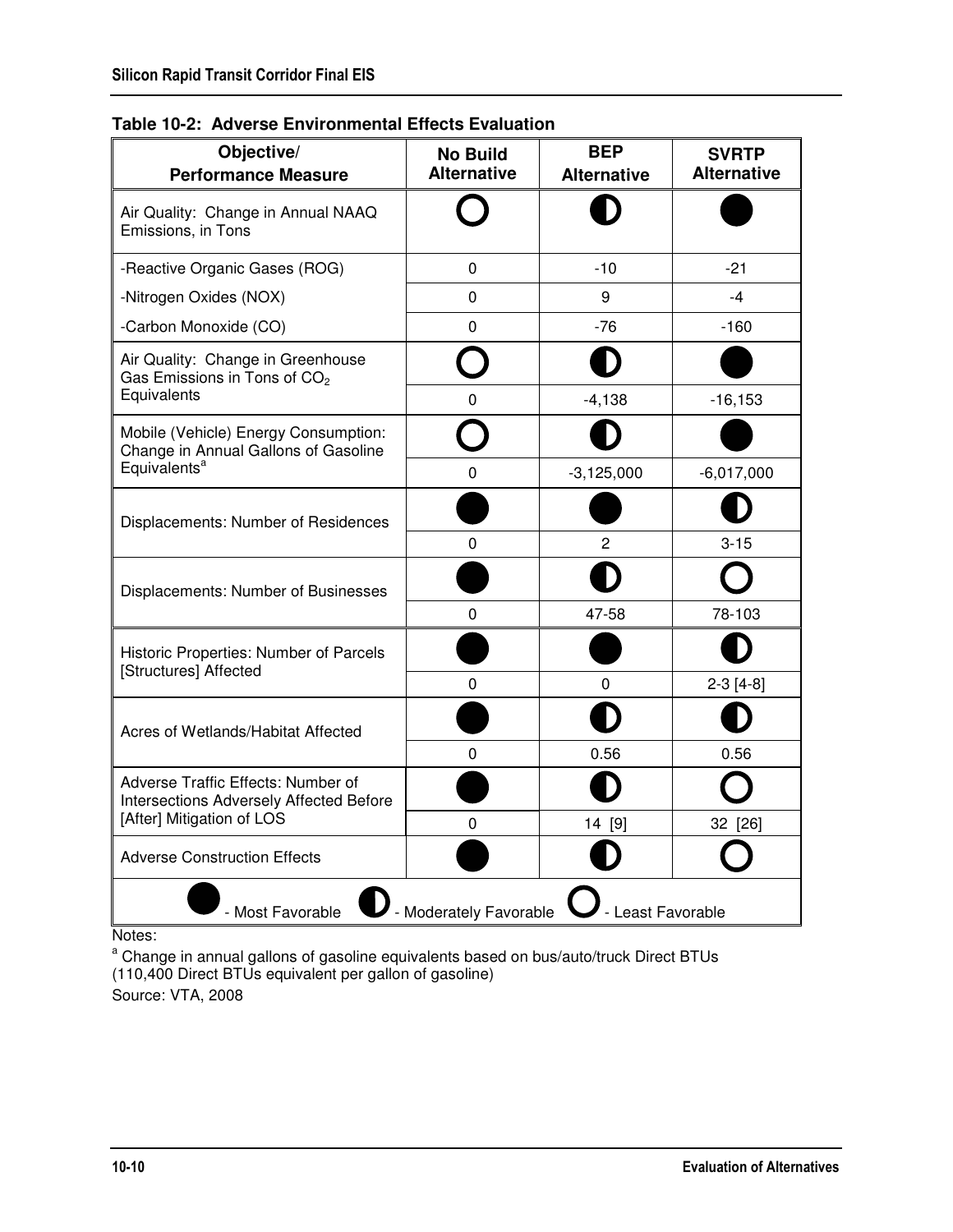#### **Displacements and Historic Structures**

The No Build Alternative does not result in the displacement of any residences or businesses or affect historic structures in the SVRTC.

The BEP Alternative will displace two residential units, a limited adverse effect given the size and complexity of this alternative. Depending on the alignment option, the SVRTP Alternative will require the removal of from three to 15 residential units, with the high end of the range considered a moderately adverse effect. Under both Build Alternatives, adverse effects on business are more substantial, with the BEP Alternative having a moderately adverse effect and the SVRTP Alternative having the least favorable effect on business activity. The SVRTP Alternative would displace from 66 to 78 percent more business units than the BEP Alternative.

With respect to adverse effects on historic properties (either their removal or causing a permanent change in their setting or character), the BEP Alternative has no adverse effects and the SVRTP Alternative only a moderately adverse effect.

### **Habitat**

Because the proposed BEP Alternative and SVRTP Alternative improvements are proposed within an already heavily urbanized area, adverse effects on wetlands and other natural habitats will be very minor under both the BEP and SVRTP alternatives.

## **Traffic**

Both the BEP and SVRTP alternatives divert travel from autos to transit and thereby reduce the number of auto trips relative to the No Build Alternative. There will be a small reduction in peak hour trips on study corridor freeways. (Any available freeway capacity tends to fill readily due to a roadway system that will be over capacity on many links in 2030.) However, approximately three freeway segments in the vicinity of the Berryessa Station under the BEP Alternative will experience peak hour degradation in level of service that exceeds the Santa Clara County Congestion Management Program impact threshold. Depending upon whether the AM or PM peak is considered, approximately four to five segments near the Berryessa and Alum Rock stations under the SVRTP Alternative will experience peak hour degradation in service exceeding thresholds. The adverse effects result from the concentration of traffic proceeding to/from each BART station.

Both alternatives alter arterial and local street circulation in the vicinity of proposed BART stations and increase congestion at intersections used by parkand-ride and kiss-and-ride traffic and, to a limited extent, feeder, and express buses. The potential adverse effects of increased station area traffic were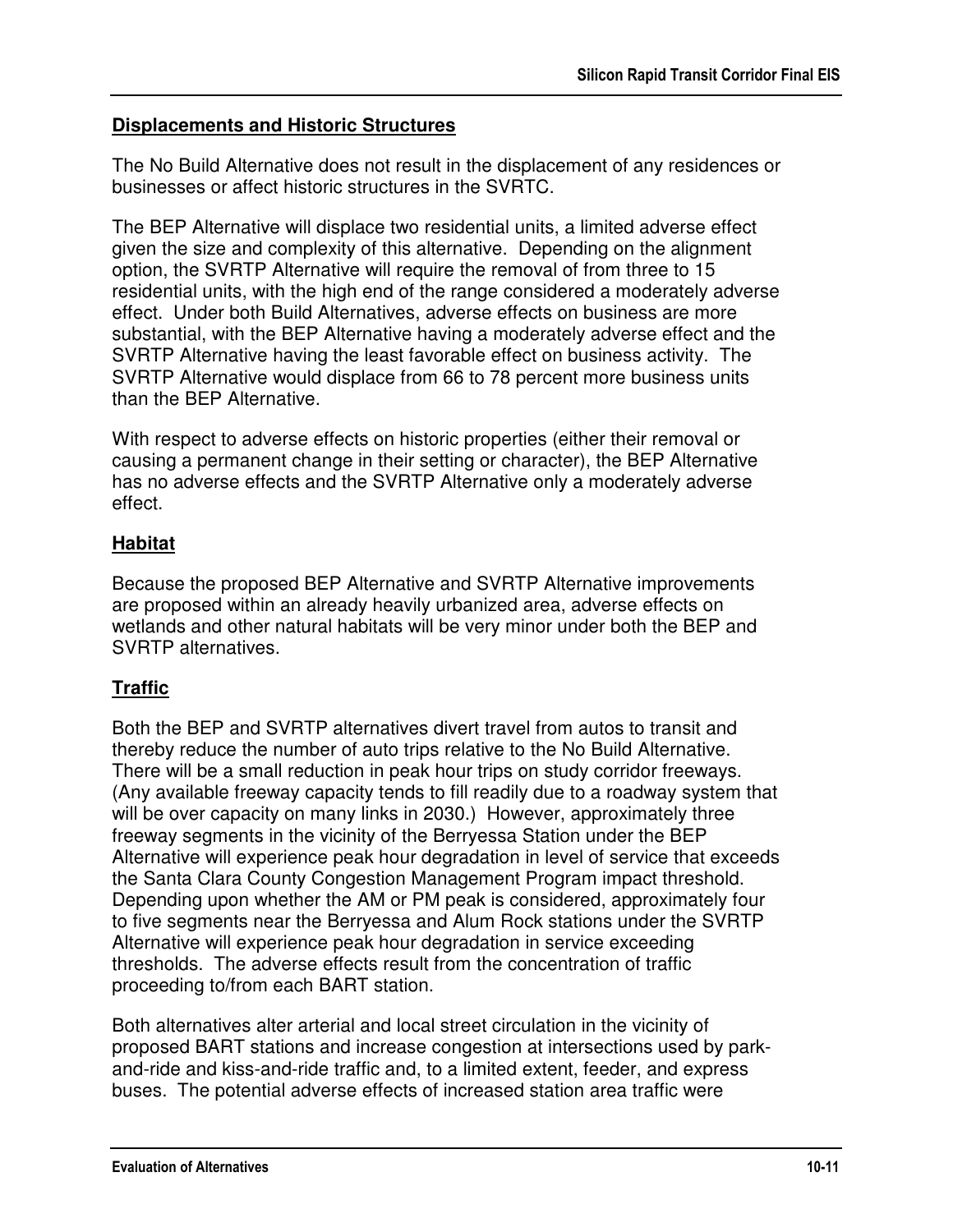measured relative to a 2030 No Build Alternative under "With Improvements" conditions, wherein it was assumed intersections will be improved to a reasonable level through retiming, restriping, and lane additions that are possible within the available right-of-way (ROW), before considering the effects of BART station traffic.

The number of intersections that experience substantial adverse effects in 2030 under either of the build alternatives was determined to be a small percentage of the total intersections analyzed. Of the 66 intersections evaluated under the BEP Alternative for both AM and PM levels of service  $(LOS)<sup>3</sup>$  both "with" and "without" BEP Alternative improvements, 14 will be adversely affected, or 21 percent. When considering reasonable mitigation, the number of intersections experiencing adverse effects decreases to nine, or 14 percent.

The SVRTP Alternative will result in a higher number of substantial adverse effects. Of the 127 intersections analyzed under this alternative, 32 (or 25 percent) will be adversely affected in terms of LOS by 2030 before consideration of feasible mitigation measures. Following the implementation of reasonable mitigation, 26 intersections (20 percent) will be adversely affected. For these reasons, the SVRTP Alternative was determined to have the least favorable effects relative to local traffic while the BEP Alternative has moderately adverse effects on local traffic.

## **Construction**

Both the BEP and SVRTP alternatives involve major construction activity. Most of the improvements for the BEP Alternative, except improvements surrounding the Milpitas and Berryessa stations, will be alongside and/or within a former railroad corridor, therefore limiting spillover effects to surrounding uses. The BART guideway will be a combination of at-grade, retained cut, and aerial or retained fill segments. Eight grade separations of the guideway at east-west arterials are proposed. Station structures will be constructed largely within the ROW of the former railroad alignment although improvements for parking, auto, and feeder bus access, including intermodal transfer facilities, will extend into surrounding areas.

At the Berryessa Station, under the BEP Alternative, a storage yard and moderately sized maintenance facility could be constructed as an option to the preferred tailtrack design. This facility, called the Las Plumas Yard Option, would

<u>.</u>

 $3$  The Berryessa Station is a line terminus under the BEP Alternative and will generate more auto access traffic than as an intermediate station for the SVRTP Alternative. As a result, 18 additional intersections (compared to the SVRTP Alternative) were evaluated for LOS under 2030 traffic conditions. The intersections were evaluated for LOS during the a.m. and p.m. peak hours.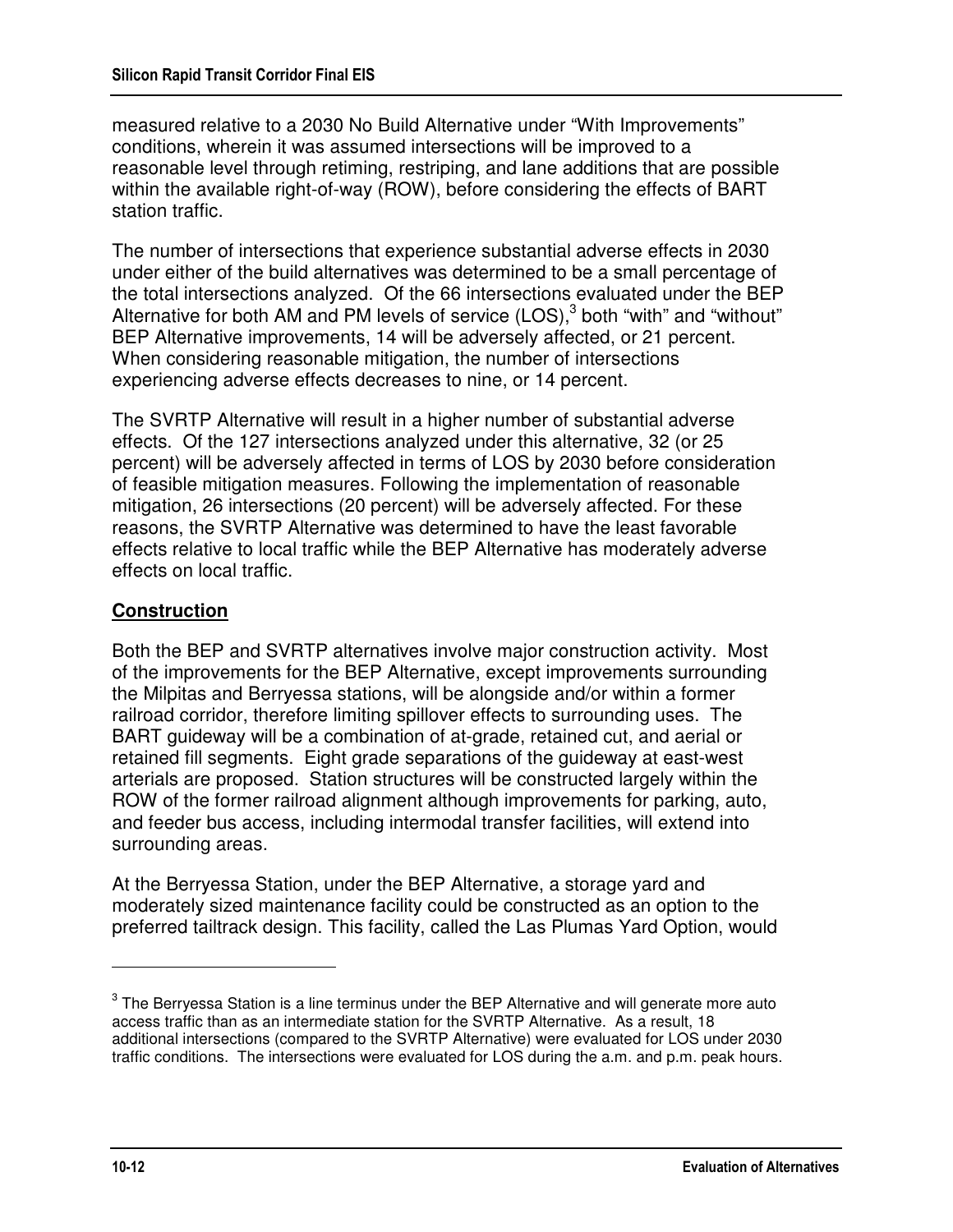be built if proposed improvements to existing BART facilities, such as the Hayward Yard for operations and maintenance on the Fremont line, cannot be implemented. The Las Plumas Yard Option is located southeast of the Berryessa Station in an existing industrial area on the east of the Union Pacific Railroad (UPRR) alignment.

The construction period for the BEP Alternative, including testing and prerevenue service start-up, will last approximately four to five years. Because most improvements will be within the existing railroad corridor, overall adverse construction effects of the BEP Alternative are considered moderate.

The SVRTP Alternative will have the same types of adverse effects for the segment from Warm Springs to Berryessa Station, absent the Las Plumas Yard Option. The alignment south of Berryessa transitions from aerial/retained fill to a tunnel through central San Jose before returning to an at-grade configuration north of I-880 through the Santa Clara Station. Under the SVRTP Alternative, a yard and shops facility will be constructed at the line terminus within the former UPRR Newhall Yard and extend into former industrial sites now owned by the City of San Jose. The underground alignment through San Jose will be a combination of cut-and-cover tunnel (at the two portals, the three underground stations, and where vent shafts and track crossovers are proposed) and bored tunnel (between stations) for approximately 5.5 miles.

The underground portions of the SVRTP Alternative have the potential to cause substantial adverse construction effects due to street closures, truck traffic for the haul and delivery of materials, equipment generated noise, and other activities. VTA will work closely with business and residential communities to limit disruptions whenever possible to an acceptable level. (See Chapter 6, Construction, Section 6.1 of Construction, for discussion of the Construction Education and Outreach Plan established by VTA to minimize the adverse effects of the SVRTP Alternative; Section 6.3, of the Construction chapter identifies other construction mitigation measures for the corridor.) The SVRTP Alternative beyond Berryessa Station will be implemented in phases following completion of the BEP Alternative.

Because of the considerably greater extent of proposed improvements, the potential for disruption of adjacent businesses and residences when the BART alignment is outside the former freight rail corridor and rail yard, and the long duration of construction, the potential construction impacts of the SVRTP Alternative are considered least favorable.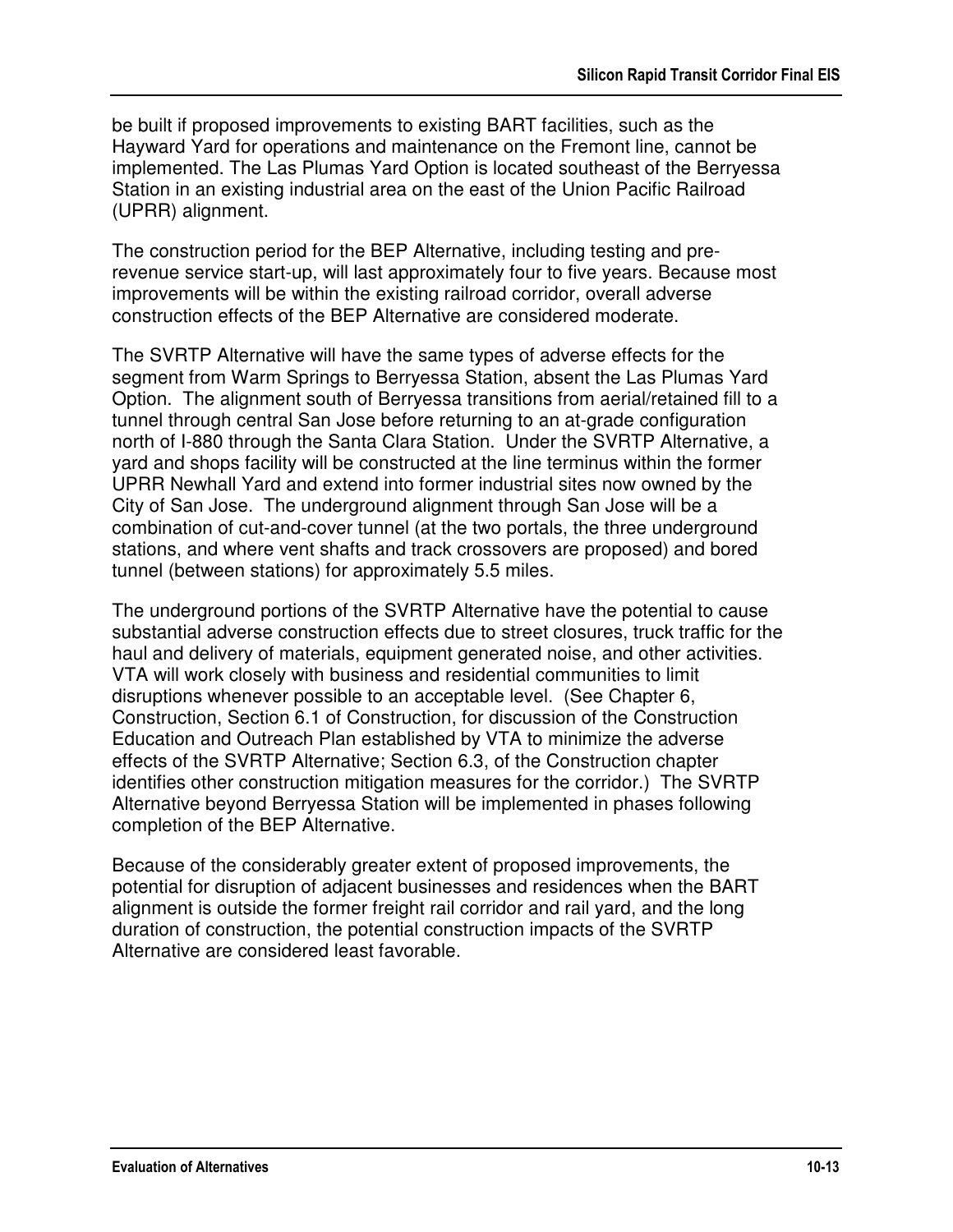# **10.2.3 OPERATING EFFICIENCIES**

Major transit investments should improve operating efficiency—carry more passengers per unit of service provided and carry passengers at a lower unit cost. The change in total operating costs should be reasonable relative to the benefits of greater ridership and increased capacity. Four measures of operating efficiency have been established by which to compare performance of build alternatives, as shown in Table 10-3.

| Objective/<br><b>Performance Measure</b>                                        | <b>No Build</b><br><b>Alternative</b> | <b>BEP</b><br><b>Alternative</b> | <b>SVRTP</b><br><b>Alternative</b> |
|---------------------------------------------------------------------------------|---------------------------------------|----------------------------------|------------------------------------|
| Passenger Boardings per Vehicle Mile<br>(VTA bus, VTA LRT, BART Extension;      |                                       |                                  |                                    |
| 2030)                                                                           | 1.01                                  | $1.09 (+8%)$                     | $1.13 (+12%)$                      |
| Change in Total VTA Bus, BRT, LRT and<br>BART Extension Operating Costs (\$2008 | NA.                                   |                                  |                                    |
| in millions)                                                                    |                                       | $$119 (+22%)$                    | $$166 (+31%)$                      |
| Operating Cost per Passenger Boarding<br>(VTA bus, VTA LRT, BART Extension;     |                                       |                                  |                                    |
| \$2008)                                                                         | \$4.13                                | $$4.31 (+4%)$                    | $$4.35 (+5%)$                      |
| Operating Cost per Passenger-Mile (VTA                                          |                                       |                                  |                                    |
| bus, VTA LRT, BART Extension; \$2008)                                           | \$0.97                                | $$0.78 (+20%)$                   | $$0.69$ (-29%)                     |
| - Moderately Favorable<br>- Most Favorable<br>- Least Favorable                 |                                       |                                  |                                    |

#### **Table 10-3: Operating Efficiencies Evaluation**

Source: VTA, 2008

## **Passenger Boardings per Vehicle Mile**

Passenger boardings per transit vehicle mile of service (all VTA modes combined) for the No Build Alternative are projected to average 1.01 in 2030. Boardings per vehicle mile (including boardings generated by the extension of BART service) will improve by 9 percent under the BEP Alternative and by 12 percent under the SVRTP Alternative. Increases in this performance measure are desirable, indicating each mile of transit service either operated by VTA to provide its bus and LRT services or by BART for the extension of service into Santa Clara County (which would be financially supported by VTA), is generating more ridership. The overall benefits are considered moderate under both alternatives.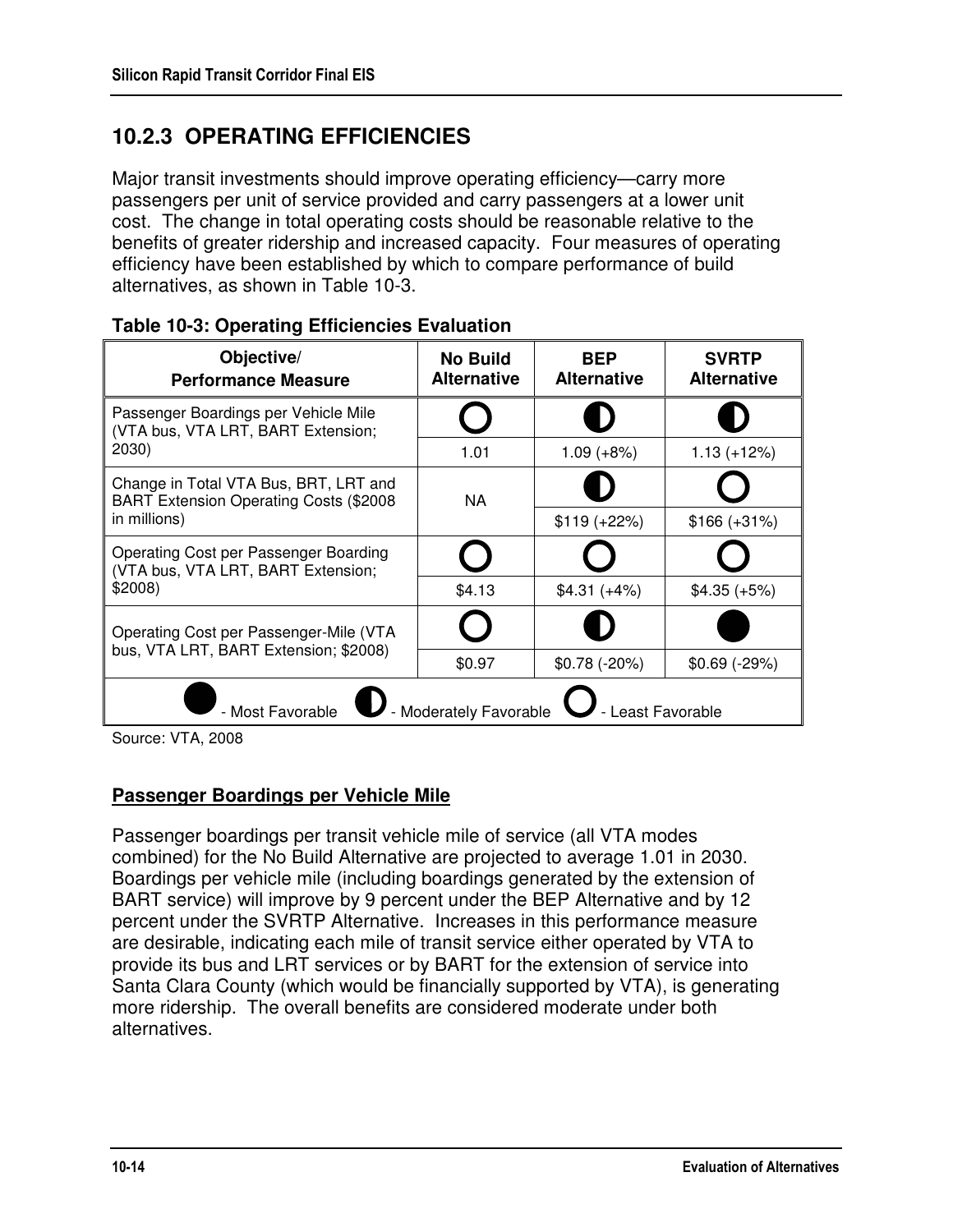## **Operating Costs**

Total annual operating costs for VTA bus, BRT, and LRT service and annual operating costs due to a BART extension into Santa Clara County will be approximately \$656.2 million in 2030 under the BEP Alternative and \$702.9 million under the SVRTP Alternative (all figures in constant 2008 dollars). Compared to the No Build Alterative, estimated to cost \$537.2 million in 2030, the increase in operating costs is \$119 million, or approximately 22 percent, under the BEP Alternative and \$166 million, or 31 percent, under the SVRTP Alternative.

On a per passenger boarding or per passenger-mile basis, the unit costs of service under the SVRTP Alternative will improve relative to the No Build Alternative and actually be lower. Although the improvement is modest per passenger boarding, it is substantial per passenger-mile (decreasing by 29 percent) and considered a favorable effect. Under the BEP Alternative, Operating Cost per Passenger Mile also decreases relative to the No Build by 20 percent, and is considered a moderately beneficial effect. However, Operating Cost per Passenger Boarding will likely increase moderately under both of the Build Alternatives compared to the No Build Alternative.

The substantial improvement in unit operating costs when comparing Operating Cost per Passenger-Mile to Operating Cost per Passenger results from the long trips served by each of the Build Alternatives. A typical BART rider on the BEP or SVRTP alternative will make a longer trip, on the order of 22 or 17 miles, respectively, than the typical VTA bus or light rail transit rider. BART service is more cost-effective in serving longer person-trips.

# **10.2.4 LAND USE**

The evaluation of land use, summarized in Table 10-4, considers an alternative's capacity to support existing and proposed land use plans and policies and to facilitate future growth that encourages increased transit use (e.g., transit oriented development). Transit ridership tends to increase when transit facilities are well integrated into residential and commercial developments, thereby becoming more attractive to users. Development potential is often enhanced when direct access is possible via high capacity, high frequency transit.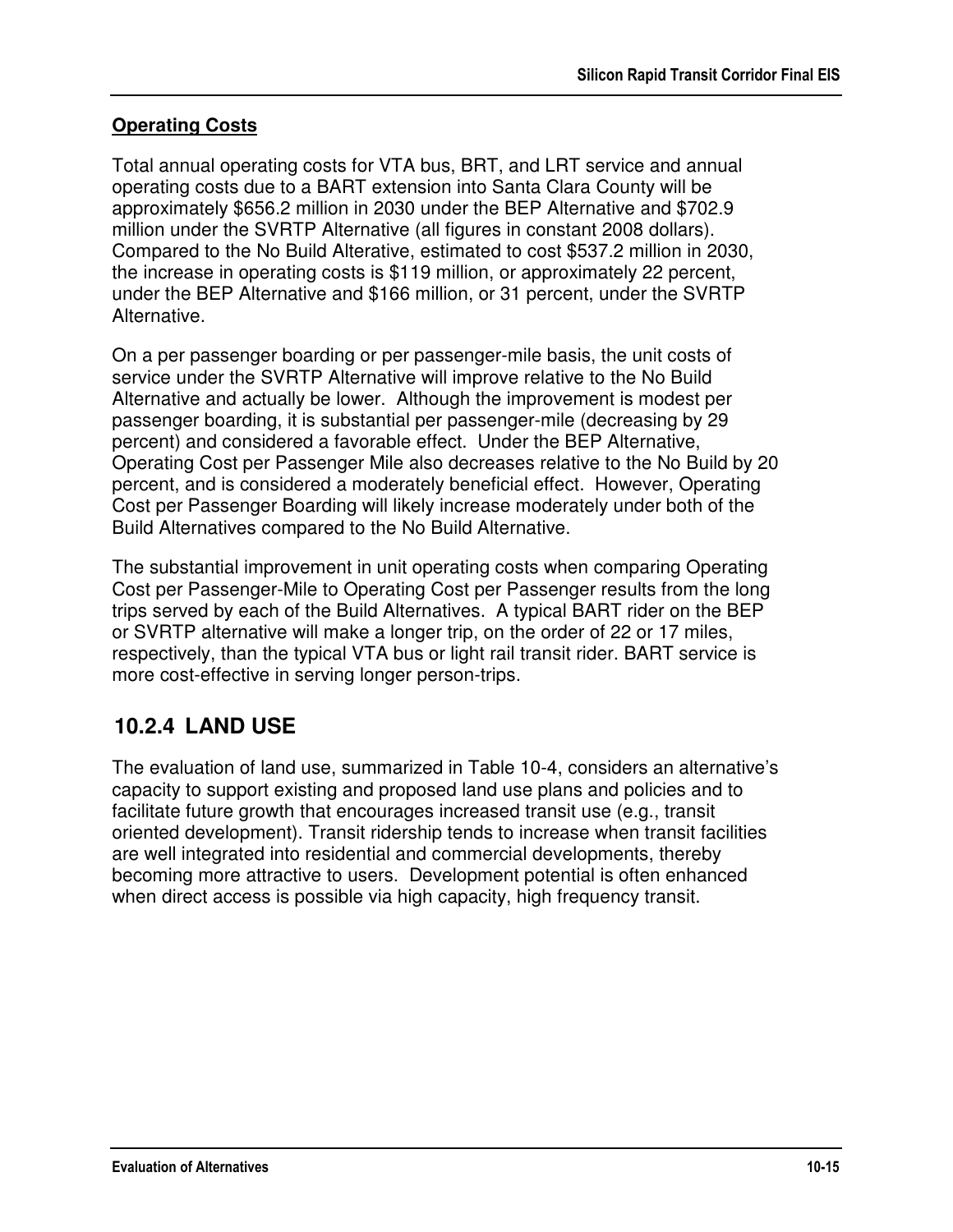#### **Table 10-4: Land Use Evaluation**

| Objective/<br><b>Performance Measure</b>                              | <b>No Build</b><br><b>Alternative</b> | <b>BEP</b><br><b>Alternative</b> | <b>SVRTP</b><br><b>Alternative</b> |
|-----------------------------------------------------------------------|---------------------------------------|----------------------------------|------------------------------------|
| <b>Transit Supportive Land Use Policies</b><br>and Zoning Regulations |                                       |                                  |                                    |
| <b>Potential for Transit-Oriented</b><br>Development                  | Ð                                     |                                  |                                    |
| <b>Other Land Use Considerations</b>                                  |                                       |                                  |                                    |
| <b>Economic Development Effects</b>                                   |                                       |                                  |                                    |
| - Moderately Favorable<br>- Most Favorable<br>- Least Favorable       |                                       |                                  |                                    |

Source: VTA, 2008

## **Transit Supportive Land Use**

Communities in the SVRTC are undertaking efforts to better integrate land use and transit. Transit supportive zoning and land use plans, including transit area specific plans, and general plan elements, are in progress and will occur in many locations whether or not the proposed BART extension improvements are implemented. The policies and regulations apply equally as well to light rail and Caltrain station area development and planned BRT corridor and station improvements. Therefore, even under the No Build condition, benefits will be realized from these efforts.

However, local policies and regulation have greater potential benefits when coordinated with station area planning for the BEP and SVRTP alternatives. In fact, communities have undertaken land use planning to provide regional transitsupportive density targets around, and provide improved multimodal access to, proposed BART stations.

The Milpitas BART Station and the Montague and Great Mall LRT stations are both within an area targeted for densification. The Milpitas Transit Area Specific Plan 2008 covers 437 acres and proposes 7,109 new housing units and approximately one million square feet of office, commercial/retail and hotel space. The Milpitas Midtown Specific Plan 2002 also covers the proposed BART station and calls for a high density, transit-oriented development "overlay zone." A convenient pedestrian connection between BART and the Montague LRT Station will be provided.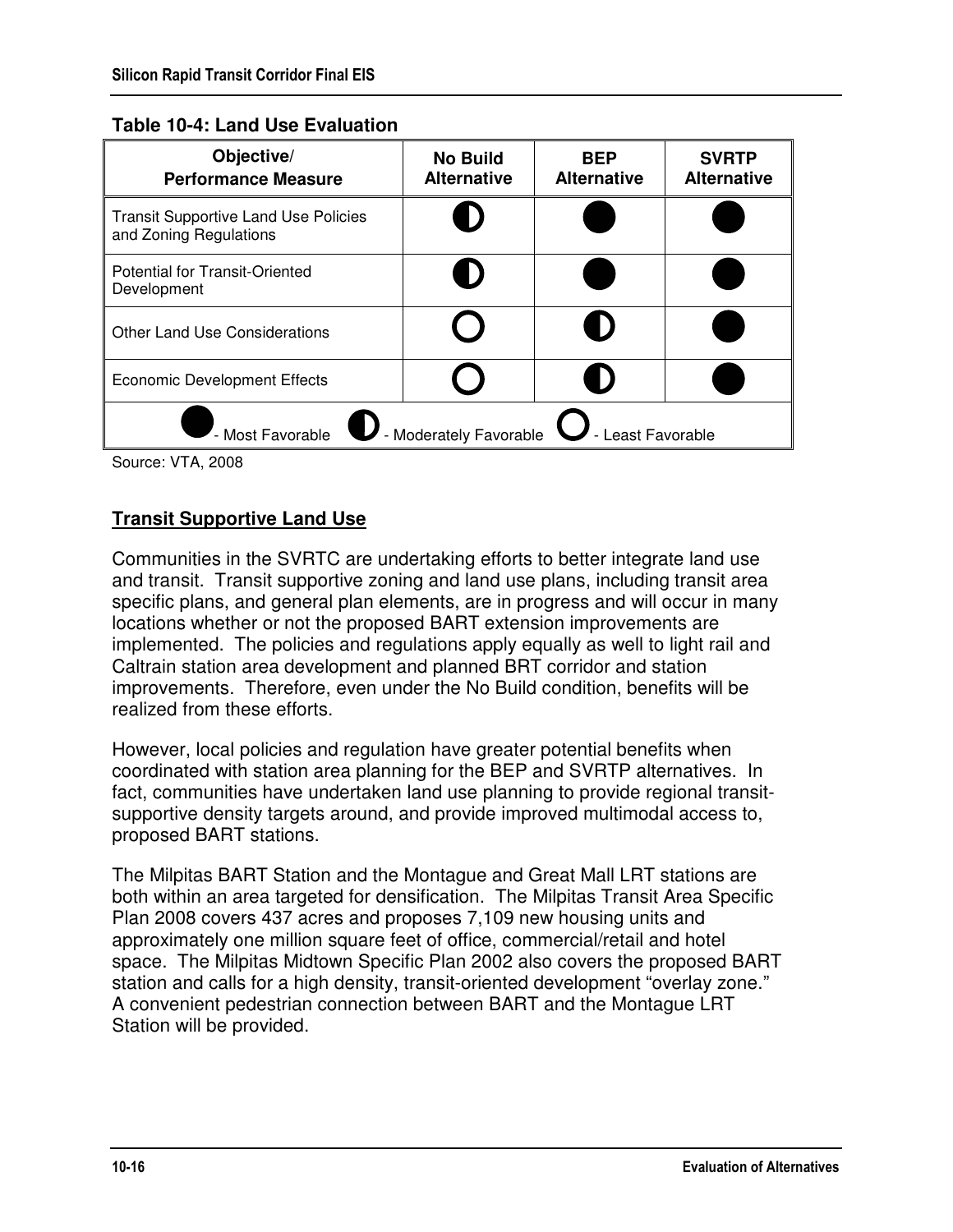The Berryessa Station in northeast San Jose is also in an area targeted for redevelopment and densification. The overall guiding policy is the city's General Plan, which was recently amended to allow higher densities and mixed-uses in support of transit, along transit oriented development (TOD) corridors, and at BART station nodes. Station areas are seen as special strategy areas suitable for high density housing.

The BEP Alternative will be the catalyst to bring these plans to fruition. Although TOD is occurring and gaining broader acceptance around LRT stations, experience shows that BART stations increase TOD potential in surrounding areas considerably. The existing, often underutilized, industrial and other light commercial uses can be developed to higher density residential and commercial/retail without adversely affecting existing residents or eliminating viable industrial enterprises. Market forces have made many of these uses no longer suitable, at least on a large scale, in Santa Clara County. They are prime locations for conversion.

The SVRTP Alternative will have the same potential to reinforce transit supportive land use plans in the areas surrounding the Milpitas and Berryessa stations and become a catalyst for new planning efforts. The alternative will also reinforce transit supportive land use plans and policies in the City of San Jose for the Alum Rock, Downtown San Jose, and Diridon/Arena stations and in the City of Santa Clara for the Santa Clara Station. The Downtown San Jose and Diridon/Arena stations will benefit from the city's Strategy 2000 policies, which call for major growth supportive of transit as part of a vision for downtown. The Diridon/Arena Strategic Development Plan promotes that station area as a critical transit hub and future extension of downtown San Jose. The city was awarded a grant from the Metropolitan Transportation Commission (MTC) to develop a multimodal area plan with higher densities around the Diridon/Arena Station, and began this effort in mid 2009.

In Santa Clara, the General Plan supports LRT and Capitol Corridor connections to BART and calls for an extension of BART to Santa Clara. The Santa Clara Station Area Plan (for Caltrain, ACE, VTA bus, and future BART) proposes a mixed-use "urban center" around this expanding transit center and a people mover connector (APM) to Mineta San Jose International Airport. The 432-acre site plan would include just less than 2,500 housing units and 5 million square feet of office/commercial/hotel space.

Regional programs complement these community planning initiates. For instance, the Transportation for Livable Communities and Housing Incentive Program administered by the MTC provides grants to San Francisco Bay Area cities that plan and build high density housing within one-third mile of transit stations.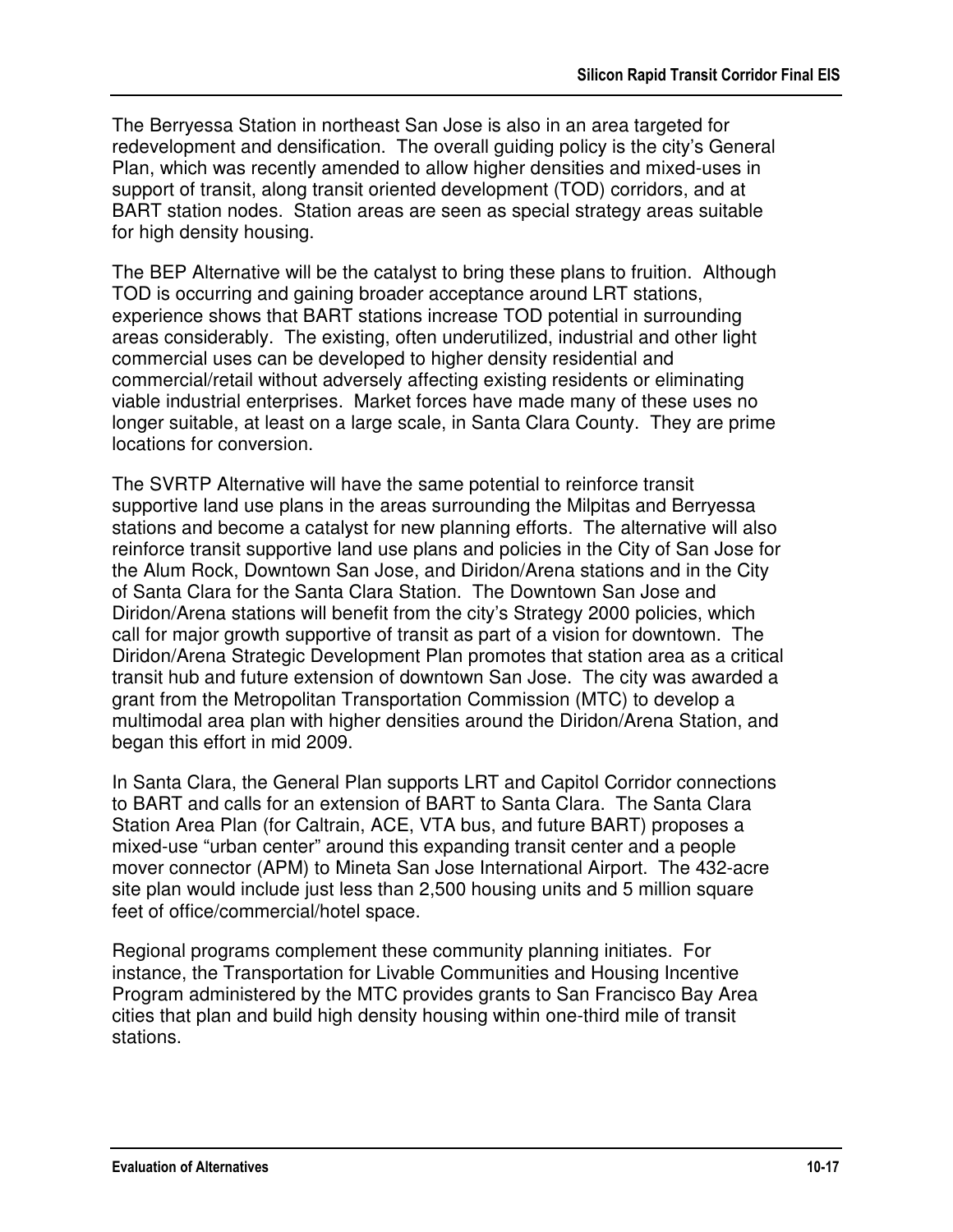## **Transit Oriented Development**

The potential for TOD similarly exists under the No Build Alternative but will increase substantially with extension of BART service under both the BEP and SVRTP alternatives. BART stations will offer individuals access to a high capacity and fast transit service that connects directly to many other major activity centers in the San Francisco Bay Area, including downtown San Francisco and downtown Oakland. TOD planning is actively underway in the Milpitas and Berryessa station areas (BEP and SVRTP alternatives) and the Santa Clara Station area (SVRTP Alternative). The City of San Jose is updating the local strategic development plan for the Diridon/Arena Station into a multimodal transportation and land use plan for existing bus, light rail, Caltrain, ACE, Amtrak, and proposed BART and future high-speed rail. A visioning exercise was conducted for the Alum Rock Station, with the assistance of resources from San Jose State University, and a more detailed local area planning process focused on transit oriented development will begin soon. These activities demonstrate the appeal of mixed-use TOD in the vicinity of proposed BART stations.

### **Other Land Use Considerations**

The BEP and SVRTP alternatives will expand intermodal connections with VTA's LRT and bus transit network at key locations. For example, the Milpitas BART Station will include a transit center for VTA bus-to-rail connections and is to be located adjacent to the Capitol LRT Station. The Berryessa Station will include a bus/rail transfer center. The Alum Rock, Downtown/San Jose, Diridon/Arena, and Santa Clara stations under the SVRTP Alternative will also include multimodal transit connections, as listed below.

| Station           | Alternative          | <b>Transit Modes</b>                                 |
|-------------------|----------------------|------------------------------------------------------|
| Milpitas          | <b>BEP and SVRTP</b> | LRT, Bus                                             |
| Berryessa         | <b>BEP and SVRTP</b> | <b>Bus</b>                                           |
| Alum Rock         | <b>SVRTP</b>         | Bus, BRT                                             |
| Downtown San Jose | <b>SVRTP</b>         | LRT, Bus, BRT                                        |
| Diridon/Arena     | <b>SVRTP</b>         | Caltrain, ACE, Bus, BRT, Capitol<br>Corridor, Amtrak |
| Santa Clara       | <b>SVRTP</b>         | Caltrain, ACE, Bus, APM                              |

The topography and scarcity of developable land in the SVRTC require that alternative transportation modes to the auto, and access to housing in other areas, be available. Santa Clara County has a jobs-housing imbalance (more jobs relative to local households) that cannot be addressed simply by providing more housing in the county. Sustaining job growth requires accommodating commuters from Alameda County and other communities. The linear nature of development along the eastern side of San Francisco Bay, resulting from the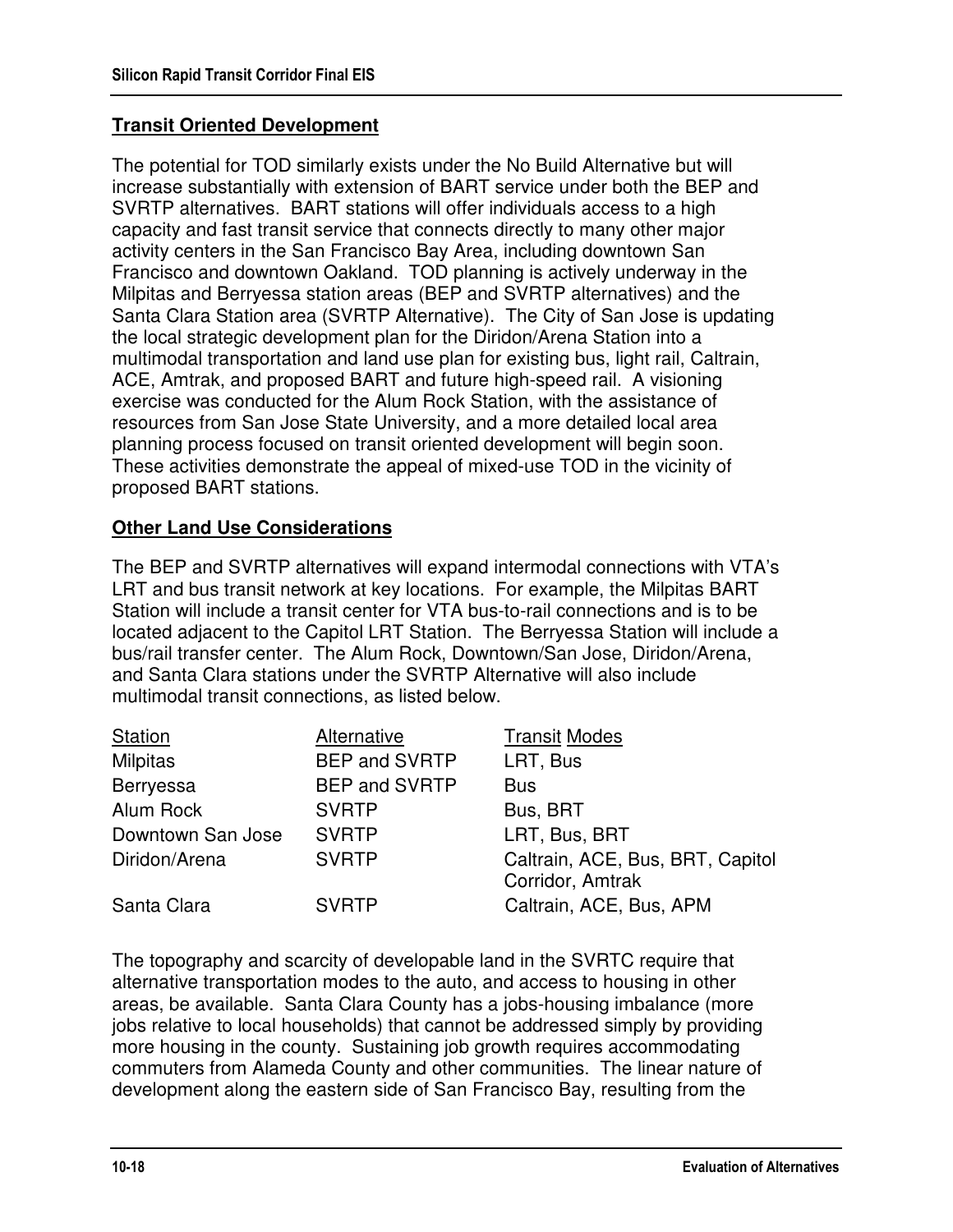geographic constraints of wetlands and bay on the west and undevelopable hills on the east, limits options for new north-south transportation facilities. A new freeway or major expansion of existing freeways is not feasible—without major disruption of existing land uses. The proposed BEP and SVRTP alternatives follow an underutilized and, in segments, vacated freight railroad corridor. The corridor offers a unique opportunity for providing new transportation capacity in a constrained, heavily developed area.

### **Economic Development**

The economic development effects of the BEP and SVRTP alternatives are largely proportional to the number of stations proposed—with stations being an indicator of transit access to jobs that will be possible under either alternative. Two stations are proposed under the BEP Alternative in areas still largely characterized by low density development. Jobs densities are light. Both the Milpitas and Berryessa stations offer considerable potential in conjunction with TOD initiatives to generate more employment opportunities in the eastern portion of Santa Clara County. The SVRTP Alternative will offer the same economic development opportunities as the BEP Alternative and, with four more stations, expand opportunities into east San Jose, downtown San Jose and, through redevelopment of former railroad and industrial sites, in Santa Clara. Downtown San Jose continues to be targeted for major employment and residential expansion. The SVRTP Alternative can be a catalyst and facilitate these planning efforts. The SVRTP Alternative will offer high benefits relative to economic development in the study corridor while the BEP Alternative will have moderate benefits.

Economic effects associated with construction and ongoing operations of a BART extension were evaluated in a regional economic simulation model. The impacts/benefits were analyzed for a 15-year period, 2016 to 2030. A full extension of BART service, associated with the SVRTP Alternative, was determined to generate \$6.0 billion in gross regional product, \$2.3 billion in additional personal income, and \$4.6 billion in travel time savings to commuters (all figures in 2005\$). Construction jobs are temporary, but the improved accessibility to job centers in Silicon Valley and Santa Clara County, including by residents of adjacent counties where housing is more affordable, will allow the local economy to grow more than if no SVRTP Alternative improvements were made. The economic impacts analysis determined that approximately 2,400 more permanent jobs will be created every year due to the travel efficiency gains—the improved access to employment centers—that result from the SVRTP Alternative.

The No Build Alternative offers no comparable impetus for TOD and job growth in Santa Clara County.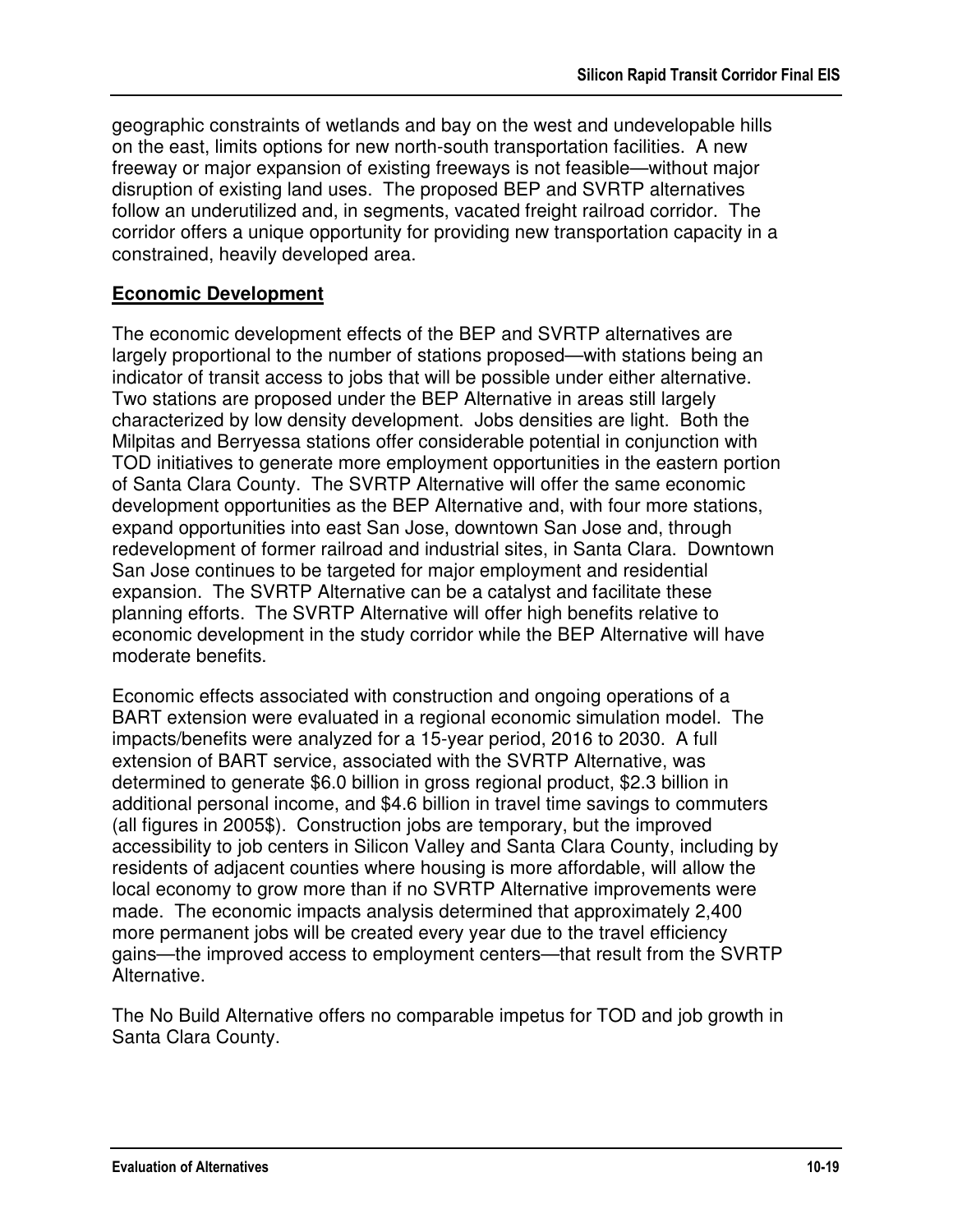## **10.2.5 LOCAL FINANCIAL COMMITMENT AND PUBLIC ACCEPTANCE**

Two measures of financial commitment to the project were established: Local Funding Commitment, and Community and Stakeholder Acceptance, as shown in Table 10-5. The criteria indicate if the proposed project is fundable, that is, there is a reliable source of capital and operating dollars and the project sponsor has a sound financial plan covering at least a 20-year time horizon. As a related concern, the public must support the proposed transit investment, as indicated by voter approved funding initiatives, for example.

| <b>Objective/Performance Measure</b>                                    | <b>No Build</b><br><b>Alternative</b> | <b>BEP</b><br><b>Alternative</b> | <b>SVRTP</b><br><b>Alternative</b> |
|-------------------------------------------------------------------------|---------------------------------------|----------------------------------|------------------------------------|
| Local Funding Commitment: Percent<br>Capital Funds from Local and State | <b>NA</b>                             |                                  |                                    |
| Sources                                                                 |                                       | 65%                              | 85%                                |
| <b>Community and Stakeholder</b><br>Acceptance                          |                                       |                                  |                                    |
| - Moderately Favorable<br>- Most Favorable<br>- Least Favorable         |                                       |                                  |                                    |

#### **Table 10-5: Local Financial Commitment Evaluation**

Source: VTA, 2009

## **Local Funding Commitment**

Santa Clara County voters have repeatedly approved special funding initiatives for local transportation improvements. In additional to general sales tax levies approved at the state level and allocated back to counties for primarily public transit (e.g., the Transportation Development Act of 1971, which created the Local Transportation Fund based on a statewide ¼-cent sales tax), Santa Clara County voters approved a permanent ½-cent sales tax for transit operations and capital in 1976. In 1996, voters approved the Santa Clara County Measure B Transportation Improvement Program, which authorized the collection of an additional ½-cent sales tax for local transportation projects through 2006. In 2000, VTA sponsored a ½-cent sales tax measure, Measure A, that extends for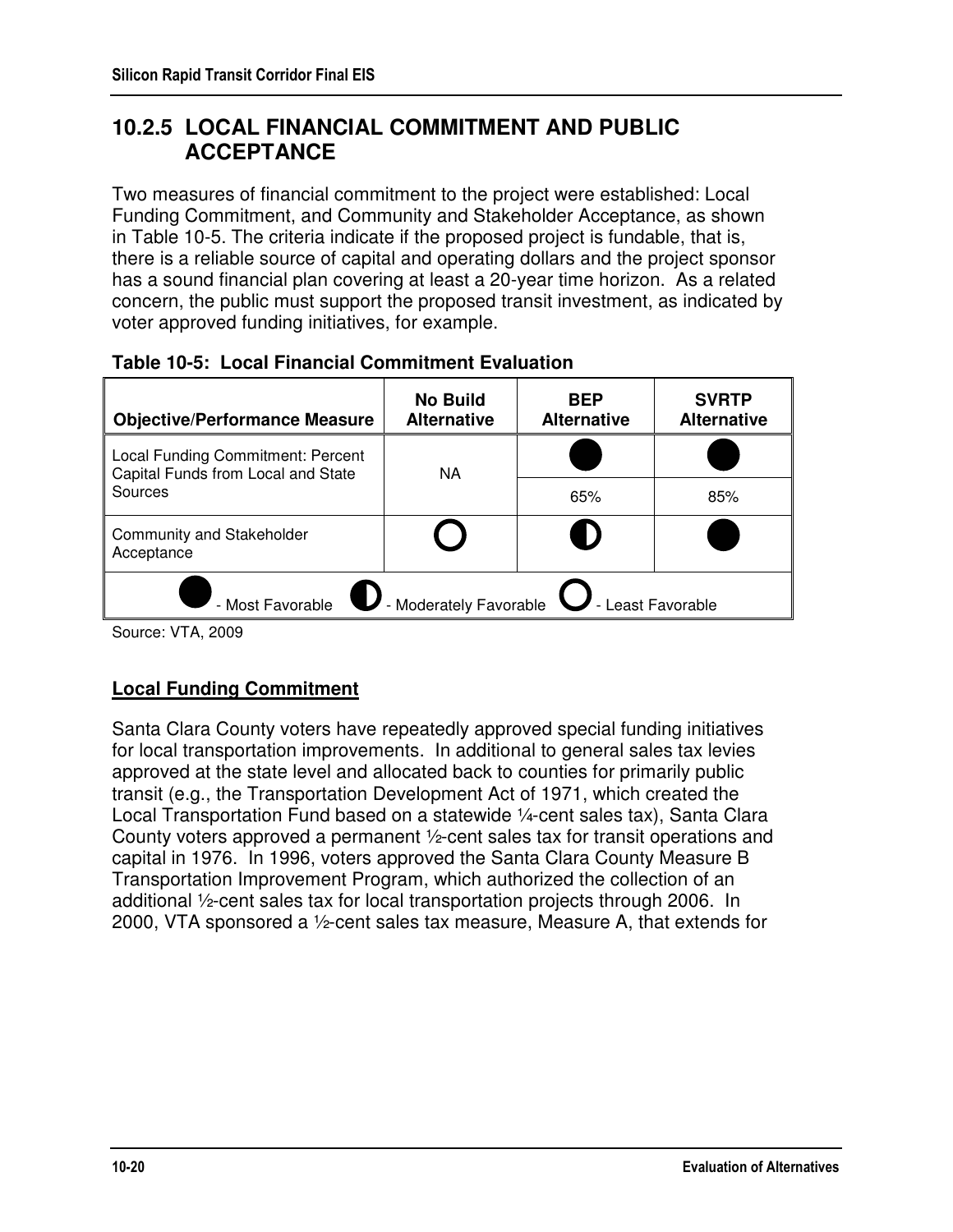30 more years, from 2006 through 2036. The measure is dedicated to transit improvements and passed with 72 percent of the vote.<sup>4</sup>

On November 4, 2008, Santa Clara County voters were given the opportunity to approve Measure B, adding a ⅛-cent increment to the local sales tax and dedicated solely to operate the BART extension to Santa Clara County. The tax would go into effect contingent upon VTA executing an FFGA with FTA for at least \$750 million in federal participation towards a project and the state committing at least \$216 million in additional TCRP or other funds, the tax would be in effect for 30 years. Measure B was approved by the required two-thirds margin (66.7 percent of voters in favor). Thus, Santa Clara County will have a combined local/state sales tax rate of 1.375 percent for transit when Measure B takes effect.<sup>5</sup>

Local sources of funds have ensured that numerous county transportation improvements are and will continue to be implemented despite uncertainty in state and federal funding. To construct the BEP Alternative, VTA is requesting federal New Starts funding of \$900 million to augment the program, The percentage of BEP Alternative capital costs proposed to be covered by local funds is 65 percent (federal New Starts funds will cover 35 percent).

The proposed \$900 million in New Starts funds for the BEP Alternative is also included as a funding source for the SVRTP Alternative, which incorporates the improvements under the BEP Alternative. Additional local funds and other federal funds would be required to fund the larger SVRTP alternative, the non-New Starts share increasing to approximately 87 percent of total costs. Because of the high percentage of local funds going to the BEP and SVRTP alternatives, both of these alternatives are rated most favorable.

### **Community and Stakeholder Acceptance**

The public and business communities strongly support the extension of BART services into Santa Clara County. The 2000 Measure A, approved by almost three-quarters of county voters, included as its first major proposal to "(e)xtend BART from Fremont through Milpitas to Downtown San Jose and the Santa Clara Caltrain Station…" (2000 Measure A). Continued community and stakeholder

<u>.</u>

 $<sup>4</sup>$  In 2006 a separate Santa Clara County initiative to increase the sales tax by 1/2 cent failed voter</sup> approval. It was not a transportation measure per se. VTA was not a sponsor of the initiative, which was a general tax increase.

 $5$  Local sales taxes for transit would include the 1⁄4-cent TDA, 1⁄2-cent 1976 permanent sales tax, ½- cent Measure A, and ⅛-cent Measure B.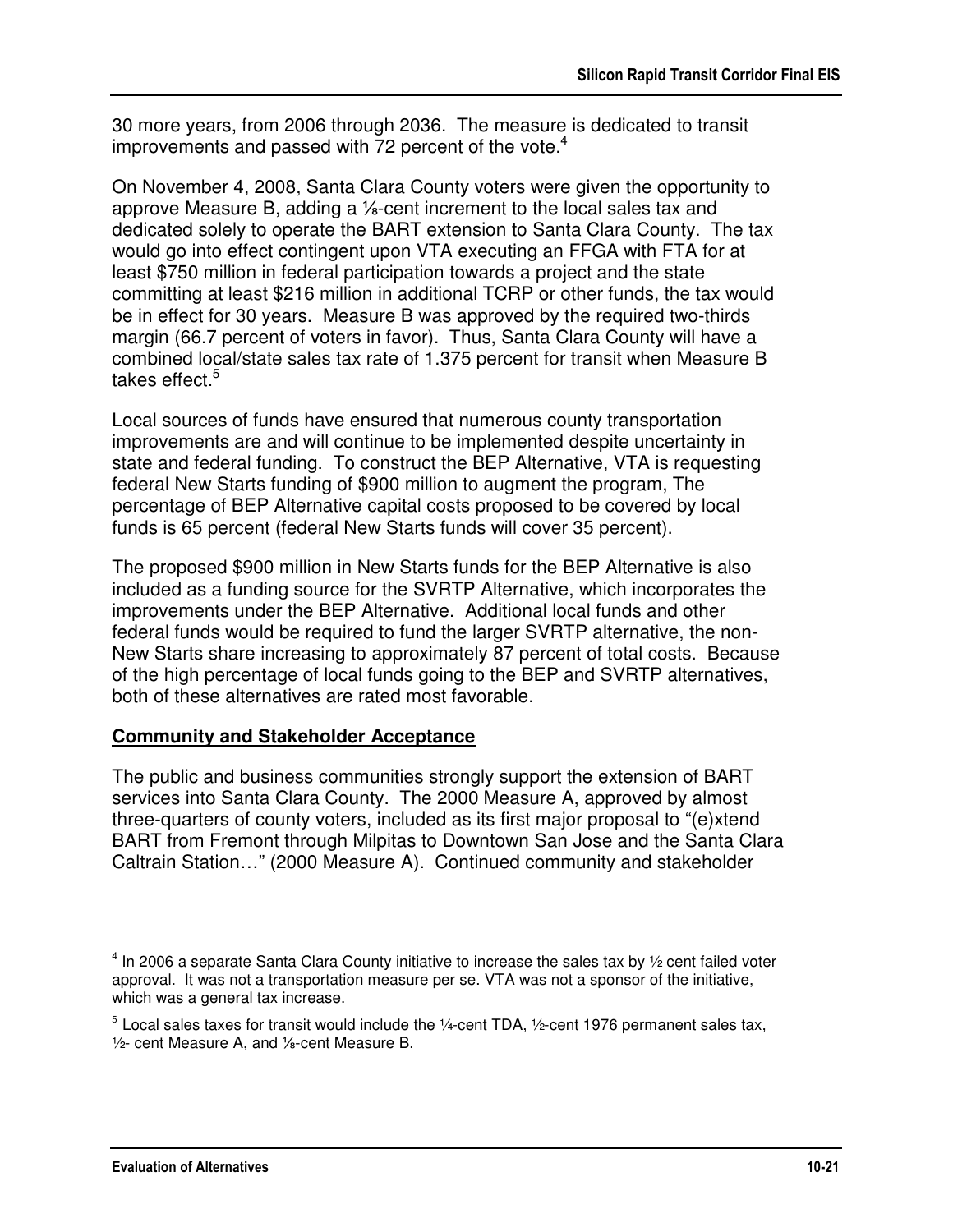acceptance of a BART extension is supported by the super-majority voterapproved Measure B in November 2008.

## **10.2.6 SUMMARY**

Relative to the No Build Alternative, the BEP and SVRTP alternatives generate substantial benefits in terms of increased ridership and expanded mobility for corridor residents, improved air quality, lower growth in congestion in critical travel corridors, and enhanced economic development potential, among other benefits. For the majority of evaluation criteria in these areas, the SVRTP Alternative performs more favorably than the BEP Alternative in the level of benefits produced. For criteria established to capture adverse effects, including environmental, traffic, capital and operating costs, and adverse construction effects, the reverse is typically the case. The No Build Alternative has limited or no adverse effects in these areas, the BEP Alternative will have minor to moderate adverse effects in a number of areas, and the SVRTP Alternative will have the most severe adverse effects. This is understandable given that the SVRTP Alternative involves substantial construction activity at considerable cost. The increased adverse effects of higher levels of transit must be weighed against the increased benefits.

# **PART 2**

# **10.3 NEW STARTS EVALUATION CRITERIA**

# **10.3.1 NEW STARTS CHANGES TO PROJECT DEFINITION**

VTA requested re-entry into the New Starts Program in September 2009 as part of a federal funding request to the FTA for the BEP Alternative. In consultation with FTA, adjustments were made to the travel demand model (subsequent to the Draft EIS) to reflect changes to the project scope and definition, in part for the purpose of improving the project's "cost effectiveness" rating under New Starts criteria. These adjustments refined the definition of the BEP Alternative. Revised project data include the VTA operating plan, VTA bus and BART fleet size, ridership projections, vehicle miles traveled, capital cost estimates, and related project elements.

These new data have reduced some of the impacts previously discussed in the Draft EIS. However, some benefits of the BEP Alternative are slightly less than stated previously. Values in Volume I of the Final EIS have not been updated, except where noted in Chapter 9 Financial Considerations to reflect capital and operating/maintenance costs, and in this section of Chapter 10 Evaluation of Alternatives. By maintaining higher values as previously presented the Draft EIS, the document maintains a conservative analysis and disclosure of environmental impacts. This section of Chapter 10, Evaluation of Alternatives provides a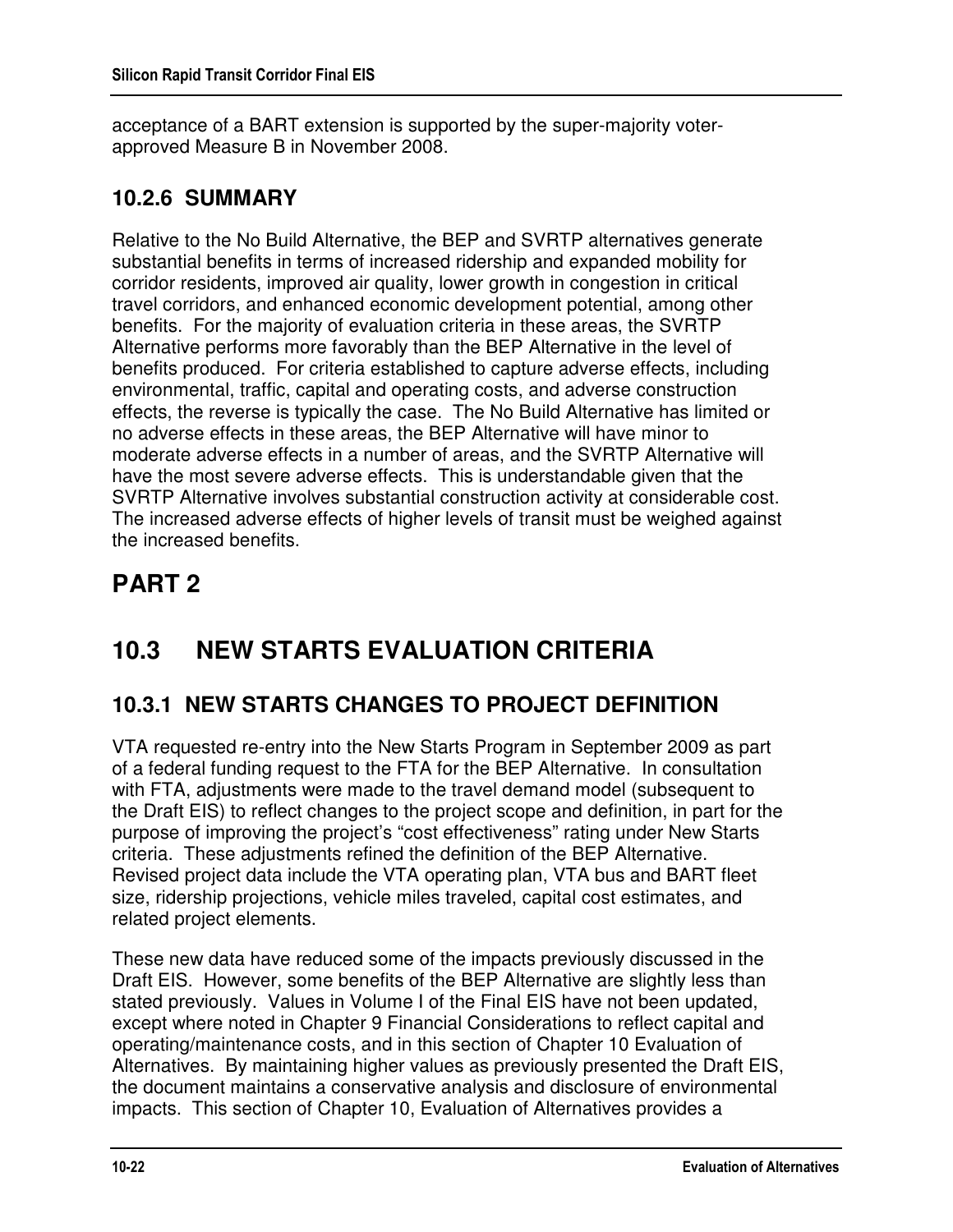summary of New Starts changes to the project and a discussion of related impacts.

The Locally Preferred Alternative presented in Volume II Chapter 2 of the Final EIS represents a fully-updated description of the Berryessa Extension Project, including the project scope and definition assumed for the New Starts Locally Preferred Alternative Silicon Valley Berryessa Extension submitted to FTA in September 2009.

The following section summarizes changes to the BEP Alternative project definition as part of the September 2009 New Starts submittal, and includes a discussion of how related impacts have changed.

## **VTA Operations**

Changes were made to the VTA bus operating plan under No Build Alternative and BEP Alternative conditions as part of New Starts. The VTA bus operating plan was revised for the No Build and BEP alternatives to reflect implementation of VTA's January 2008 Comprehensive Operations Analysis (COA).

The travel demand model was updated (subsequent to the Draft EIS) to reflect this current background condition. Additional adjustments were made to the travel demand model as part of ongoing refinements being made in consultation with FTA. More recent travel demand model runs also reflect changes to the project scope and definition, which were made for the purpose of improving the project's "cost effectiveness" rating under New Starts criteria.

The following new transit services and capital projects previously identified as planned and funded under the Measure A Program in Volume I, Table 2-2 are not assumed under 2030 No Build and BEP conditions.

- Downtown East Valley Capitol Expressway Light Rail Phase II LRT to Eastridge
- Caltrain Commuter Rail Service Upgrades
- Caltrain Electrification Program
- ACE Commuter Rail Service Upgrades
- Mineta San Jose International Airport People Mover to BART, Caltrain, and LRT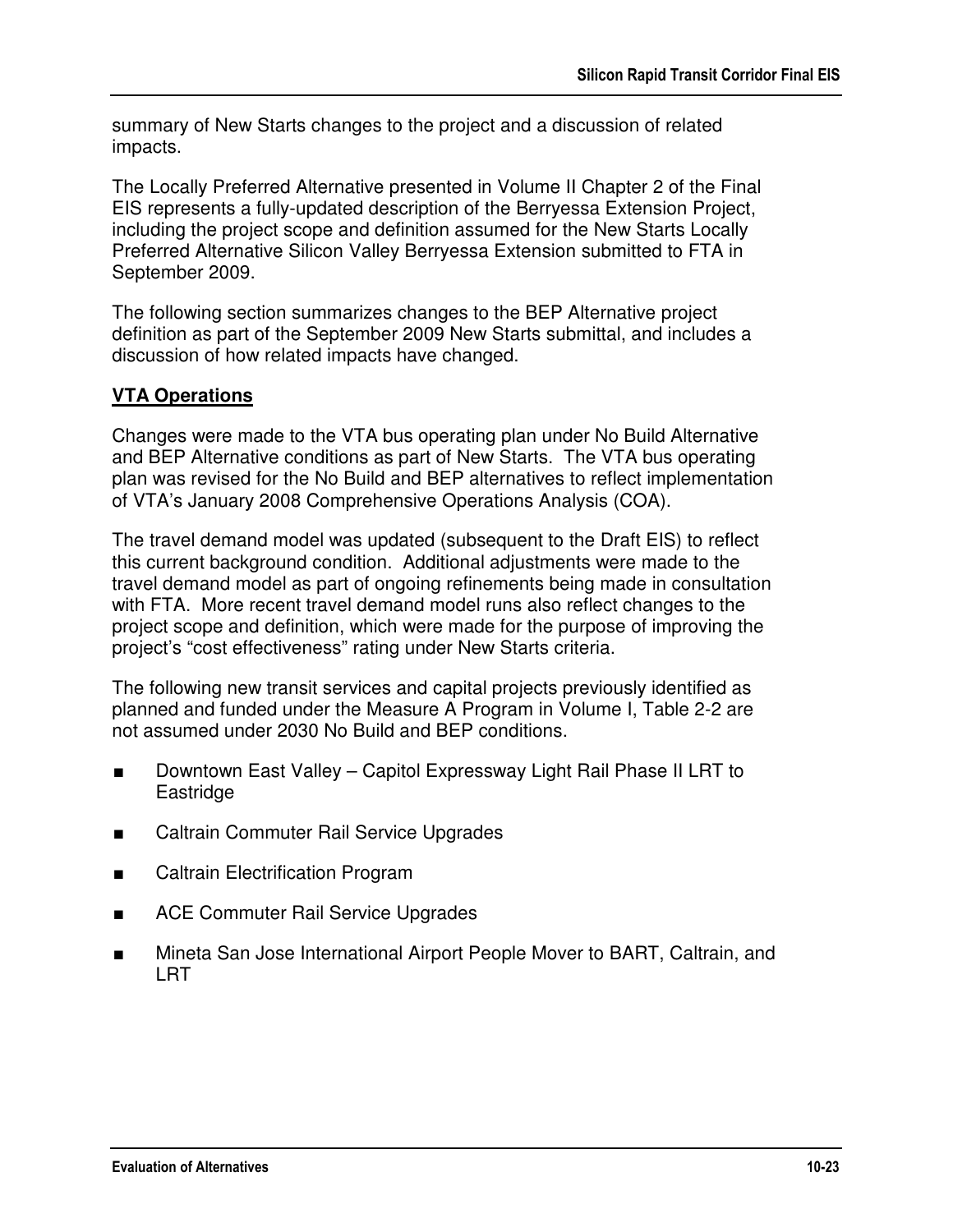Summary of other BEP Alternative VTA operational changes:

- Removal of proposed BART express feeder bus routes: SV-1, SV-3, SV-5, SV-6, SV-7, SV-8
- Removal of requirement for bus park-and-ride lots at VTA Evelyn LRT Station (49 spaces), BART Warm Springs Station (303 spaces), and downtown Sunnyvale (91 spaces)
- Addition of projected demand for bus park-and-ride at Milpitas Station (130 spaces), and increased demand for bus park-and-ride at Berryessa Station (1330 total spaces)
- Addition of new Line 302 from Berryessa BART Station via Hedding-Taylor to North 1st Street, San Fernando to Diridon: 15 minute headway, peakonly service

Fleet requirements for VTA buses and BART cars changed as part of the New Starts process. Demand for VTA buses for 2030 was reduced significantly from 85 40-foot standard vehicles, presented as the high end of a range in the Draft EIS, to eight articulated and two standard buses. The reduction in VTA buses is a result of the elimination of six BART express feeder bus routes, and replacement of 40-foot standard buses, with higher capacity articulated buses.

Demand for BART revenue vehicles is reduced, from 74 BART cars assumed in the Draft EIS capital cost to 40 BART cars to serve the BEP Alternative. VTA and BART continue to discuss the BART revenue vehicle fleet requirements and vehicle procurement schedule, including demand and needs for ready reserve train cars and spares.

### **Ridership**

Ridership projections from the travel demand model will be continually updated as part of the New Starts process Average daily ridership for the BEP Alternative submitted for New Starts is ten percent less than previously presented in the Draft and Final EIS (from 46,457 to 41,800). Additionally, BEP Alternative station park-and-ride parking charges have been applied to the travel demand model, further reducing parking demand. As a result of ridership changes and parking charges, station park-and-ride parking demand is less than previously presented in the Draft EIS (from 7,095 to 5,795); reducing traffic impacts on study area intersections and freeway segments.

Regional transit trips do not change, but riders no longer taking BART shift to other modes, primarily auto. An increase in regional auto trips would be referred to as additional background traffic, and would not impact previously analyzed freeway segments or intersections. BART Core parking needs are projected to go up from 617 to 845, however the impacts are not significant and VTA will fund necessary BART Core replacement parking.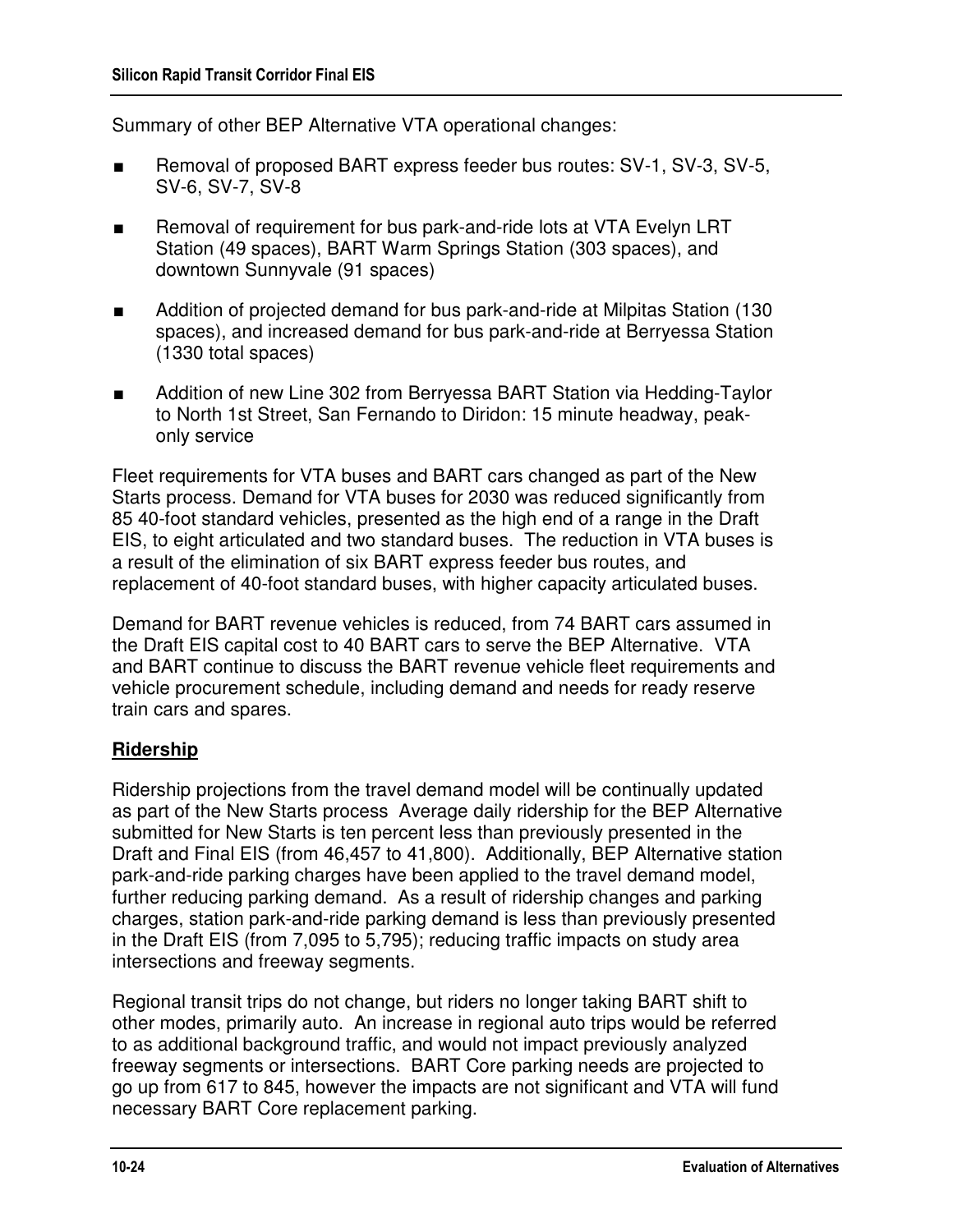## **Energy, Air Quality, and Emissions**

The projected reduction in BART ridership results in 55 million less VMT savings and associated benefits, when compared to the Draft EIS. This reduced benefit results in 0.05 percent increase in VMT compared to the Draft EIS and is not a significant impact. VMT is directly associated with energy use, air quality and emissions impacts. Auto/truck VMT goes up, reducing benefits; however there is an increase in benefits due to the removal of six VTA express feeder bus routes and associated emissions.

Changes to the No Build Alternative VMT have also occurred. Relative to the new No Build Alternative conditions, the BEP Alternative will still reduce annual emissions of key National Ambient Air Quality (NAAQ) pollutants, including a reduction to reactive organic gases (ROG), oxides of nitrogen (NOX), and carbon monoxide (CO). The BEP Alternative would reduce the tons per year (tpy) emissions output of all modes by 6 tpy for ROG, 5 tpy for NOX, and 45 tpy for CO. The projected reduction of NOX compared to a projected increase of NOX in the Draft EIS, is a result of a reduction of approximately 3 million bus VMT. Emissions of CO are projected to be reduced at a lesser rate than Draft EIS values, due to an increase of approximately 55 million auto/truck VMT. Overall air quality is improved.

The reduction in greenhouse gas emissions, measured in terms of tons of CO2 equivalents for the BEP Alternative, are similar to the reductions projected in the Draft EIS. Carbon dioxide emission rates per mile for buses are five times greater than auto/truck emission rates. When compared to a previously projected reduction of 4,138 tons of CO2 annually presented in the Draft EIS, VMT for buses is now reduced and VMT for auto/truck is now increased, offsetting CO2 emissions overall, for a savings of 3,464 tons annually compared to No Build conditions.

The BART vehicles, stations and related facilities built as part of the BEP Alternative would use electric power as the main form of energy. Direct energy use is projected for all modes for No Build and BEP Alternative conditions. The BEP Alternative is estimated to reduce energy demand by 63,000 British thermal unit (BTU) equivalents or an estimated 570 million gallons of gasoline annually. The Draft EIS projected more bus energy use and less auto/truck energy use, however, there remains a projected net energy savings overall, compared to the No Build Alternative.

# **10.4 NEW STARTS EVALUATION CRITERIA**

As previously stated, VTA has requested New Starts funding for the BEP Alternative under Section 5309 of SAFETEA-LU and/or successor legislation. In order to be eligible for program funds, the proposed project must by law address specific project justification and local financial commitment criteria. The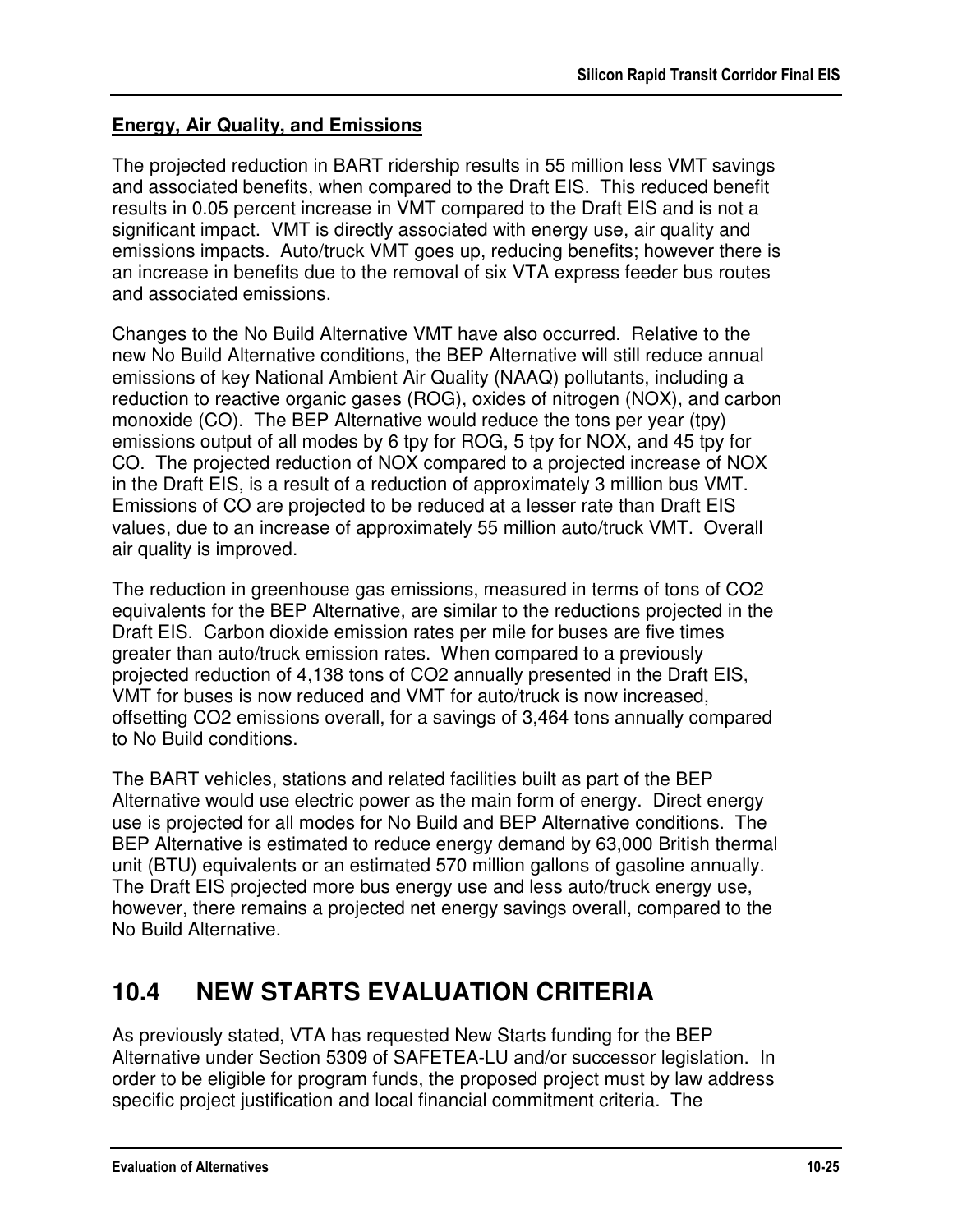proposed project must be rated at an acceptable level<sup>6</sup> before FTA will advance the project into advanced planning, design and ultimately construction and agree to fund a portion of the associated costs. The federal New Starts review process is intended to place all projects proposed for New Starts funding on a comparable footing, with the objective of funding, from the limited resources available, those projects that are likely to be successful.

For the purpose of evaluating New Starts candidate projects, FTA uses a hypothetical low-cost project, referred to as a "Baseline" Alternative, as a point of comparison. VTA has developed a description of a Baseline Alternative in consultation with FTA. The Baseline Alternative represents a higher level of improvements than the No Build Alternative. According to FTA guidance, the "Baseline must be defined so that comparisons with the New Starts project isolate the costs and benefits of the major transit investment…. At a minimum, the Baseline Alternative must include in the project corridor all reasonable costeffective transit improvements short of investment in the new starts project" (Title 49, Volume 6, Code of Federal Regulations/49 CFR611.3). This summary compares the proposed BEP Alternative to the Baseline Alternative in seven areas that encompass the New Starts evaluation and rating framework used by FTA to determine federal funding eligibility.

The Baseline Alternative has not been previously described in the Draft EIS in detail. An initial Baseline Plus Expanded Bus Service on I-880 and I-680 HOV Lanes was evaluated in the 2001 MIS. The Baseline Alternative was refined and included among the alternatives evaluated in the Silicon Valley Rapid Transit Corridor Draft EIS/EIR (circulated in March 2004) along with a No-Action Alternative and a BART Extension Alternative. Prior to preparing this document, the Baseline Alternative was withdrawn from further consideration as a possible improvement in the SVRTC because it did not meet the project purpose and need. Nevertheless, it warrants discussion to understand what level of improvements is assumed relative to the improvements proposed under the BEP Alternative. From FTA's perspective, the Baseline Alternative provides a basis for assessing the incremental—or extra— benefits that would result from the additional expenditures required to implement a build alternative like the BEP Alternative. The comparison of incremental costs and benefits relative to the Baseline Alternative helps to document the project's merits.

-

<sup>&</sup>lt;sup>6</sup> Projects must receive a "Medium" or higher overall rating from FTA. A project receives ratings with respect to project justification and local financial commitment that enter into the overall rating.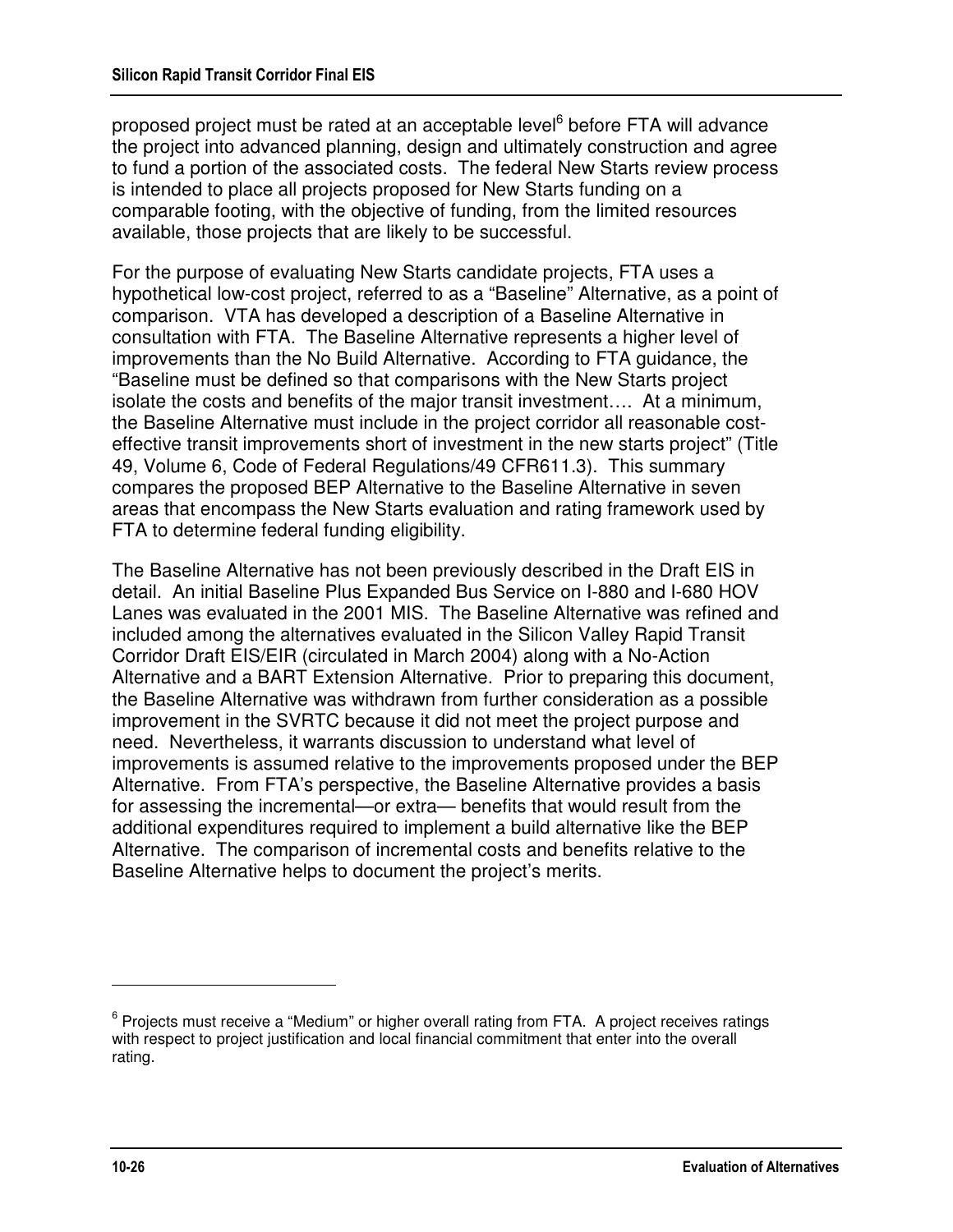# **10.4.1 BASELINE ALTERNATIVE**

The Baseline Alternative builds upon the planned and programmed transportation improvements in the SVRTC through 2030 by substantially supplementing bus service connecting the BART Warm Springs terminus with northern Santa Clara County.

#### **Service Concepts**

Two VTA express bus services, Routes 180 and 181, currently connect the BART Fremont Station to the Santa Clara Valley. Route 180 proceeds from the BART Fremont station via I-680, then exits on Montague Expressway to terminate at the Great Mall/Main Transit Center, allowing bus and rail connections. Route 180 currently offers 30 minute all-day service.

Route 181 proceeds from the BART Fremont station and operates via I-880 to North First Street, serving downtown San Jose and terminating at the San Jose Diridon Transfer Center. Route 181 currently offers 15 minute service in the peak period, and 30 minute service in the off-peak period.

Upon completion of the BART extension to Warm Springs, the northern terminus of these routes will be shifted to the Warm Springs BART station. In addition, these express bus routes would be able to operate mainly on existing and planned I-880 and I-680 HOV lanes between Warm Springs and San Jose. These future operating conditions are reflected in the No Build Alternative, which also incorporates improved service frequencies for Route 181 at 5-minute peak period headways and 10-minute off-peak period headways. The service frequency for Route 180 remains adequate at existing service levels.

Figure 10-1 shows the alignments for key bus services in the project corridor under the Baseline Alternative.

The Baseline Alternative concept improves upon the No Build Alternative by improving corridor express services, including the following elements:

- The northern terminus of Route 180 and 181 would continue to be the new Warm Springs BART Station, as under the No Build Alternative.
- Route 180, which currently terminates at Great Mall, would be extended to downtown San Jose via a route using Lundy Avenue, King Road, and Alum Rock – Santa Clara Streets.
- A short pattern of Route 180 would terminate at the San Jose Diridon Transit Center and a long pattern would continue along The Alameda to the Santa Clara Caltrain Station. Each pattern would operate at five-minute peak period headways and 10-minute off-peak period headways. These two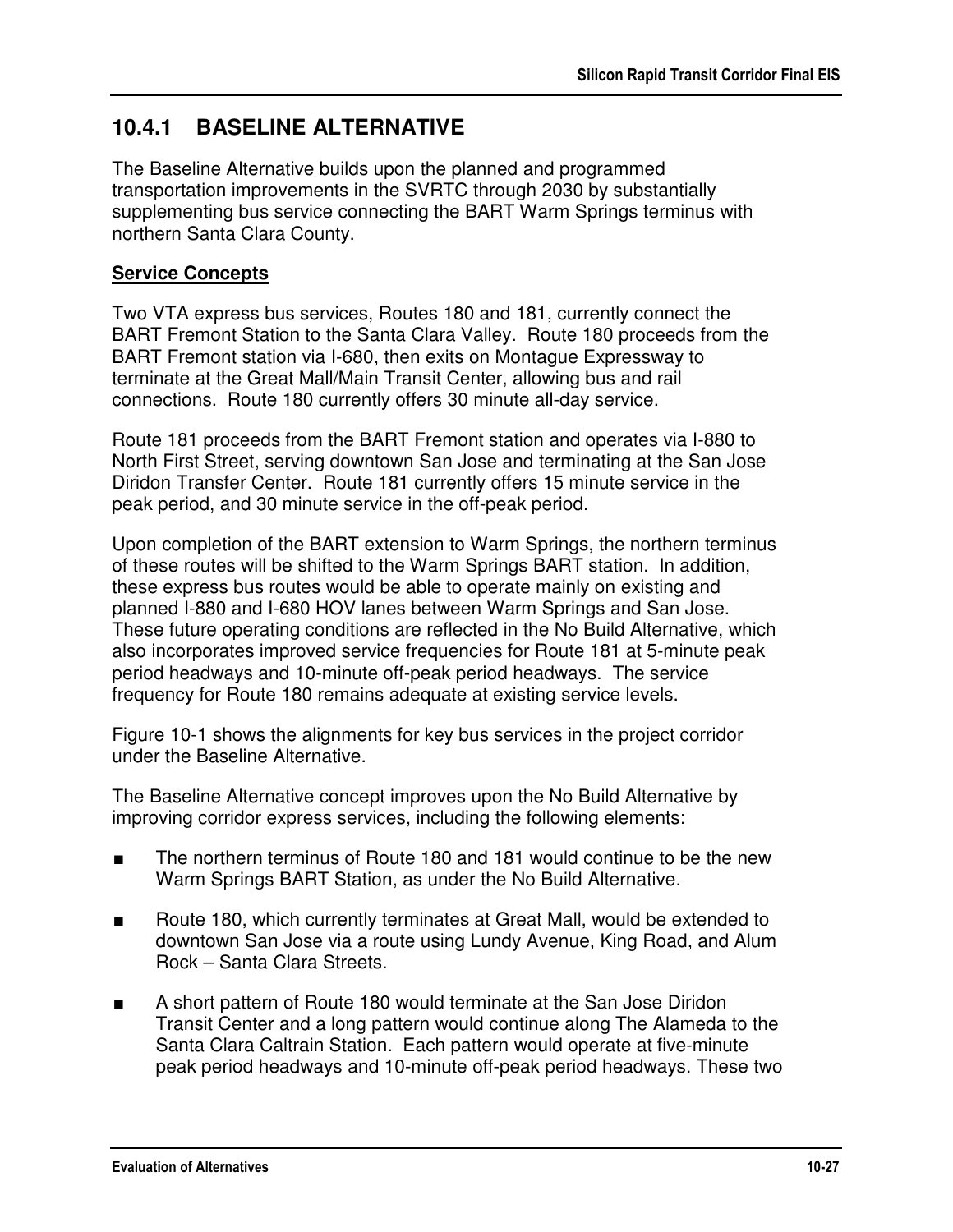patterns combined would offer substantially improved peak and off-peak service frequencies.

- Bus priority improvements would be provided along Lundy Avenue King Road, and some service would be able to take advantage of assumed BRT transit priority treatments expected to be implemented along Santa Clara Street – Alum Rock Avenue as part of the Santa Clara-Alum Rock-Eastridge BRT project (an already-programmed project which is assumed as part of the No Build condition).
- A bus HOV connector would be provided under the Baseline Alternative at I-680 and Montague Expressway in Milpitas to improve bus travel times. Route 180 would use the high occupancy vehicle/high occupancy toll (HOV/HOT) lane currently under construction along I-680 from north of Fremont to approximately Calaveras Road (and which is assumed to be extended south as necessary) to a bus HOV connector at Montague Expressway.
- Route 181 would also originate at Warm Springs BART and proceed via I-880 to its interchange with North First Street in north San Jose, continue south to San Fernando Street in downtown San Jose and then west to a terminus at the Diridon Transit Center.
- To accommodate park and rider demand in the corridor, transit parking would be provided in the vicinity of Montague Expressway at Capitol Expressway (approximate location of the proposed BART Milpitas Station) and Mabury Road at King Road (approximate location of the proposed BART Berryessa Station).

Baseline bus service from Silicon Valley to the BART Warm Springs Station would begin following the completion of the Warm Springs BART Extension. While the alignment for Route 181 would not change significantly from the No Build, Route 180 would be modified to provide expanded coverage in east San Jose, downtown San Jose, and Santa Clara. The route would depart Warm Springs BART and follow I-680 to the Great Mall/Main Transit Center (as under the future No Build condition) but then would travel southward using Trade Zone Boulevard and Lundy Avenue, which transitions to North King Road. The route would turn west at Alum Rock Avenue and East Santa Clara Street in the final approach to downtown San Jose. A short pattern of the route would terminate at the San Jose Diridon Transit Center while a long pattern would continue along The Alameda to the Santa Clara Caltrain Station.

Table 10-6 summarizes the service frequencies of Route 180 and Route 181 corridor bus service under the Baseline Alternative.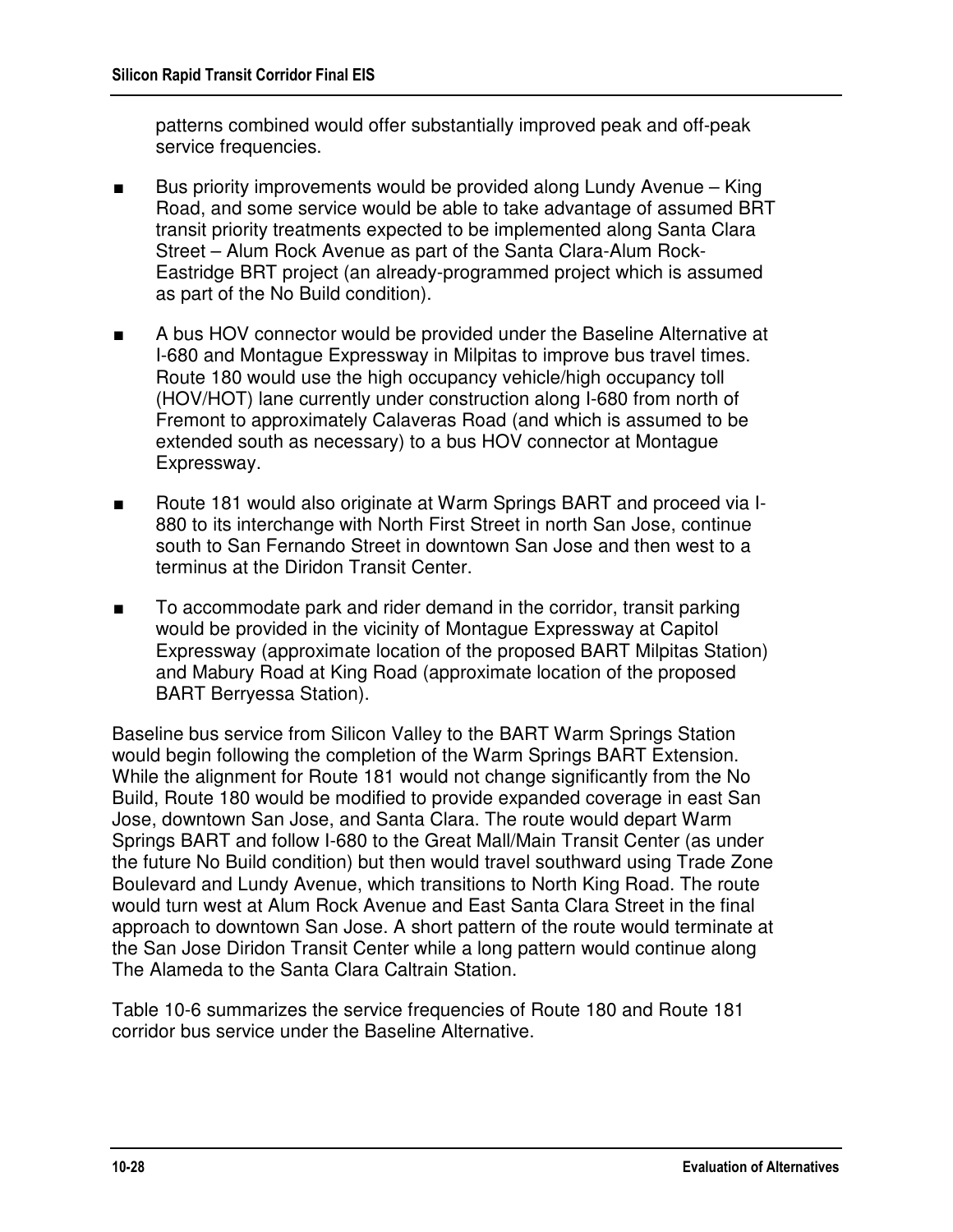| Route                                                           | <b>Description</b>                                                                                             | <b>Peak</b><br><b>Headway</b> | Off-Peak<br><b>Headway</b> |
|-----------------------------------------------------------------|----------------------------------------------------------------------------------------------------------------|-------------------------------|----------------------------|
| <b>Corridor Bus Routes</b>                                      |                                                                                                                |                               |                            |
| VTA 180 short pattern<br>Warm Springs to Diridon                | Warm Springs BART via I-<br>680, Great Mall, Tradezone,<br>Lundy - King, Alum Rock -<br>Santa Clara to Diridon | 5 minutes                     | 10 minutes                 |
| VTA 180 long pattern<br>Warm Springs to Santa<br>Clara Caltrain | Follows routing of short<br>pattern, extending from<br>Diridon to Santa Clara<br>Caltrain via The Alameda      | 5 minutes                     | 10 minutes                 |
| <b>VTA 181</b><br>Warm Springs to Diridon                       | Warm Springs BART via I-<br>880 to N. 1 <sup>st</sup> Street, San<br>Fernando to Diridon                       | 5 minutes                     | 10 minutes                 |

**Table 10-6: Service Headways for Baseline Alternative Bus Routes** 

Source: Connetics Transportation Group, 2009

In addition to improving corridor bus services, as under any of the alternatives considered in this document, VTA would work with employers to expand shuttle bus and van services connecting Santa Clara County bus/rail stations with Silicon Valley employment destinations. Also, VTA would coordinate with other agencies to implement bus and commuter rail service enhancements. Ultimately, the levels of service and origin points for other bus services would be determined by the respective transit agencies operating each service and not by VTA.

Funding to operate these other buses would be the responsibility of the respective local agencies, not VTA.

### **BART Service Under the Baseline Alternative**

BART service would remain the same as under the No Build Alternative. Route patterns and train frequencies are not expected to change although train lengths might be adjusted to accommodate somewhat higher or time-shifted loads resulting from enhanced bus-BART connections. Figure 10-2 illustrates the BART operating plan under the Baseline Alternative.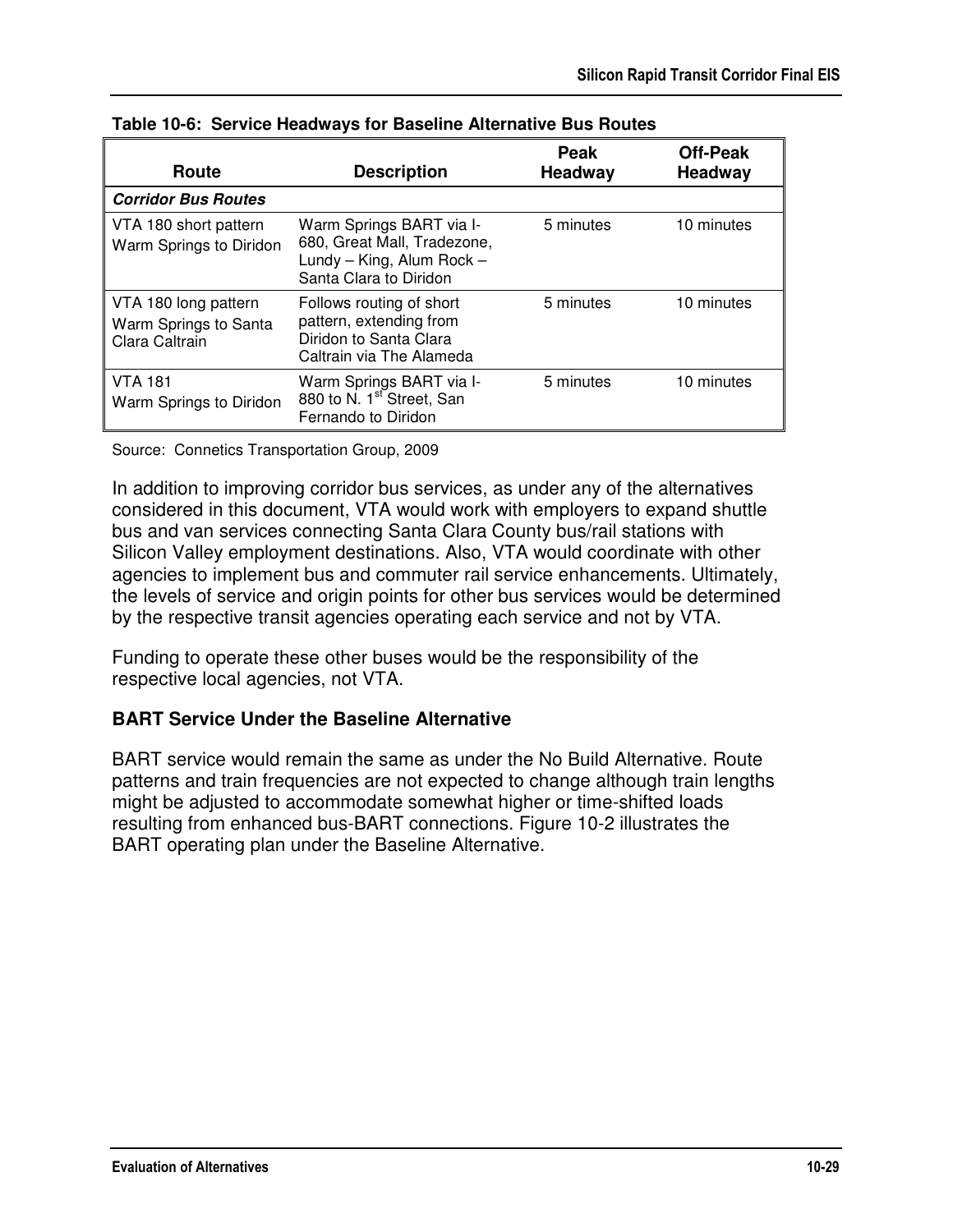

Figure 10-1: Baseline Alternative - Corridor Bus Routes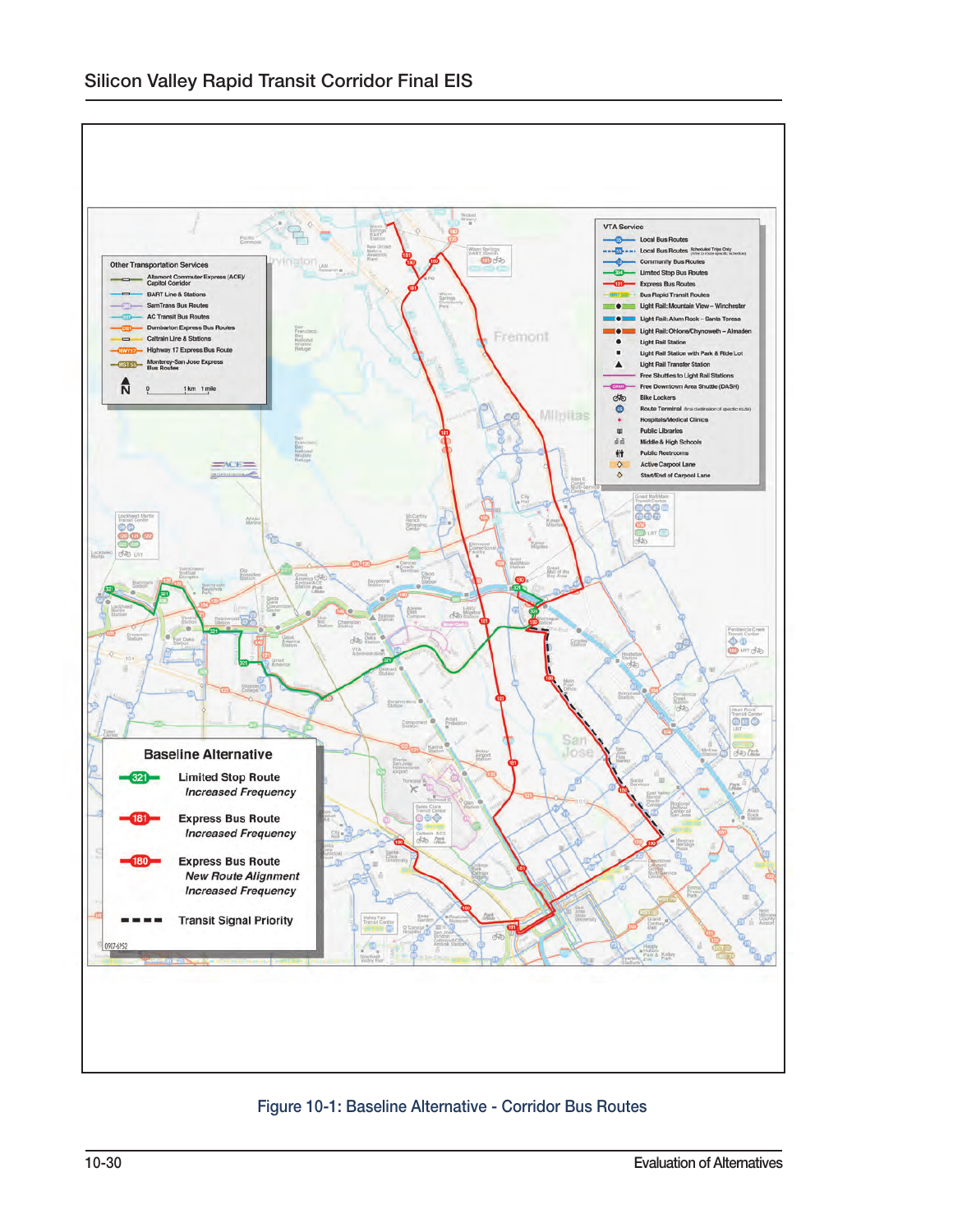### **Capital Improvements**

Expanded bus service under the Baseline Alternative would increase the peak bus requirement. To improve the speed and reliability of bus service between BART Warm Springs and Silicon Valley, VTA would construct certain facilities. These include a busway connector between HOV lanes on I-680 and Montague Expressway, new or expanded park and ride lots, and along key arterials, bus rapid transit improvements.

#### **Year 2030 Baseline Fleet Requirements**

To meet 2030 service levels, an estimated 78 additional VTA buses would be required for the Baseline Alternative compared to the No Build Alternative. All additional buses would be articulated buses. The total VTA bus fleet would consist of approximately 500 vehicles. VTA's light rail fleet is not anticipated to change from the No Build Alternative, with the total number of vehicles remaining at 100. The total BART fleet would be the same for the Baseline Alternative as for the No Build Alternative. Table 10-7 summarizes this information.

| <b>Service</b>                      | <b>No-Build</b><br><b>Alternative</b> | <b>Baseline Alternative</b> |
|-------------------------------------|---------------------------------------|-----------------------------|
| VTA Operated Services <sup>a</sup>  |                                       |                             |
| <b>Buses</b>                        | 422                                   | 500                         |
| <b>Light Rail Vehicles</b>          | 100                                   | 100                         |
| Services Operated by Other Agencies |                                       |                             |
| BART Cars (entire BART system)      | 1,000                                 | 1,000                       |

**Table 10-7: Fleet Requirement for the Baseline Alternative in Year 2030** 

Notes:

<sup>a</sup> Capital and operating costs are included in the Baseline Alternative cost estimate. Source: Connetics Transportation Group, 2009

#### **I-680-to-Montague Expressway Aerial Busway Connector**

One new busway connector is proposed in the Baseline Alternative to facilitate bus connections from I-680 to the Montague Expressway and vice versa. This connector would begin in a widened median of I-680 several hundred feet north of the Montague Expressway (just after the SR 237/Calaveras Road interchange), become elevated on structure and fly over the southbound lanes of I-680 and the northwest and southwest quadrants of the I-680/Montague Expressway interchange, and then land in the median of Montague Expressway. ROW would be required alongside the freeway and Montague Expressway where the connector would join each roadway. The aerial busway connector would be approximately 50 feet wide and 2,750 feet (0.52 miles) long.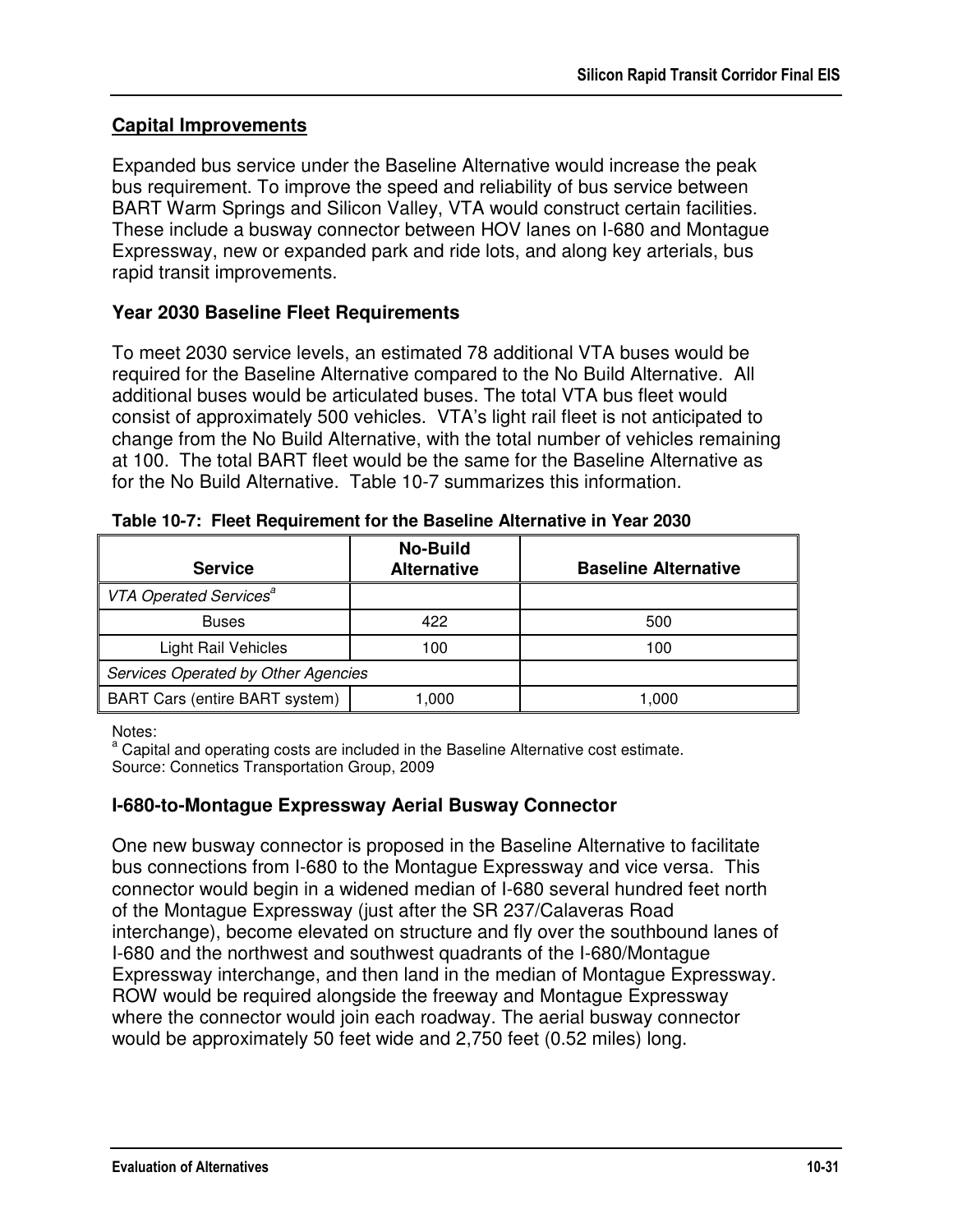

Figure 10-2: Baseline Alternative - BART Operating Plan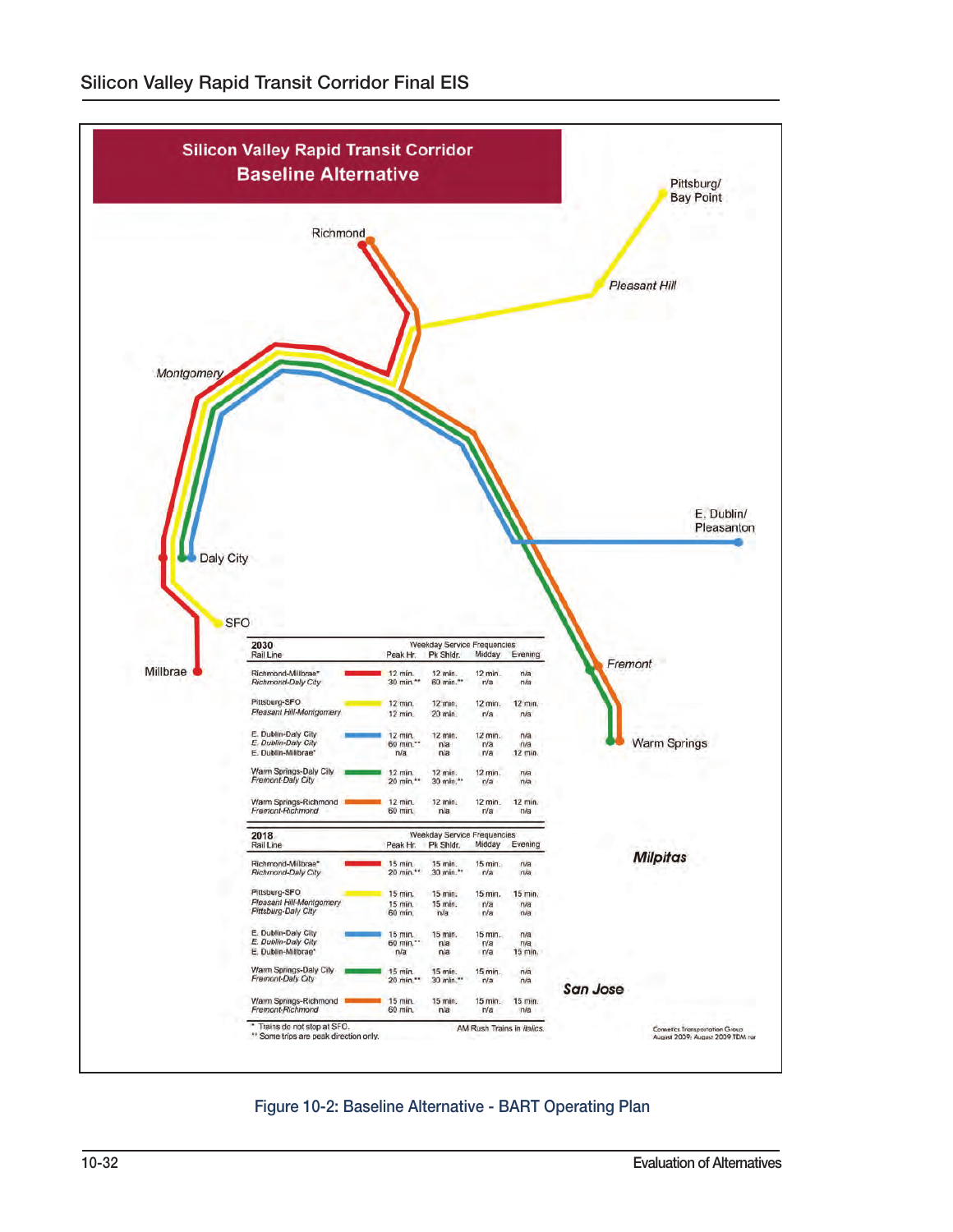The Montague flyover would serve approximately 430 daily buses and nearly 13,000 daily passengers. The estimated cost of the flyover ramp is approximately \$74 million.

#### **Transit Signal Priority and Queue Jump Improvements along Bus Arterials**

Under FTA project evaluation guidelines, a Baseline Alternative should typically employ technological measures, referred to as "transportation system management" techniques, to expedite the movement of buses. The intent of these measures is to provide the best possible travel times along the corridor while stopping short of building a separated guideway. The Baseline Alternative would include a variety of transit priority measures along the proposed running way:

- Transit Signal Priority (TSP) Buses would be specially equipped to transmit a signal to traffic signals along the alignment. This would allow the signals to grant a few seconds of additional green time when buses are about to enter the intersection, reducing the number of times the bus is stopped by red signals.
- Queue jump lanes Localized bypass lanes would be constructed approaching intersections to allow buses to move to the front of traffic signal queues during red signal phases. Just prior to the green phase, the bus would receive a special signal allowing it to advance ahead of other traffic.
- Bus-only lanes In locations of greatest traffic congestion, dedicated bus lanes would be provided.
- Stations South of Berryessa Road, several bus stations would be provided to allow boarding and alighting of passengers along the corridor. These stations would be developed with a higher level of passenger amenities than standard bus stops, similar to the standard provided in bus rapid transit (BRT) systems.

These enhancements would be provided along the street-running portions of Route 180. Transit priority measures would be installed along a short segment of streets between Warm Springs Station and I-680 as well as along Trade Zone Boulevard, Lundy Avenue, and King Road.

#### **Park and Ride Lots**

The Baseline Alternative would mostly use existing or planned lots at key locations to accommodate projected parking demand generated by new bus riders. By providing convenient points of connection to the regional transit network at locations within Santa Clara County, the Baseline Alternative would be expected to reduce parking demand somewhat at the planned Warm Springs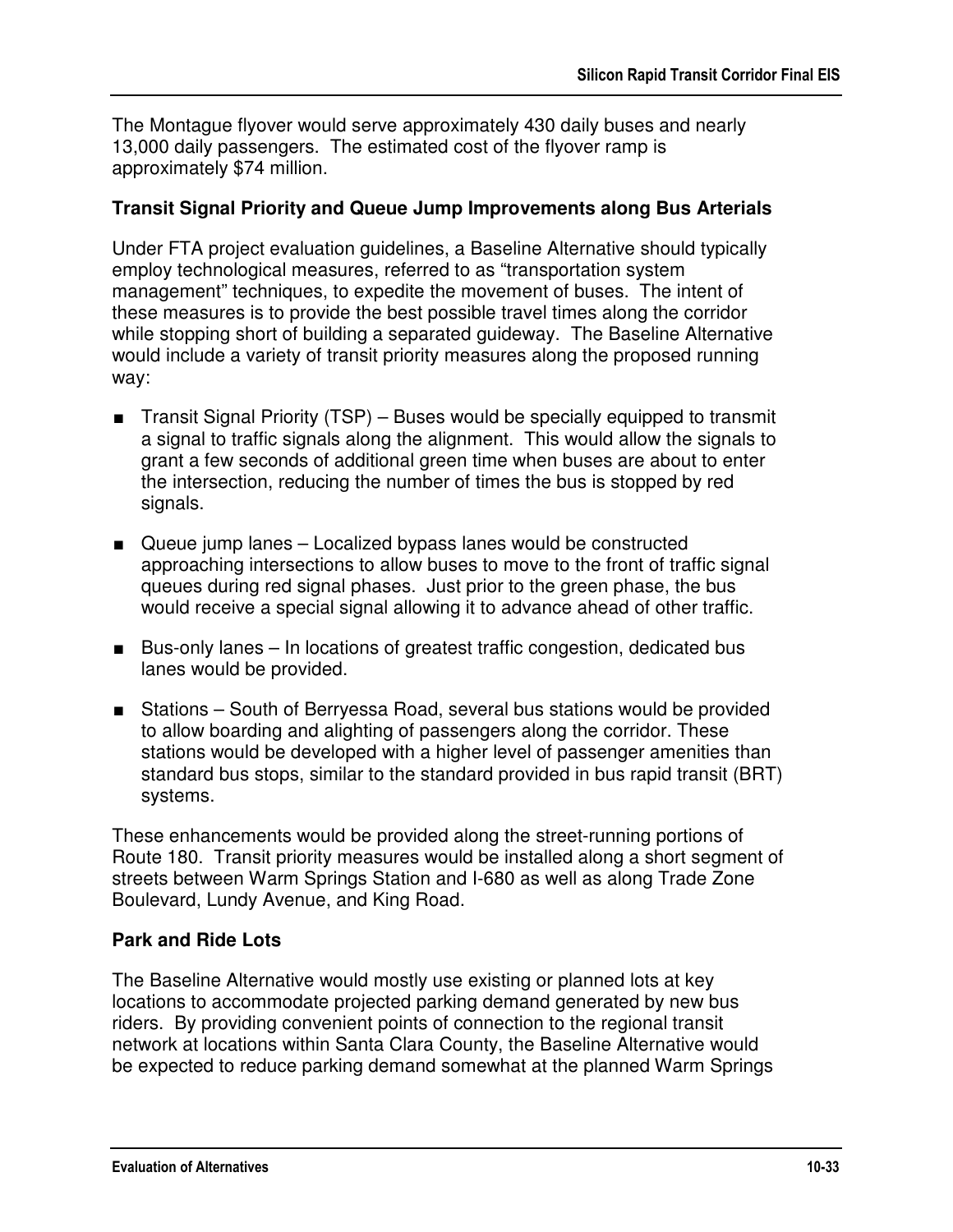terminus of the BART system. Therefore the Baseline Alternative does not include any expansion of parking at that station. However, two new facilities would be provided in the vicinity of each BART station under the Baseline Alternative:

- Montague/Capital (City of Milpitas): A surface parking lot would be provided in the vicinity of Montague Expressway to provide 140 parking spaces.
- Mabury/King (City of San Jose): A new parking facility would include 1,160 parking spaces to accommodate express bus-related demand.

Park and ride demand estimates are summarized in Table 10-8. Costs for these parking areas are included in the Baseline Alternative capital cost estimate.

| Locations        | <b>City</b>     | <b>Parking Spaces</b> |
|------------------|-----------------|-----------------------|
| Montague/Capitol | <b>Milpitas</b> | 140                   |
| Mabury/King      | San Jose        | 1,160                 |
| Total            |                 | 1,300                 |

**Table 10-8: Baseline Alternative Bus-Related Parking Demand** 

Source: VTA 2009

## **VTA Bus Maintenance and Storage Facilities**

Buses operated by VTA under the Baseline Alternative would be stored and maintained at existing bus operating and maintenance facilities, as provided under the No Build Alternative. Because the Baseline Alternative would require a significant increase in fleet size and particularly because of the large increase in the number of articulated buses in the fleet, it is expected that some expansion of the existing maintenance facilities would be necessary. For cost estimating purposes, the expansion is assumed as equivalent to one-half the cost of a single new maintenance facility. The existing facilities have sufficient land area to enable expansion as necessary to accommodate the year 2030 fleet, therefore no cost is assumed for additional real estate. As the LRT fleet size is not anticipated to change by 2030, LRT vehicles would be stored and maintained at the existing Guadalupe Light Rail Maintenance facility north of downtown San Jose.

### **Baseline Alternative Costs**

Total capital costs are estimated to be \$358 million in 2009 base year dollars for the purchase of buses and construction of roadway and parking improvements proposed under the Baseline Alternative. Annual operating and maintenance costs for the Baseline Alternative, assuming 2030 service levels, are projected to be approximately \$28.1 million more than the costs of the No Build Alternative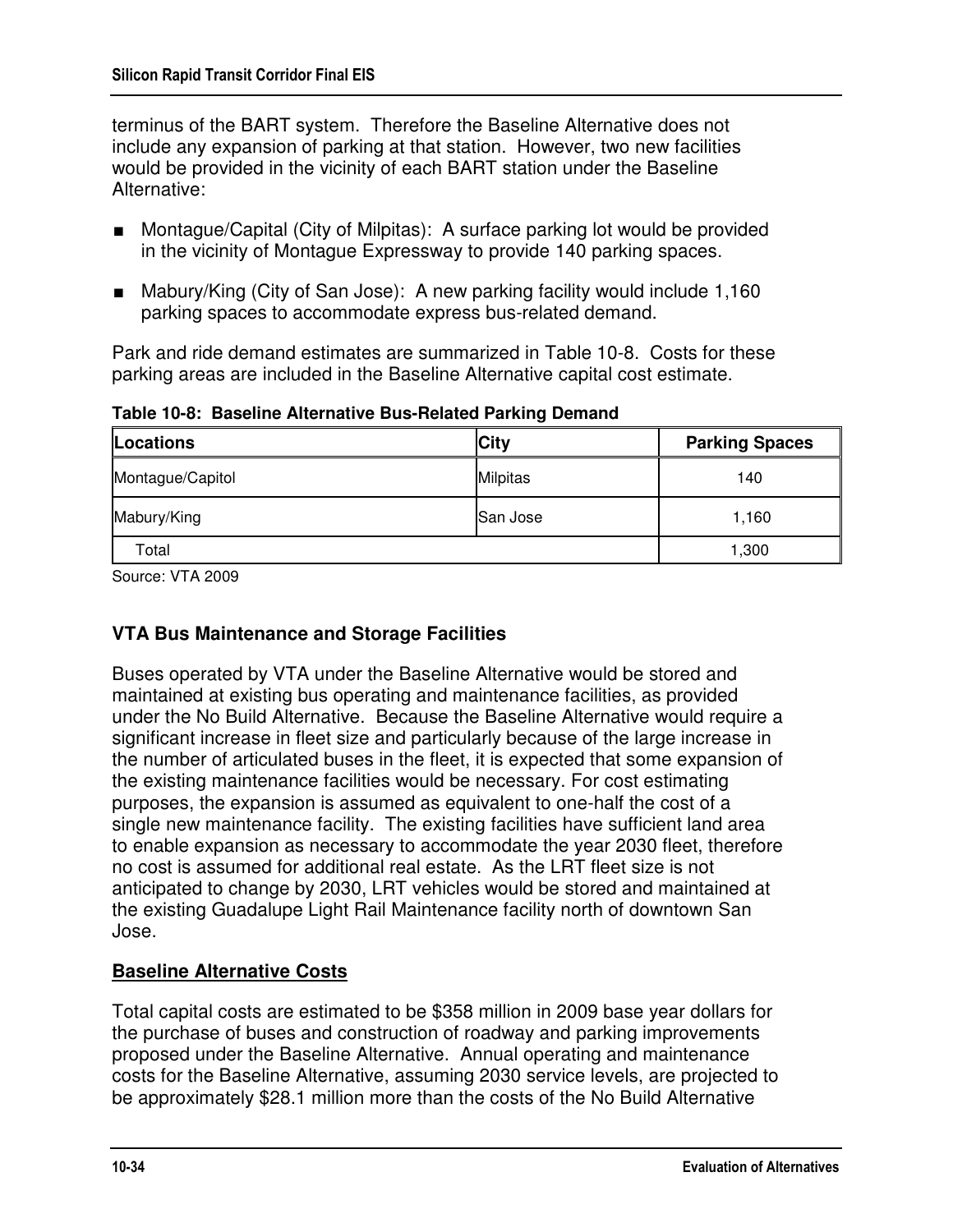(2009 base year dollars). BART annual operating and maintenance costs for the Baseline Alternative are projected to be approximately \$0.7 million more than the costs of the No Build Alternative (2009 base year dollars).

Table 10-9 summarizes Baseline capital costs by FTA's standard cost categories. The No Build Alternative is assumed to have zero capital costs although VTA will be making continual improvements to its bus and rail systems over time. For comparison, capital costs of the BEP Alternative are also shown. Table 10-10 summarizes the Baseline Alternative operating and maintenance costs compared to the No Build and the BEP alternatives.

| <b>Principal</b><br><b>Components</b><br>Category | <b>Principal Components Description</b>  | <b>Baseline</b><br><b>Alternative</b> | <b>BEP</b><br>Alternative <sup>a</sup> |
|---------------------------------------------------|------------------------------------------|---------------------------------------|----------------------------------------|
| 10                                                | Guideway & Track                         | \$64                                  | \$374                                  |
| 20                                                | <b>Stations</b>                          | \$37                                  | \$207                                  |
| 30                                                | <b>Support Facilities</b>                | \$30                                  | \$47                                   |
| 40                                                | <b>Sitework &amp; Special Conditions</b> | \$47                                  | \$189                                  |
| 50                                                | <b>Systems</b>                           | \$4                                   | \$194                                  |
| 60                                                | Right-of-Way                             | \$53                                  | \$213                                  |
| 70                                                | <b>Revenue Vehicles</b>                  | \$59                                  | \$142                                  |
| 80                                                | <b>Professional Services</b>             | \$49                                  | \$369                                  |
| 90                                                | Unallocated Contingency                  | \$15                                  | \$79                                   |
| 100                                               | <b>Finance Charges</b>                   | N/A                                   | \$294                                  |
|                                                   | <b>TOTAL:</b>                            | \$358                                 | \$2,108                                |

**Table 10-9: Capital Costs of the Baseline Alternative Compared (\$2009 in millions)** 

Notes:

<sup>a</sup> See Chapter 9 Financial Considerations, Table 9-2 for BEP Alternative capital cost assumptions Source: VTA 2009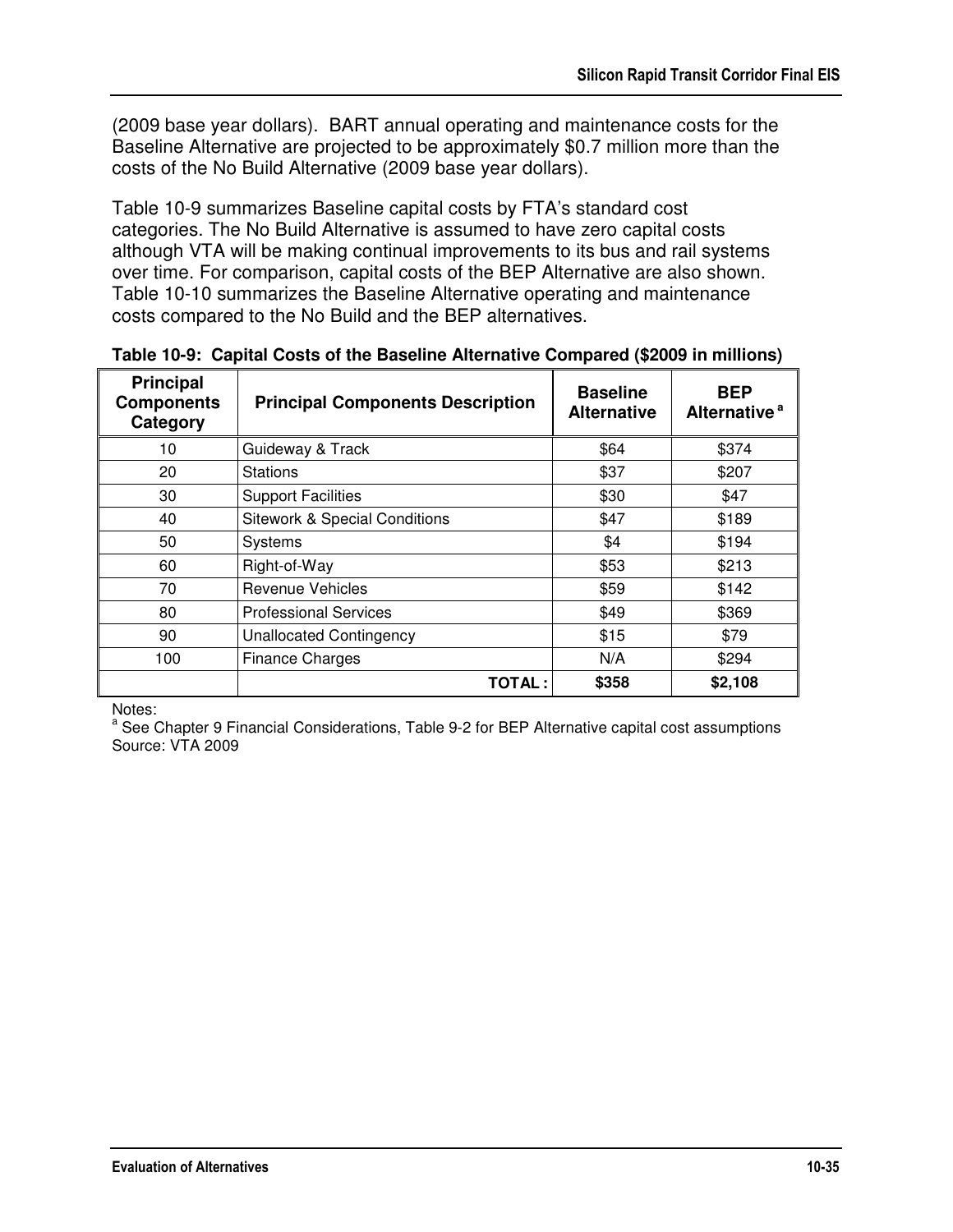| <b>Item</b>                                                    | <b>No Build</b><br><b>Alternative</b> | <b>Baseline</b><br><b>Alternative</b> | <b>BEP</b><br><b>Alternative</b> |
|----------------------------------------------------------------|---------------------------------------|---------------------------------------|----------------------------------|
| VTA Bus, BRT, Light Rail Direct O&M Costs <sup>b</sup>         | \$376.7                               | \$404.4                               | \$379.3                          |
| <b>BART Extension Service O&amp;M Costs (VTA</b><br>$costs)^c$ | \$0                                   | \$0                                   | \$43.6                           |
| <b>Total VTA Costs</b>                                         | \$376.7                               | \$404.4                               | \$423.8                          |
| <b>BART Extension Service O&amp;M Costs (BART</b>              |                                       |                                       |                                  |
| costs)                                                         | \$0                                   | \$0.7                                 | \$0                              |
| <b>Total BART Costs</b>                                        | \$0                                   | \$0.7                                 | \$0                              |

#### **Table 10-10: Annual Direct O&M Costs VTA Operated and Assisted Services and BART Extension Service: 2030 Operating Plans (\$2009 in millions)<sup>a</sup>**

Notes:

<sup>a</sup> Excludes farebox revenues and advertising income

**b** Includes operating assistance for Santa Clara County paratransit services, ACE, Caltrain, and Highway 17 express bus services funded from the 1976 permanent and 2000 Measure A sales taxes.

c Includes allocation of fixed overhead O&M costs, and excludes capital reserve contribution

<sup>d</sup> The BART operating plans (including fleet) is the same for both the No Build and Baseline. However, BART will carry more passengers in the Baseline, so there will be a slight increase in costs associated with passengers, such as customer service, cash handling, station operations, security, maintenance of fare collection equipment, etc..

Source: VTA 2009

# **10.4.2 RESULTS OF NEW STARTS EVALUATION**

Alongside its costs, the ridership, travel time and other benefits of the Baseline Alternative were estimated by VTA. This allowed for quantification of Baseline Alternative costs and benefits similar to those established for the New Starts BEP Alternative.

The New Starts evaluation differs from the evaluation in Section 10.2 in two respects: (1) it compares the BEP Alternative against the Baseline Alternative (instead of the SVRTP and No Build alternatives) and (2) it uses a similar, but not identical, set of criteria. The FTA evaluation criteria are grouped in two major categories. One, collectively called "project justification", assesses overall mobility benefits, cost effectiveness, and environmental benefits of the project. These criteria are discussed in Sections 10.3.3 through 10.3.9. The other major category is Local Financial Commitment, which addresses the strength of the local community's financial support of the project. This is discussed in Section 10.3.10.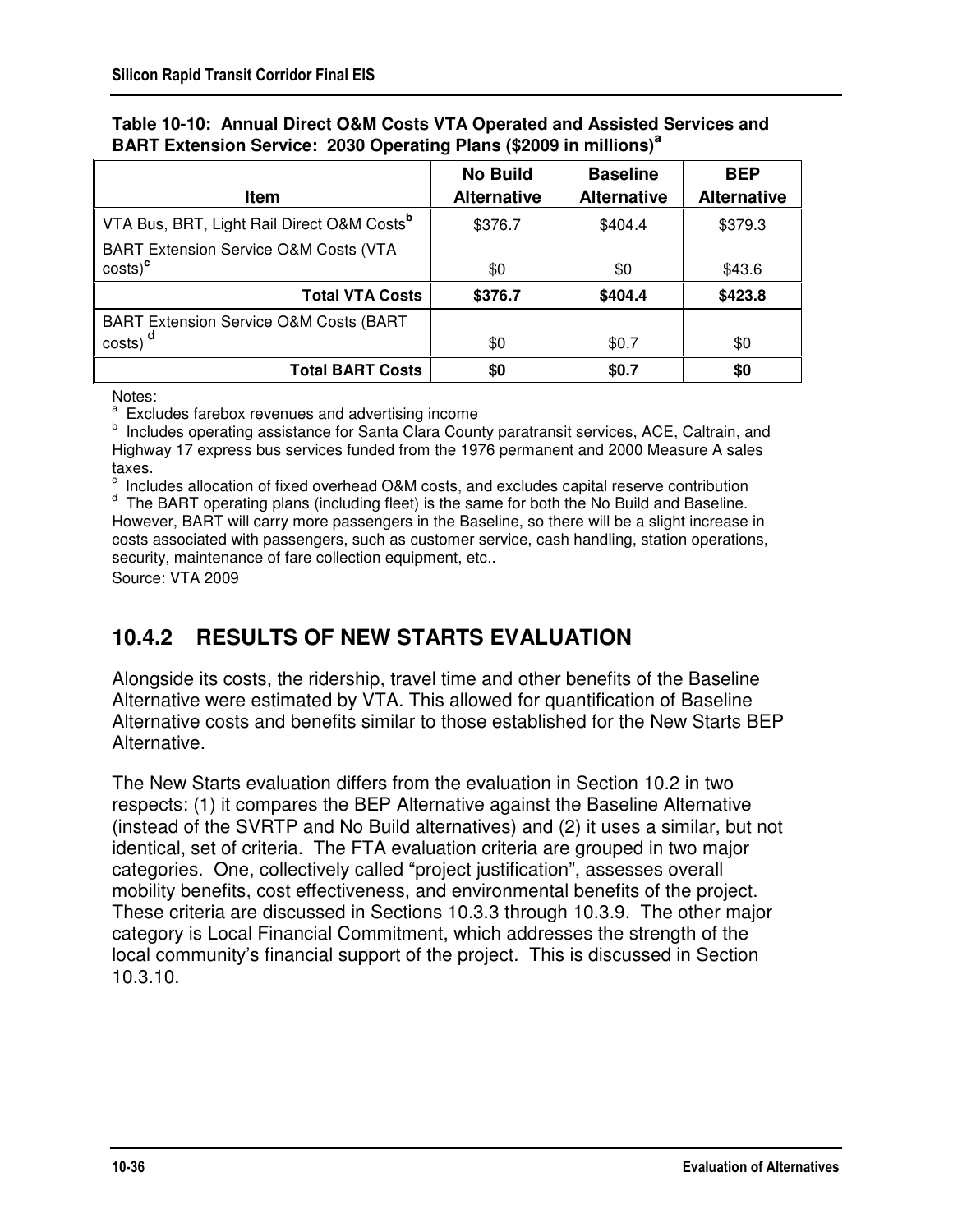## **10.4.3 MOBILITY IMPROVEMENTS**

New Starts mobility is evaluated in terms of five measures, shown in Table 10-11. Unlike cost effectiveness, mobility improvement evaluation criteria are absolute values in which the BEP Alternative is compared against the Baseline Alternative. Criteria are calculated only for the BEP Alternative.

Travel time savings represent mobility benefits for all riders of the BEP Alternative. Total daily System User Benefits for the BEP Alternative are approximately 12,800 hours and project passenger miles total nearly 1.3 million<sup>7</sup>. There is one-half minute of user benefits for every passenger mile traveled on the BEP Alternative. Due to a high-frequency, high-speed transit alternative within an exclusive ROW, on average, a BEP Alternative rider will experience 15 minutes of travel time savings per trip. This mobility benefit significantly increases the ability of the regional workforce to access employment and visitors to access other attractions in the project corridor, and saves over 75 hours of travel time per rider annually, boosting the region's economic vitality. BEP Alternative station area population is projected to increase by nearly 300 percent, and employment to increase by nearly 50 percent in the forecast year. The BEP Alternative provides a transit alternative in the highly congested SVRT corridor, critical for regional workforce mobility.

Transit dependency is defined as the lowest income quartile for home-based work trips. Transit dependents are estimated to make up 11 percent of all project trips; they receive a similar share of system user benefits (over ten percent). The BEP Alternative would improve the transit options and related mobility of a substantial number of low-income residents in the project corridor.

<u>.</u>

 $7$  A passenger-mile is one passenger traveling one mile in a transit (BART) vehicle.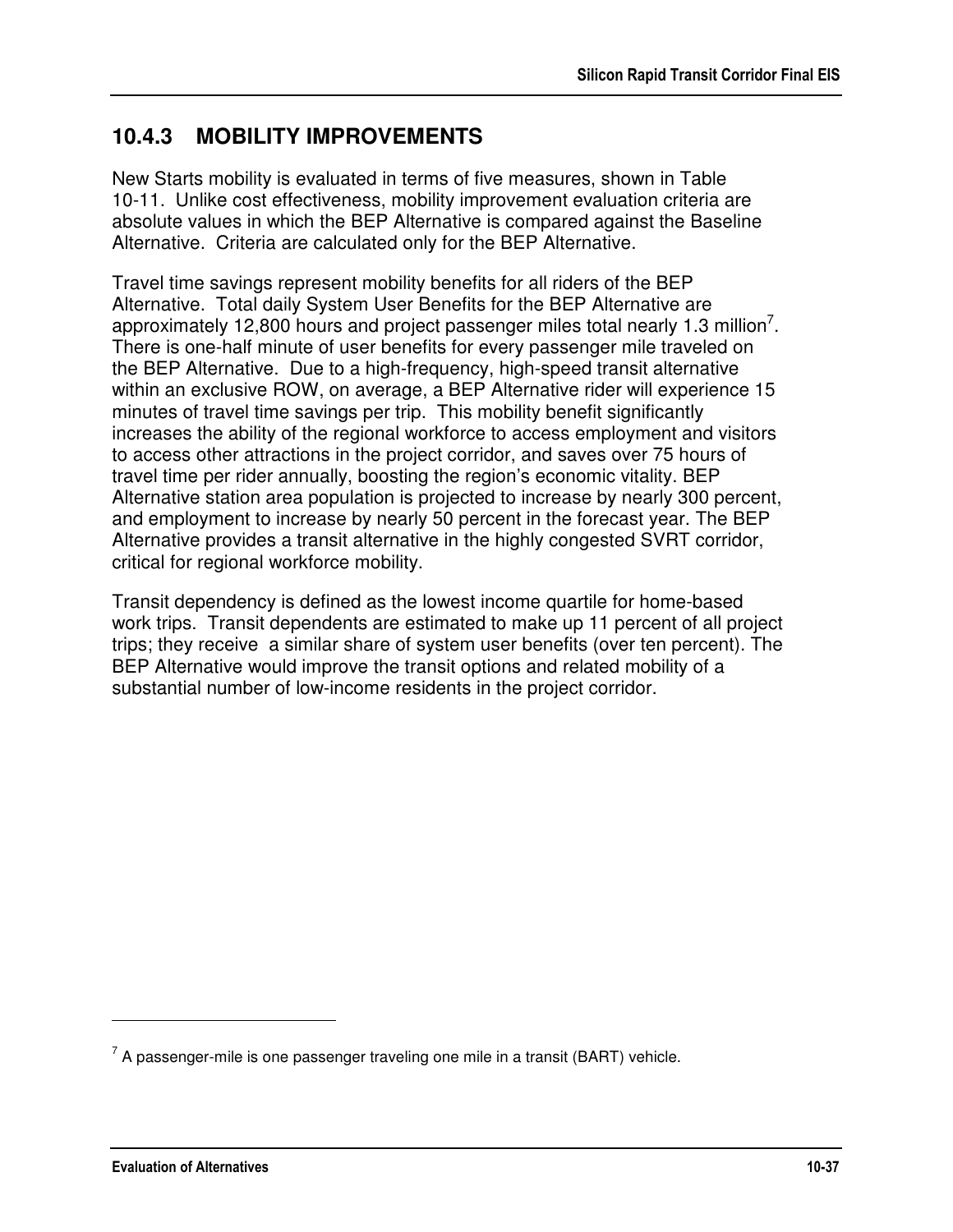| <b>Objective/Performance Measure</b>                           | <b>Baseline</b><br>Alternative <sup>b</sup> | <b>BEP</b><br><b>Alternative</b> |
|----------------------------------------------------------------|---------------------------------------------|----------------------------------|
| Number of Transit Trips Using the Project<br>(daily)           | N/A                                         |                                  |
|                                                                |                                             | 41,881                           |
| System User Benefits per Project<br>Passenger Mile             | N/A                                         |                                  |
|                                                                |                                             | $0.5$ min.                       |
| Number of Trips by Transit Dependents <sup>a</sup>             | N/A                                         |                                  |
| Using the Project (daily)                                      |                                             | 4,600                            |
| Transit Dependent User Benefits per<br>Passenger Mile          | N/A                                         |                                  |
|                                                                |                                             | $0.6$ min.                       |
| Share of User Benefits Received by Transit<br>Dependents       | N/A                                         |                                  |
| Compared to Share of Transit Dependent<br><b>Project Trips</b> |                                             | 99%                              |
| Moderately Favorable<br>Least Favorable<br>- Most Favorable    |                                             |                                  |

|  | Table 10-11: New Starts Mobility Evaluation |  |
|--|---------------------------------------------|--|
|--|---------------------------------------------|--|

Notes:

<sup>a</sup> New Starts Template presents this metric only for the Build Alternative.

b Defined to be those riders in the lowest of four income categories included in travel forecasts Source: VTA 2009

# **10.4.4 ENVIRONMENTAL BENEFITS**

FTA considers the air quality status of the region in which the major transit investment is proposed. Projects that are in areas not in attainment with federal air quality standards are rated highly. The quantitative values represented in the Table 10-12 are representative of air quality benefits of the alternatives, however are not part of FTA's evaluation criteria.

The project is located within the San Francisco Bay Area Air Basin, which is a federal and state of California nonattainment area for the 8-hour ozone standard as of 2006. The basin is also a nonattainment area with respect to the state of California 1-hour ozone standard, the 24-hour and annual PM10 standard, and annual PM2.5 standard.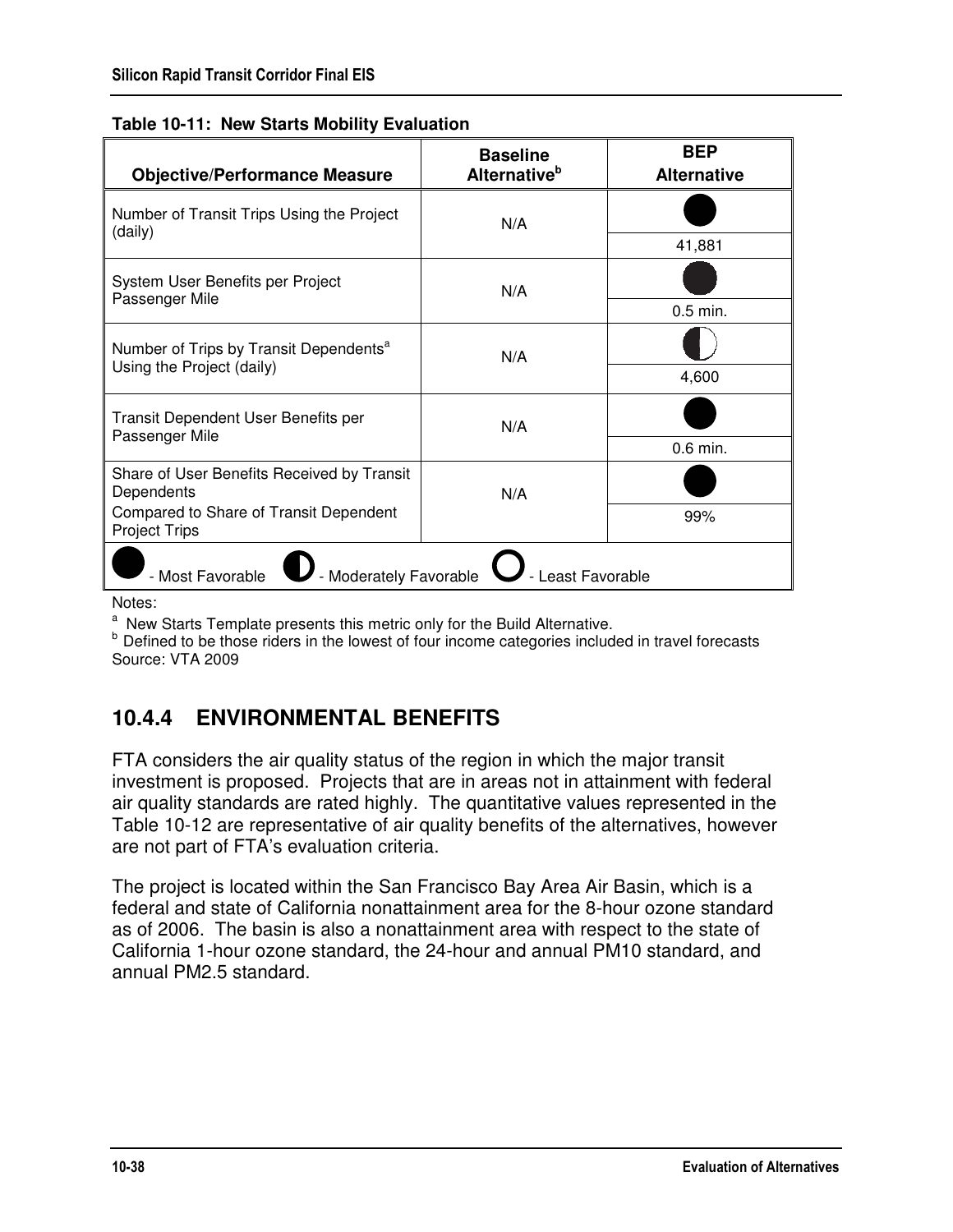| <b>Objective/Performance Measure</b>                            | <b>Baseline Alternative</b>                                                                                                                  | <b>BEP</b><br><b>Alternative</b> |
|-----------------------------------------------------------------|----------------------------------------------------------------------------------------------------------------------------------------------|----------------------------------|
| EPA Air Quality Designation for Region<br>(2006)                | Non-attainment for Ozone (federal & state)<br>Non-attainment for PM <sub>2.5</sub> (federal & state)<br>Non-attainment for $PM_{10}$ (state) |                                  |
| Change in Regional Pollutants Emissions                         |                                                                                                                                              |                                  |
|                                                                 | $+14$ tons/yr                                                                                                                                | -56 tons/yr                      |
| Change in Greenhouse Gas Emissions                              |                                                                                                                                              |                                  |
|                                                                 | -347 tons/yr.                                                                                                                                | $-3,500$ tons/yr                 |
| Change in Regional Energy                                       |                                                                                                                                              |                                  |
| Consumption (gasoline equivalents)                              | $-60,000$ gallons/yr                                                                                                                         | $-573,000$ gallons/yr            |
| - Moderately Favorable<br>- Most Favorable<br>- Least Favorable |                                                                                                                                              |                                  |

**Table 10-12: New Starts Environmental Benefits Evaluation** 

Although the Baseline Alternative would generate an increase in transit use, in part through a shift in travel from automobiles to express bus, it is not anticipated to have a marked beneficial impact on regional pollutant emissions and greenhouse gas emissions, due to the impact buses have on air quality. By attracting more trips on rail transit than the bus-based Baseline Alternative, the BEP Alternative will have a greater beneficial impact in both of these areas. Nearly ten times the greenhouse gas equivalent of CO2 will be saved with the BEP Alternative when compared to the Baseline.

Similarly, with respect to energy use, the reduction in vehicle miles of travel in the study area would be substantially higher under the BEP Alternative compared to the Baseline Alternative, thereby resulting in lower transportation energy consumption. Relative to regional travel and energy use, the benefit, measured in terms of potential gallons of gasoline saved, is over nine times the savings of the Baseline Alternative. The BEP Alternative is therefore assigned a high benefit.

# **10.4.5 OPERATING EFFICIENCIES**

The New Starts criterion for evaluating the effect of the proposed New Starts project on operating costs is the Operating Cost per Passenger Mile presented in Table 10-13.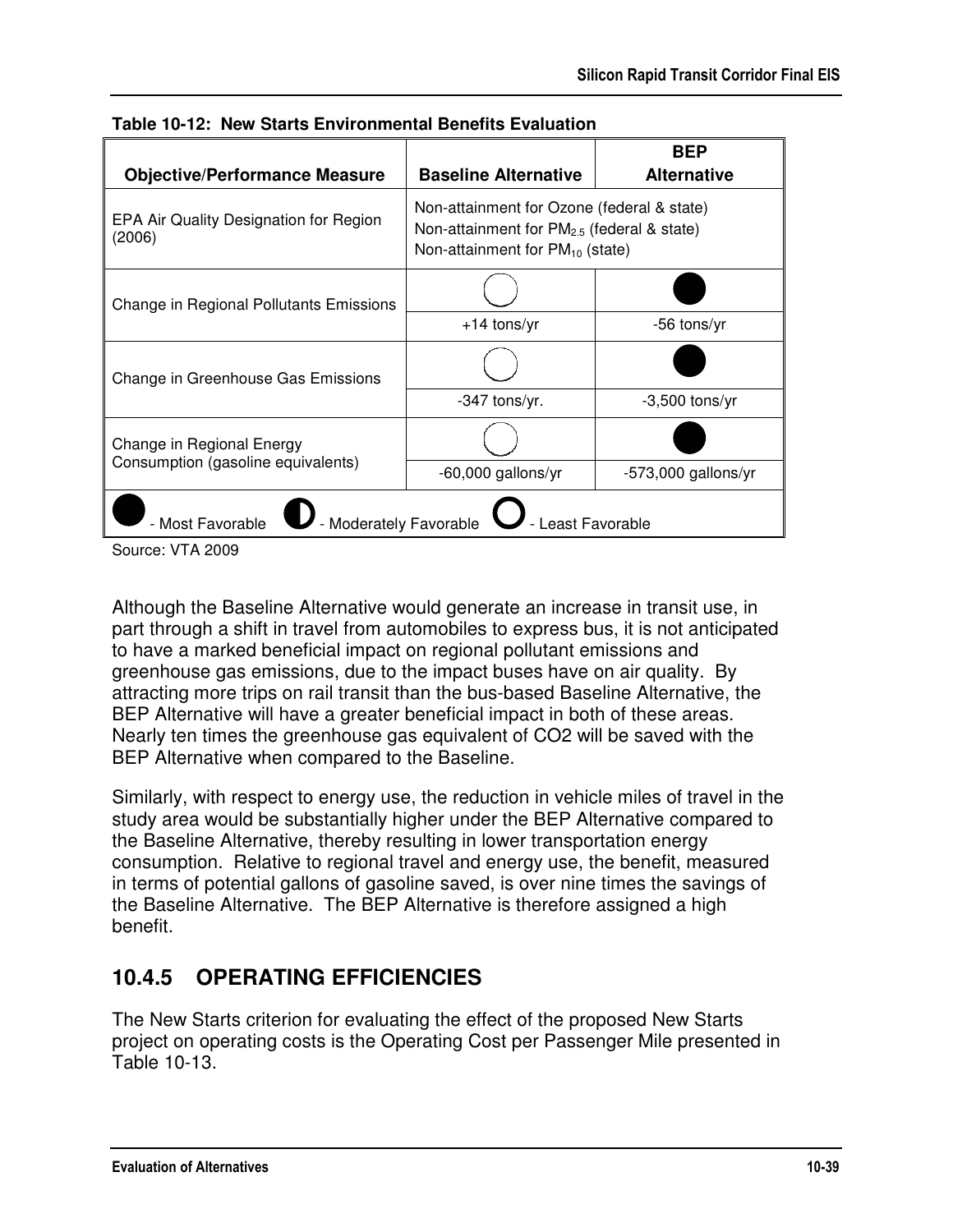|                                                                                 |                             | <b>BEP</b>         |
|---------------------------------------------------------------------------------|-----------------------------|--------------------|
| <b>Objective/Performance Measure</b>                                            | <b>Baseline Alternative</b> | <b>Alternative</b> |
|                                                                                 | \$0.36                      | \$0.35             |
| Operating Cost per Passenger Mile<br>Systemwide)                                |                             |                    |
| - Most Favorable $\bigcirc$ - Moderately Favorable $\bigcirc$ - Least Favorable |                             |                    |

| Table 10-13: New Starts Operating Efficiencies Evaluation |  |  |  |  |
|-----------------------------------------------------------|--|--|--|--|
|-----------------------------------------------------------|--|--|--|--|

The BEP Alternative provides a higher-frequency, higher-capacity, higher-speed transit service than the bus-based Baseline Alternative. Higher ridership is projected for the BEP Alternative compared to the Baseline Alternative, which helps to improve operating efficiencies. Additionally, the operating cost per passenger mile for VTA bus and LRT service is nearly three times that of BART, and because of the longer trip length of BART riders, operating costs are less for the BART-based BEP Alternative when compared to the bus-based Baseline Alternative. These numbers show there is not a large variant in operating efficiencies, because the metrics include the entire BART system (systemwide operating cost per passenger mile).

# **10.4.6 COST EFFECTIVENESS**

Cost effectiveness is measured in terms of the incremental cost per hour of transportation system user benefits in the forecast year (2030). User benefits "…reflect the improvements in regional mobility—as measured by the weighted in-vehicle and out-of-vehicle changes in travel-time to users of the regional transit system—as caused by the implementation of the New Starts project" (FTA New Starts and Small Starts Evaluation and Rating Process).

The first measure is a composite of two calculations: (1)the change in VTA's annual operating costs and annualized capital costs when implementing the BEP Alternative, relative to similar costs for the Baseline Alternative, and (2) the estimated hours of user benefits that would be realized by BEP Alternative transit users compared to user benefits on the Baseline Alternative. The ratio of these two calculations is the Incremental Cost per Hour of User Benefits. As shown in Table 10-14, the BEP Alternative has an estimated "cost effectiveness" of \$30.88 and an Annualized Cost per New Rider of \$43.98.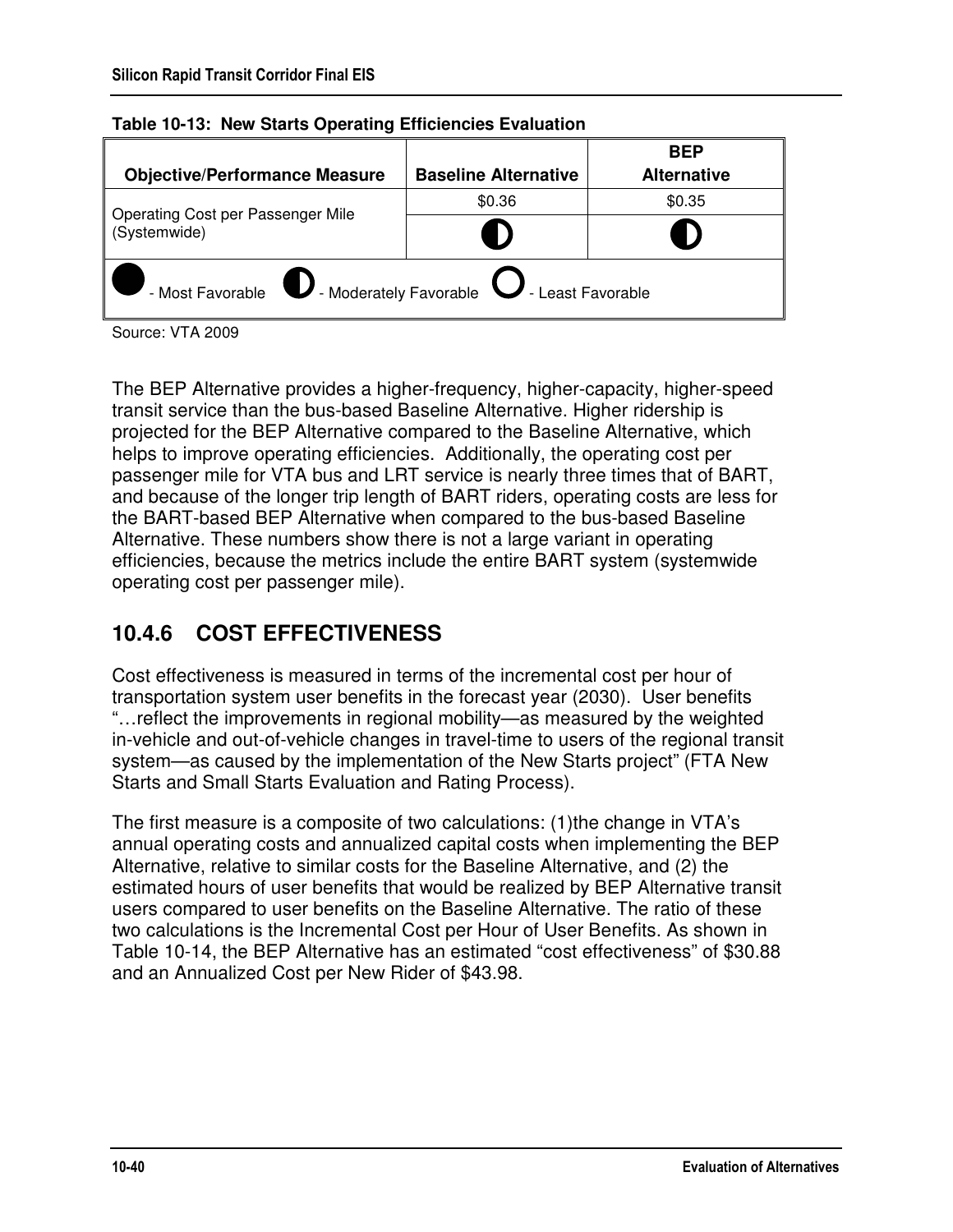| <b>Objective/Performance Measure</b>                                                         | <b>Baseline Alternative</b> | <b>BEP</b><br><b>Alternative</b> |  |
|----------------------------------------------------------------------------------------------|-----------------------------|----------------------------------|--|
| Incremental Cost per Hour of User Benefits                                                   | N/A                         |                                  |  |
|                                                                                              |                             | \$30.88                          |  |
| Annualized Cost Per New Rider                                                                | N/A                         |                                  |  |
|                                                                                              |                             | \$43.98                          |  |
| - Most Favorable<br>$\blacktriangleright$ - Moderately Favorable $\bigcup$ - Least Favorable |                             |                                  |  |

|  |  | Table 10-14: New Starts Cost Effectiveness Evaluation |  |
|--|--|-------------------------------------------------------|--|
|--|--|-------------------------------------------------------|--|

### **Land Use**

This measure indicates how well the BEP and Baseline alternatives achieve and reinforce local land use policies. FTA directs project sponsors to consider whether alternatives are consistent with existing land use policies and how they would affect those policies. Also, project sponsor should indicate if transitsupportive plans and policies are in place or in planning to improve the performance of alternatives, including how alternatives would reinforce and/or facilitate the implementation of those plans and policies.

Transit supportive plans and policies can include growth management strategies, transit supportive corridor policies, supportive zoning regulations (near stations), and the various tools local governments and the project sponsor can use to implement land use policies. The likely effects of the proposed transit project on regional land uses should be assessed. Project sponsors can also identify and indicate project performance relative to other land use considerations. Table 10- 15 presents performance measures for the land use evaluation.

Existing land use in the SVRTC reflects the corridor's historic purpose of freight train goods movement. VTA, working with local cities, has had considerable success in establishing transit oriented development around a number of light rail stations and approving transit oriented specific plans in the vicinity of the proposed BART stations. Older properties along the BEP Alternative alignment are increasingly being converted to higher intensity uses, such as infill multifamily housing and light industrial and office/commercial development.

The City of Milpitas recently approved the Milpitas Transit Area Specific Plan which establishes specific guidance for development of 437 acres surrounding the proposed BART Milpitas Station and VTA Capitol Light Rail Station. The plan proposed redevelopment for over 7,000 dwelling units and 1.5 million square feet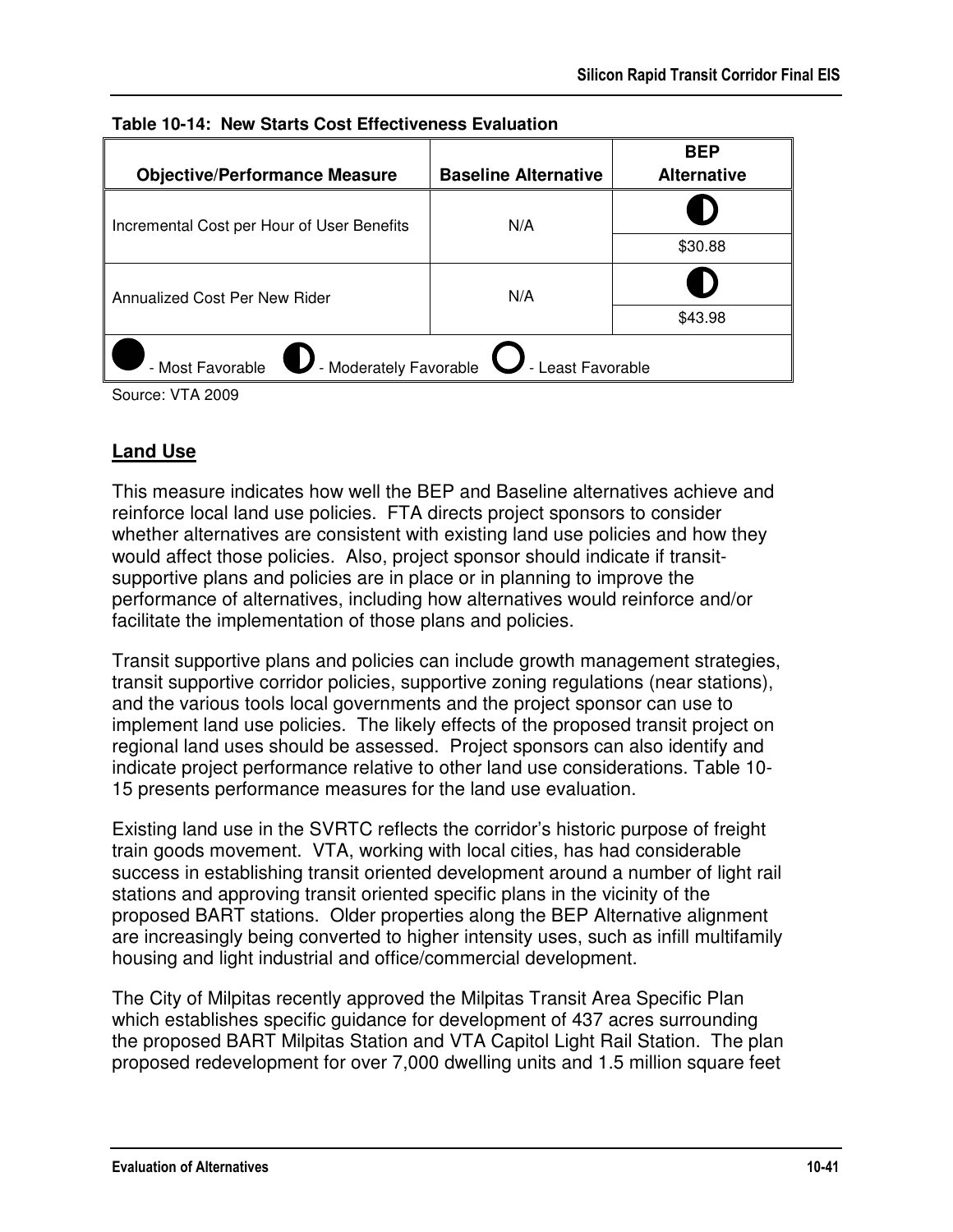| <b>Objective/Performance Measure</b>                                                         | <b>Baseline Alternative</b> | <b>BEP</b><br><b>Alternative</b> |  |
|----------------------------------------------------------------------------------------------|-----------------------------|----------------------------------|--|
| <b>Existing Land Use</b>                                                                     |                             |                                  |  |
| <b>Transit Supportive Plans and Policies</b>                                                 |                             |                                  |  |
| Performance and Impacts of Policies                                                          |                             |                                  |  |
| $\mathbf D$ - Moderately Favorable $\mathbf \cup$ - Least Favorable<br>.<br>- Most Favorable |                             |                                  |  |

| Table 10-15: New Starts Land Use Evaluation |  |  |  |
|---------------------------------------------|--|--|--|
|---------------------------------------------|--|--|--|

of commercial uses. In support of the city's BART Station Area Node policy, San Jose approved the Flea Market North and South Village Planned Development project, providing for 2,800 residential units and mixed commercial uses on 120 acres surrounding the proposed BART Berryessa Station site.

Significant economic benefits are associated with the planned land use intensification surrounding the proposed BART stations. Near the proposed Milpitas and Berryessa BART stations, a number of TOD projects have been constructed in anticipation of BART, and implementation of local land use policies would result in extensive, high-density mixed-use developments, which have either been adopted or are well advanced through the approval process. Completed and pipeline TOD projects within a half-mile of the proposed BART stations illustrate the impact transit supportive land use policies have had on intensifying station area urban redevelopment within the project corridor.

# **10.4.7 OTHER FACTORS**

Other factors that are considered by FTA when evaluating projects for New Starts funding include the effect of the project on economic development; nature and extent of the transportation problem the project is intended to address; whether the project is a "principal element" of a local or regional congestion management program or auto pricing strategy; and any other factor that the "project sponsor believes articulates the benefits of the proposed major capital investment" but are not captured elsewhere in the New Starts evaluation.

Four factors in this evaluation category have been identified as especially relevant to the proposed BEP Alternative. The Other Factors for consideration in the New Starts evaluation are listed in Table 10-16.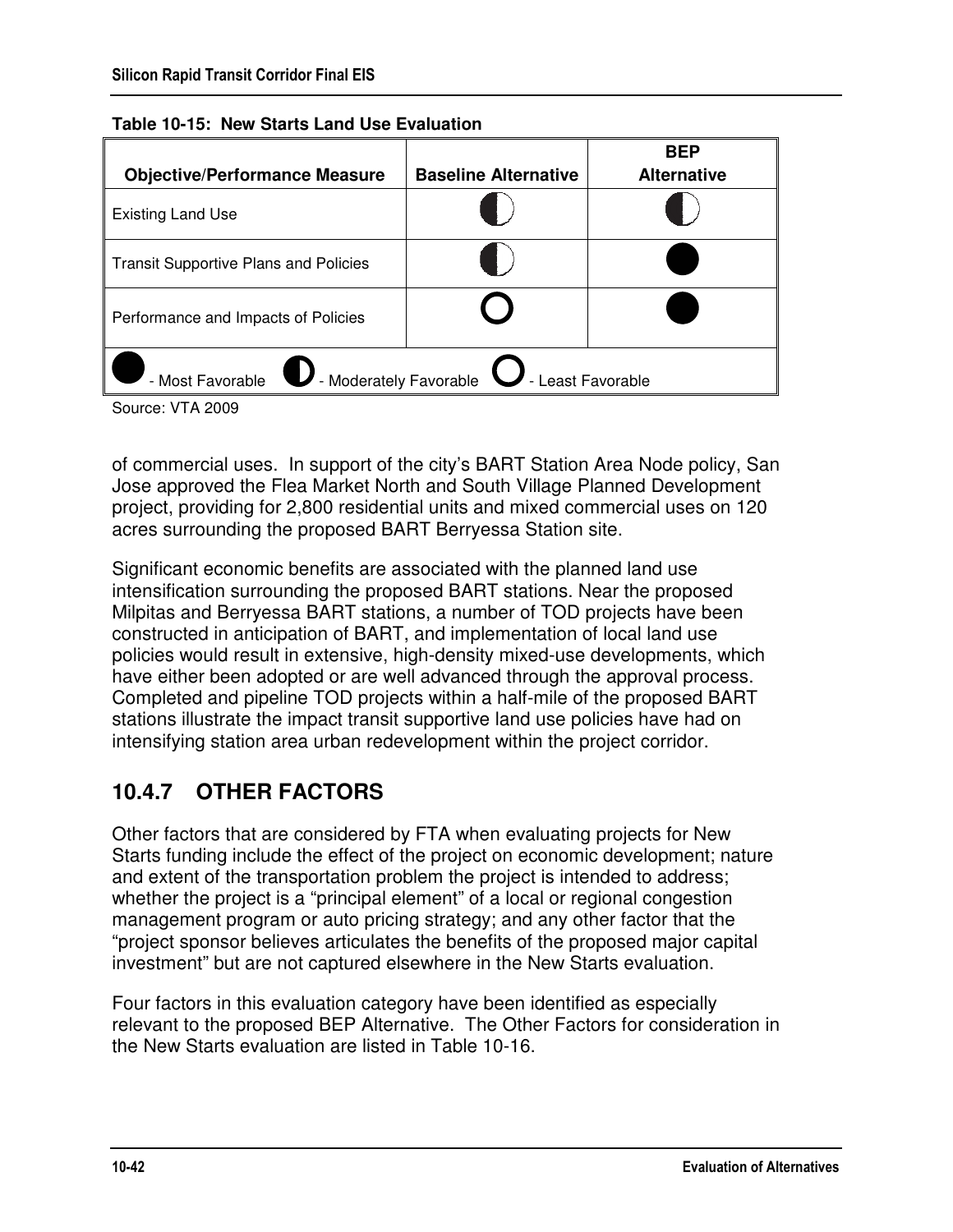| <b>Objective/Performance Measure</b>                                                                | <b>Baseline</b><br><b>Alternative</b> | <b>BEP</b><br><b>Alternative</b> |
|-----------------------------------------------------------------------------------------------------|---------------------------------------|----------------------------------|
| Effect on Economic Development in SVRT<br>Corridor                                                  |                                       |                                  |
| Provides Needed Capacity In Congested<br><b>Travel Corridors</b>                                    |                                       |                                  |
| Consistent with Voter Initiatives; Supported<br>by Public and Local, Regional and State<br>Agencies |                                       |                                  |
| Supports Congestion Pricing Initiatives in<br>Santa Clara County and Bay Area                       |                                       |                                  |
| .<br>Favorable - Moderately Favorable<br>- Most Favorable<br>- Least Favorable                      |                                       |                                  |

**Table 10-16: New Starts Other Factors Evaluation** 

Economically, Silicon Valley has emerged as the economic engine of the San Francisco Bay Area. It is the high technology capital of the United States and arguably the world.

VTA conducted a study to assess the economic benefits of the proposed BART extension and the general magnitude of regional benefits ensuing from the project. <sup>8</sup> Transit increases access to jobs and services for low-income individuals, the elderly and disabled, students, and people with no private means of transportation, thus contributing to the economic well-being of these population groups. Improved transit in Santa Clara County has the potential to expand employment opportunities for the county's workforce to locations outside of the county where wages are higher. This would result in the creation of 3,900 jobs and generate up to \$90 million in personal income during the study period.

It is estimated that the overall regional economic benefits of the proposed BART extension would generate up to \$11.4 billion in GRP, \$3.27 billion in personal income, and \$8.6 billion in commute travel time savings during the study period of 2008 to 2030 due to transportation efficiency gains, construction, operations and maintenance expenditures, new land development and improved worker mobility and accessibility of the proposed BART extension.

<u>.</u>

 $8$  The scope of this study evaluated the full six station extension to Milpitas, San Jose and Santa Clara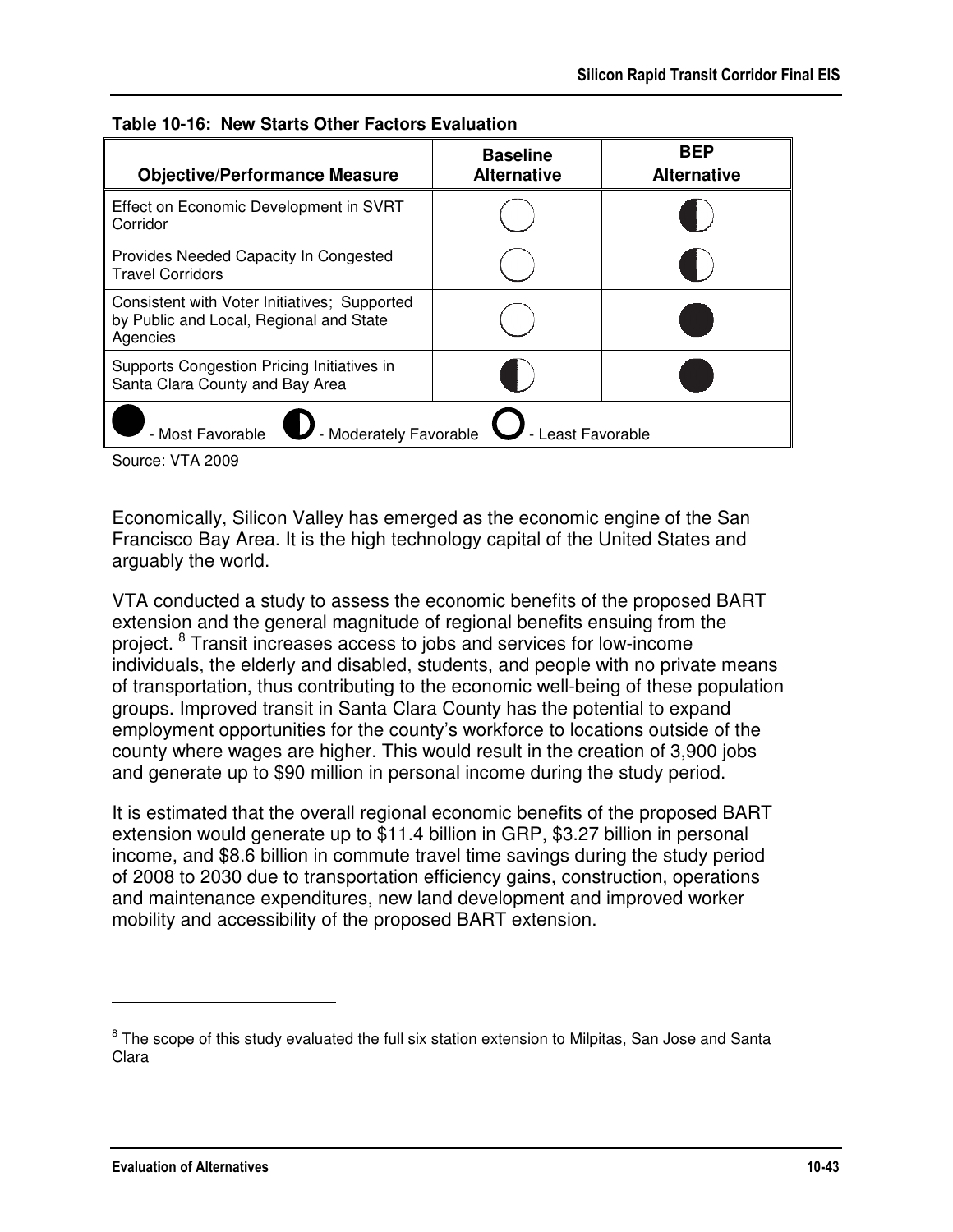Geographically, the project provides a fundamental transit link within a highly constrained freeway corridor in the San Francisco Bay Area. Other transportation solutions would present unacceptable quality of life, environmental, and economic costs to study area residents. Due to physical limitations created by the San Francisco Bay to the west of the corridor and the Diablo Mountain Range to the east, right-of-way constraints from localized infill development adjacent to the freeways, and public sentiment associated with freeway widening, the I-880 and I-680 freeway corridors cannot be expanded without significant financial cost, loss of sensitive habitat, increasing greenhouse gas emissions, and air quality compromises.

The BEP Alternative will serve three critical special circumstances that define the transportation problem in the project corridor. Despite rapid housing growth, Santa Clara County (particularly Silicon Valley) has a significant jobs-housing imbalance currently, with employment opportunities about 1.5 times the number of housing units. The imbalance will continue well into the future, actually increasing to 1.6 times.

The BEP Alternative will improve mobility for longer-distance commuter and other trip purposes. The project will enhance connectivity by integrating Santa Clara County into the BART regional rail system, connecting the region's three key employment centers (San Jose, San Francisco, and Oakland), and closing the gap in the regional rail network that is intended to someday circle San Francisco Bay. A BART extension also offers the more promising mode for focusing and accelerating transit oriented development growth patterns in Santa Clara County.

Santa Clara County voters have strongly supported transit funding programs. Beginning in 1976 with passage of a permanent ½ cent local sales and use tax for transit capital projects and operations, County residents have, with one exception, approved all measures placed before them. In 2000 voters approved sales tax Measure A, primarily a BART extension measure, for transit projects in Santa Clara County. Despite the recent economic downturn, in November 2008, Santa Clara voters approved (with a super-majority vote) an additional 1/8 cent sales tax to cover operations and maintenance for a BART extension to Santa Clara County. The BART extension is included in the Regional Transportation Plan.

In April 2009 MTC adopted the long-range Transportation 2035 Plan, which commits to developing an 800-mile HOT Network throughout the region. MTC has adopted the long-range Transportation 2035 Plan and identifies anticipated revenues from Santa Clara County express lane corridors to be committed to the Measure A program. The BART extension project is the largest project in the Measure A program. Santa Clara County toll revenues are anticipated to be \$2 billion over the next 25 years.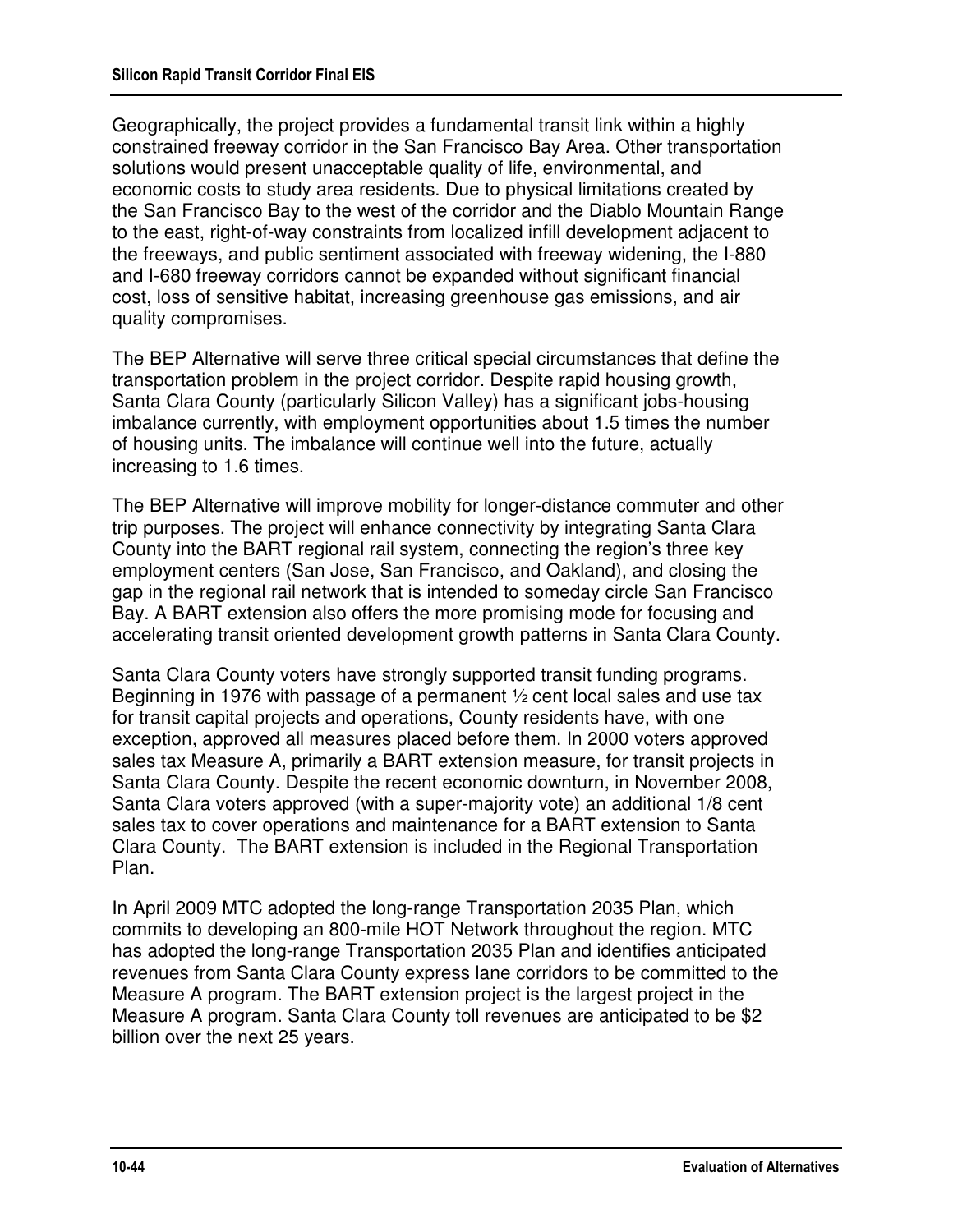# **10.4.8 LOCAL FINANCIAL COMMITMENT**

SAFETEA-LU Section 3011(a) (49 USC 5309(d)) requires that New Starts projects have strong local financial commitments for capital and operating costs. Sponsoring agencies should demonstrate that there are "stable and dependable financing sources to construct, maintain and operate the transit system. Projects that propose a local funding share of project capital cost larger than the required non-federal share (at least 20 percent) and have a sound financial plan are desired. FTA's goal is to implement projects that use limited federal (and local) resources efficiently. Three measures are considered as part of the financial evaluation, as listed in Table 10-17.

The evaluation of the project capital financing plan considers the sponsoring agency's current capital condition; commitments of capital funds; and, the reasonableness of capital planning assumptions and cost estimates in conjunction with the funding capacity of the agency. Similar considerations are included in the evaluation of the operating finance plan.

| <b>Objective/Performance Measure</b>                            | <b>Baseline Alternative</b> | <b>BEP</b><br><b>Alternative</b> |  |
|-----------------------------------------------------------------|-----------------------------|----------------------------------|--|
| Stability and Reliability of Capital Financing<br>Plan          |                             |                                  |  |
| Stability and Reliability of Operating<br>Financing Plan        |                             |                                  |  |
| Local Share of Project Costs                                    |                             |                                  |  |
|                                                                 | N/A                         | 65%                              |  |
| - Moderately Favorable<br>- Most Favorable<br>- Least Favorable |                             |                                  |  |

| Table 10-17: New Starts Local Financial Commitment |  |  |  |  |
|----------------------------------------------------|--|--|--|--|
|----------------------------------------------------|--|--|--|--|

Source: VTA 2009

Two local tax measures specifically provide capital and operating funding for a BART extension to Silicon Valley, however do not provide funding for the Baseline alternative. The Measure A sales tax primarily provides capital funding for transit projects. A BART extension is included in Measure A, however the Baseline Alternative is not included.

The recently approved Measure B sales tax, for operations and maintenance of a BART extension only, will not take effect, and that source of operating funds will not exist, unless FTA approves an Full Funding Grant Agreement (FFGA) for the BEP Alternative. Therefore the design and construction, and operations and